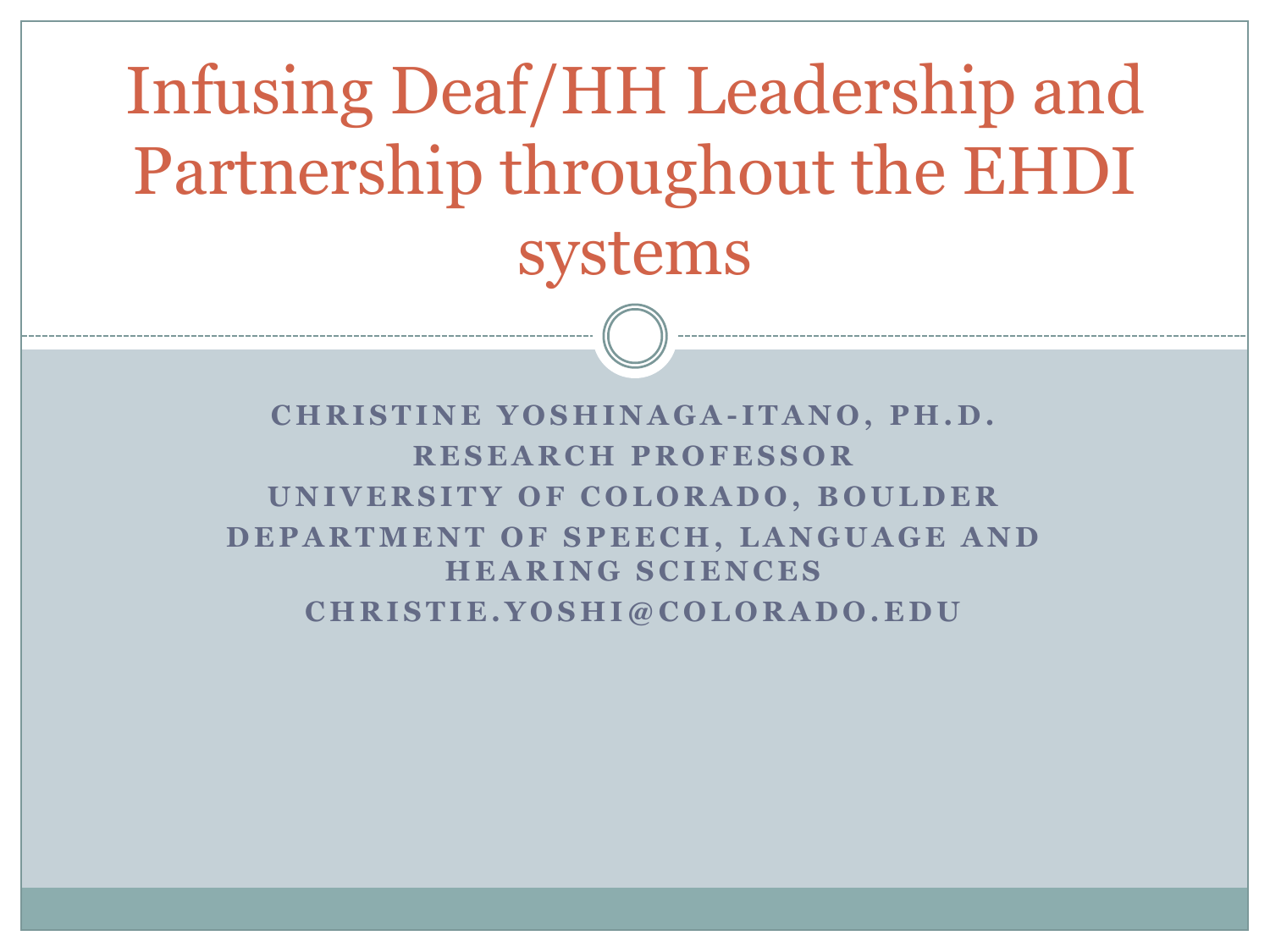### Imagine a world…

- Where families with newly-identified children who are deaf or hard of hearing have contact with screeners, physicians, audiologists, early interventionists, psychologists, counsellors…other parents who are deaf or hard of hearing
	- Individuals with intelligible spoken language, hearing aids, cochlear implants
	- Individuals with native/fluent American Sign Language.
	- Individuals who are bilingually fluent in ASL and spoken English
	- Individuals who are multi-lingually fluent in more than one spoken language or more than one sign language system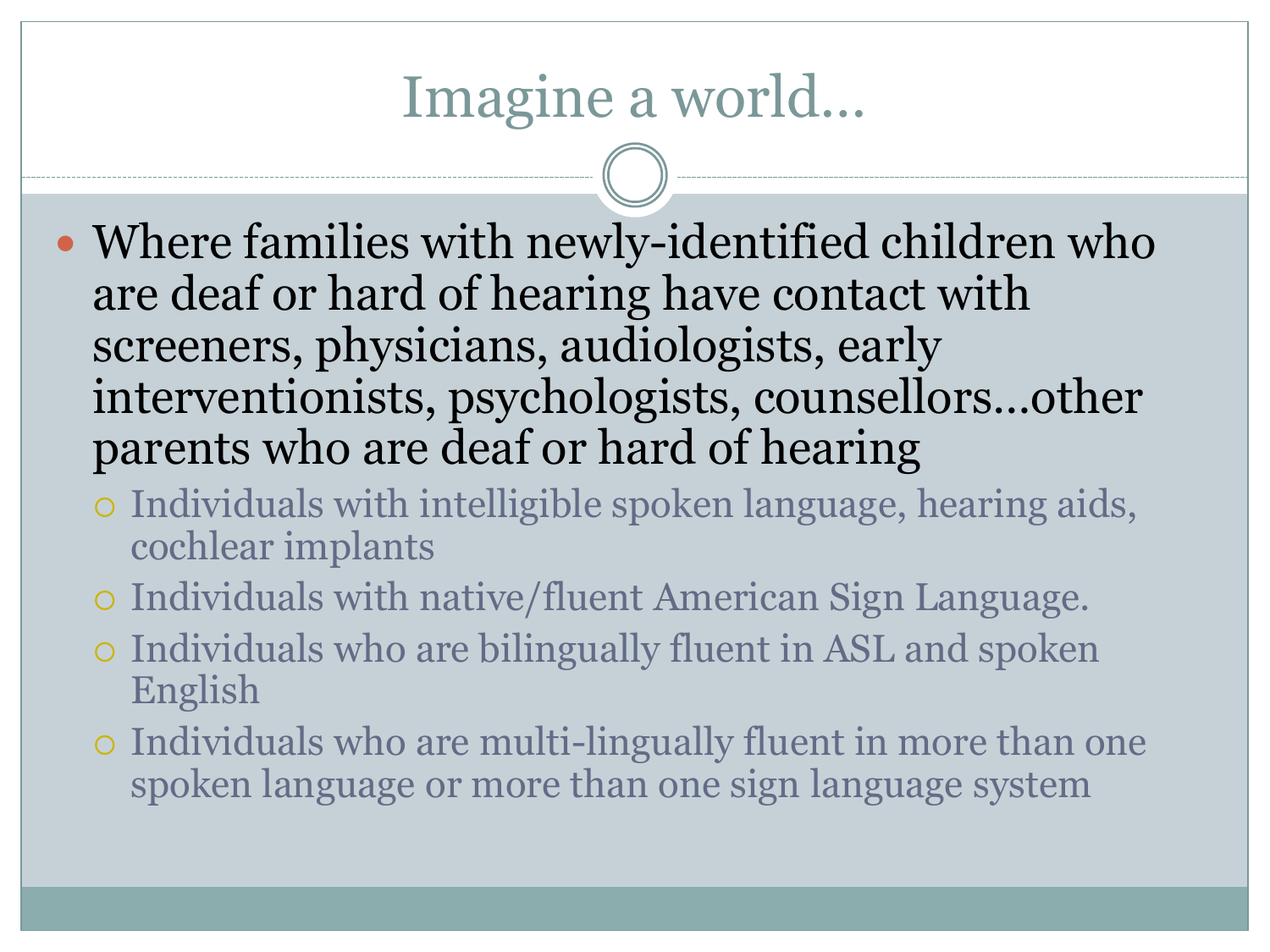### Infusing Deaf and Hard-of-Hearing Individuals through the EHDI system

- JCIH Early Intervention supplement recommends that EHDI programs have as a goal that individuals who are deaf or hard of hearing are infused throughout the system
- Family contact with deaf or hard of hearing individuals should be common such that parents can report that they have had diverse interactions with many adults who are deaf or hard of hearing
- JCIH Goals 3, 10 & 11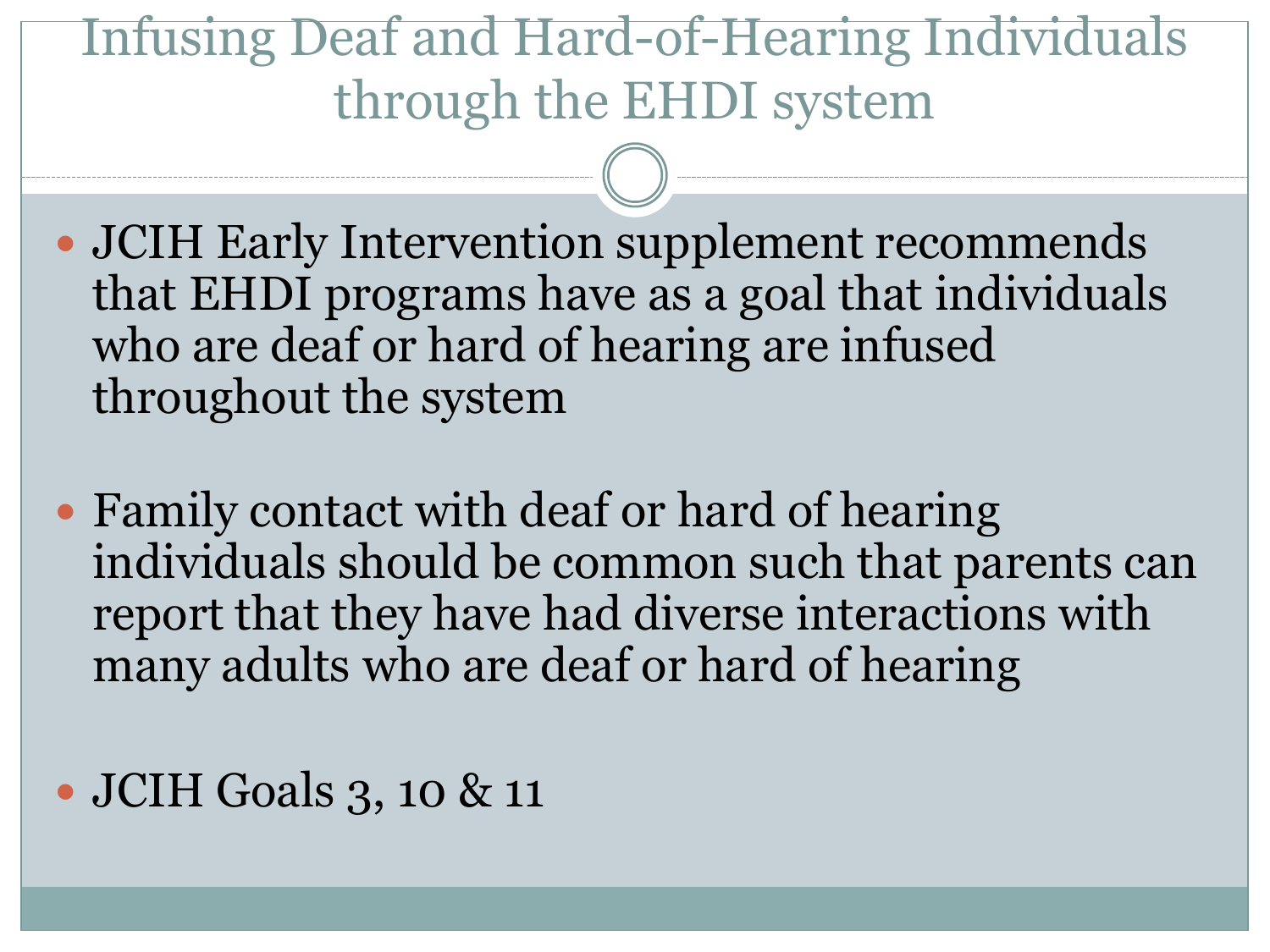### IMITTEE ON IN EARLY INTERVENTION SUPPLEMENT (2013)

• Goal 3a (pg. e1328). Intervention services to teach American Sign Language (ASL) will be provided by professionals who have native or fluent skills and are trained to teach parents/families and young children.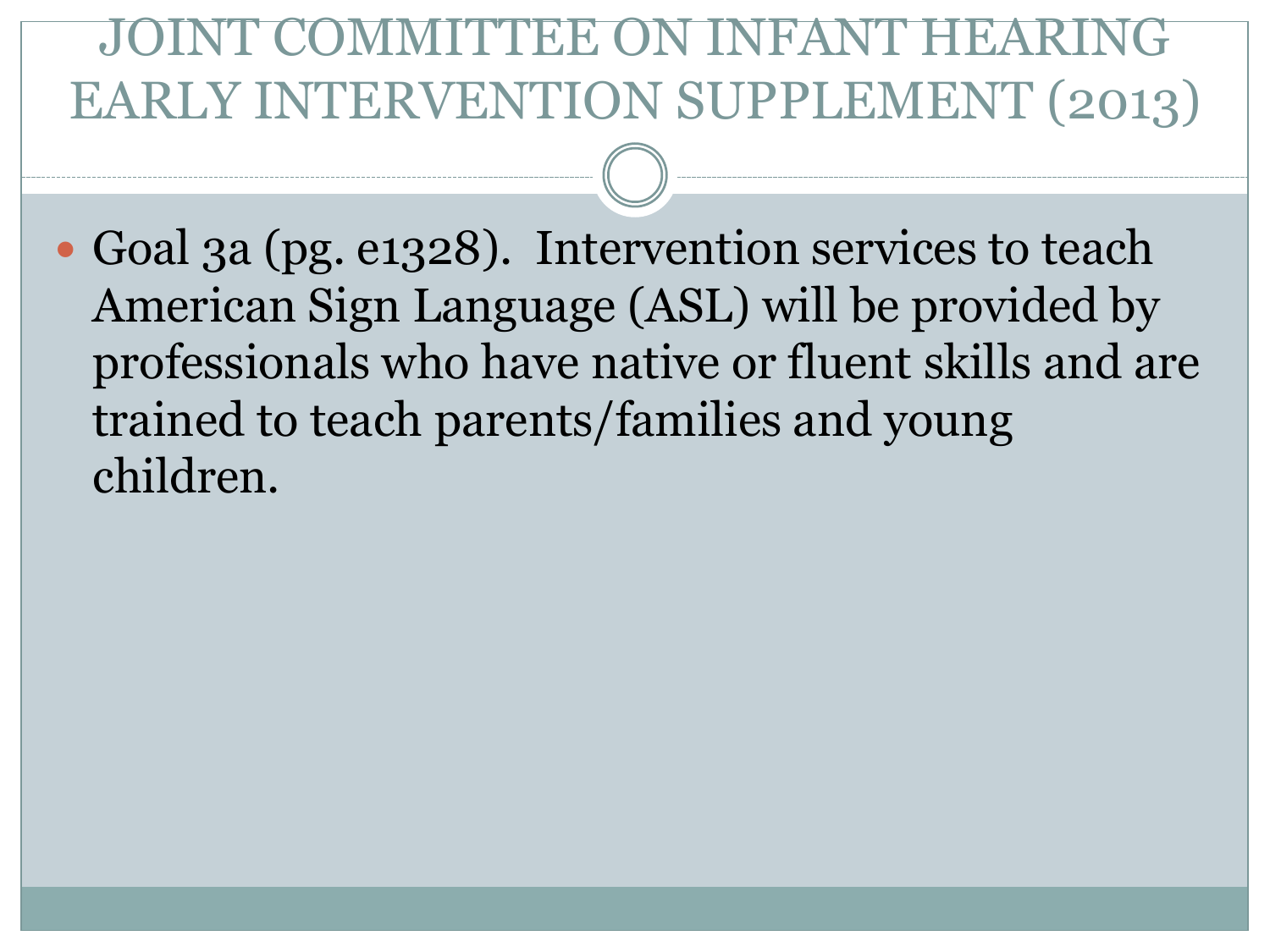### DMMITTEE ON IN EARLY INTERVENTION SUPPLEMENT (2013)

 Goal 10. (pg. e1337) Individuals who are D/HH will be active participants in the development and implementation of EHDI systems at the national, state/territory, and local levels. Their participation will be an expected and integral component of the EHDI systems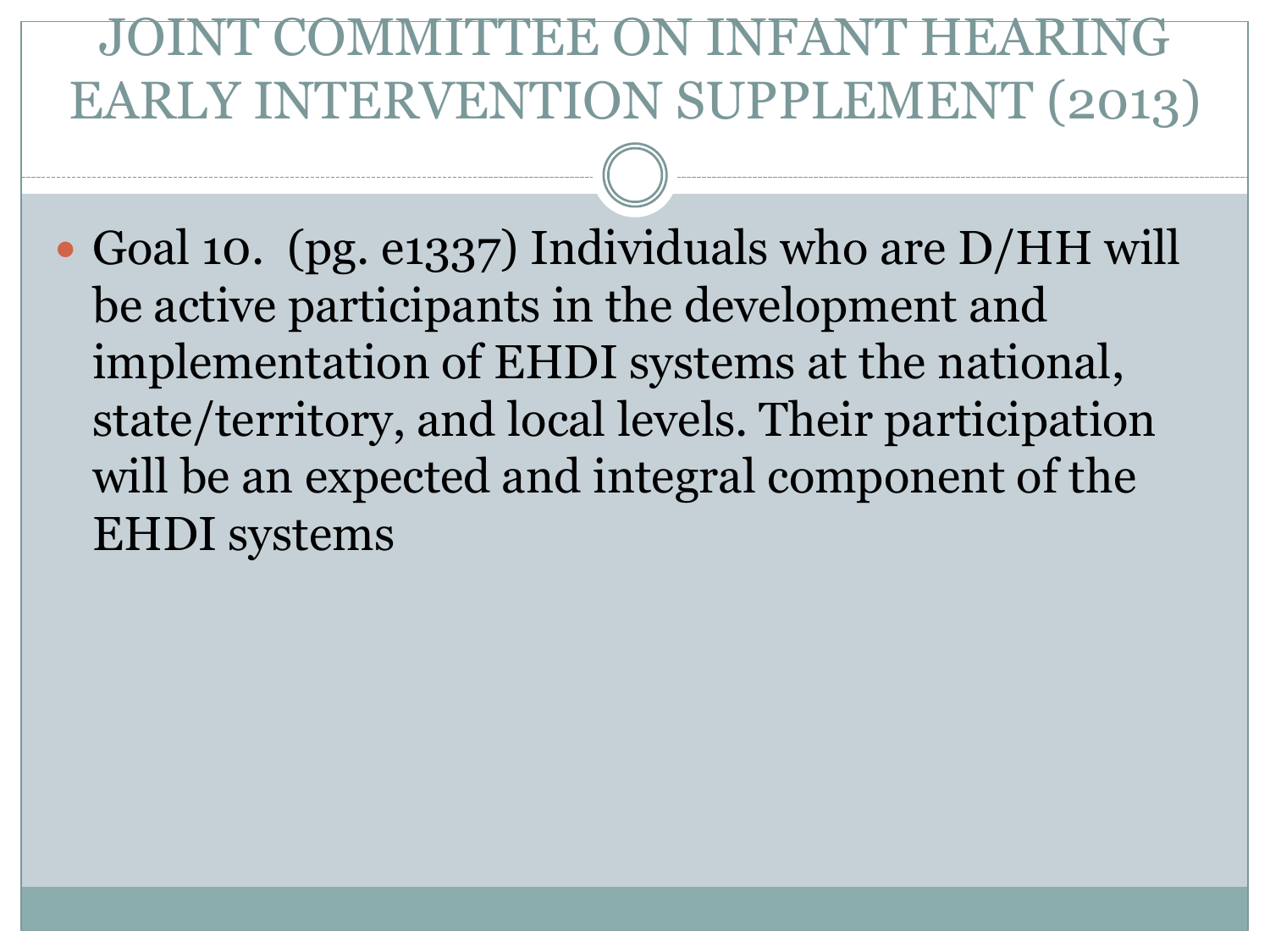#### JOINT COMMITTEE ON INF EARLY INTERVENTION SUPPLEMENT (2013)

 Goal 11 (pg. e1338). All children who are D/HH and their families have access to support, mentorship, and guidance from individuals who are D/HH. This goal intends that families have access to meaningful interactions with adults who are deaf or hard of hearing who have the knowledge and skills to mentor, support, and guide families in culturally and linguistically sensitive ways and to serve as communication/language and social role models and mentors for deaf and hard of hearing children and their families.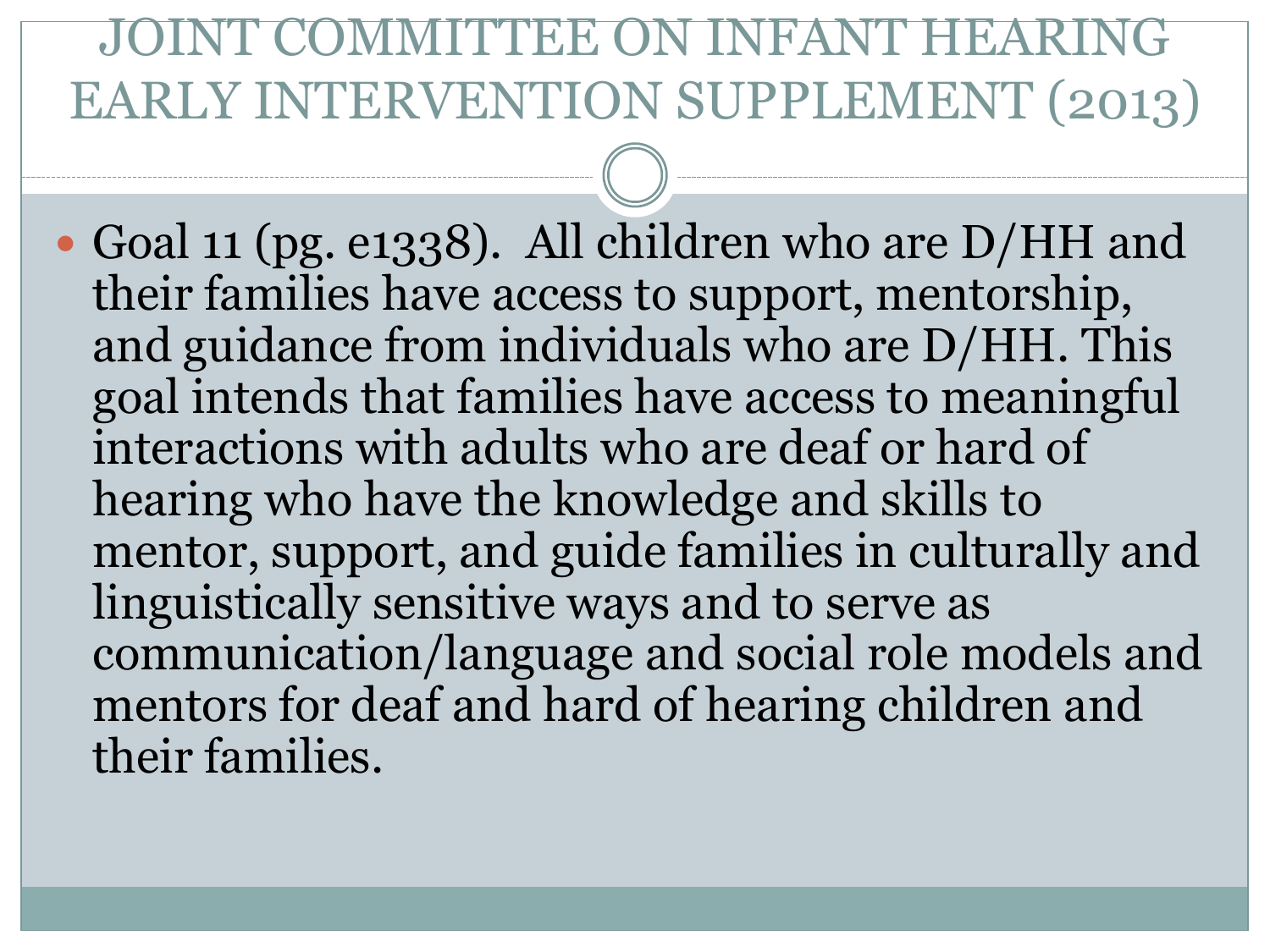# Deaf and hard-of-hearing interactions

- Screeners
- Physicians
- Audiologists
- Counselors, Psychologists, Social Workers
- First contact Part C coordinators- in Colorado Co-HEAR Coordinators
- Early intervention specialists
- Sign Language instructors
- Mentors
- Parents of deaf or hard of hearing children who are themselves deaf or hard of hearing
- Researchers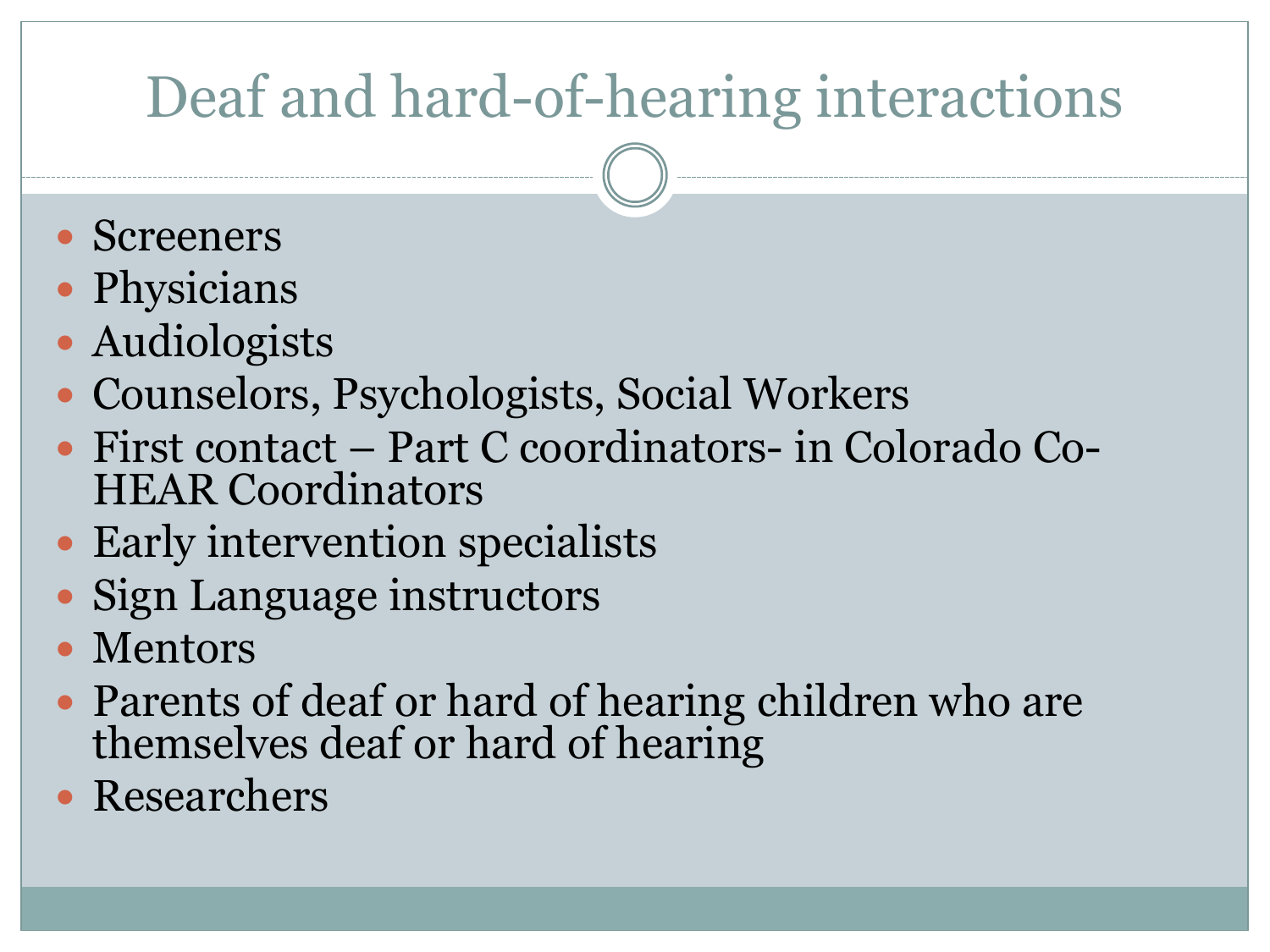## Did you know?

• In 2015, the Presidential Award for Excellence in Science, Mathematics and Engineering Mentoring [was awarded to a Johns Hopkins neuroscientist,](http://www.cis.jhu.edu/~tilak/) J. Tilak Ratnanather, who is deaf with expertise in brain mapping. Dr. Ratnanather was educated at the University College of London, Oxford University, and the City University of London and John Hopkins and he is dedicated to giving back to others who are deaf or hard of hearing.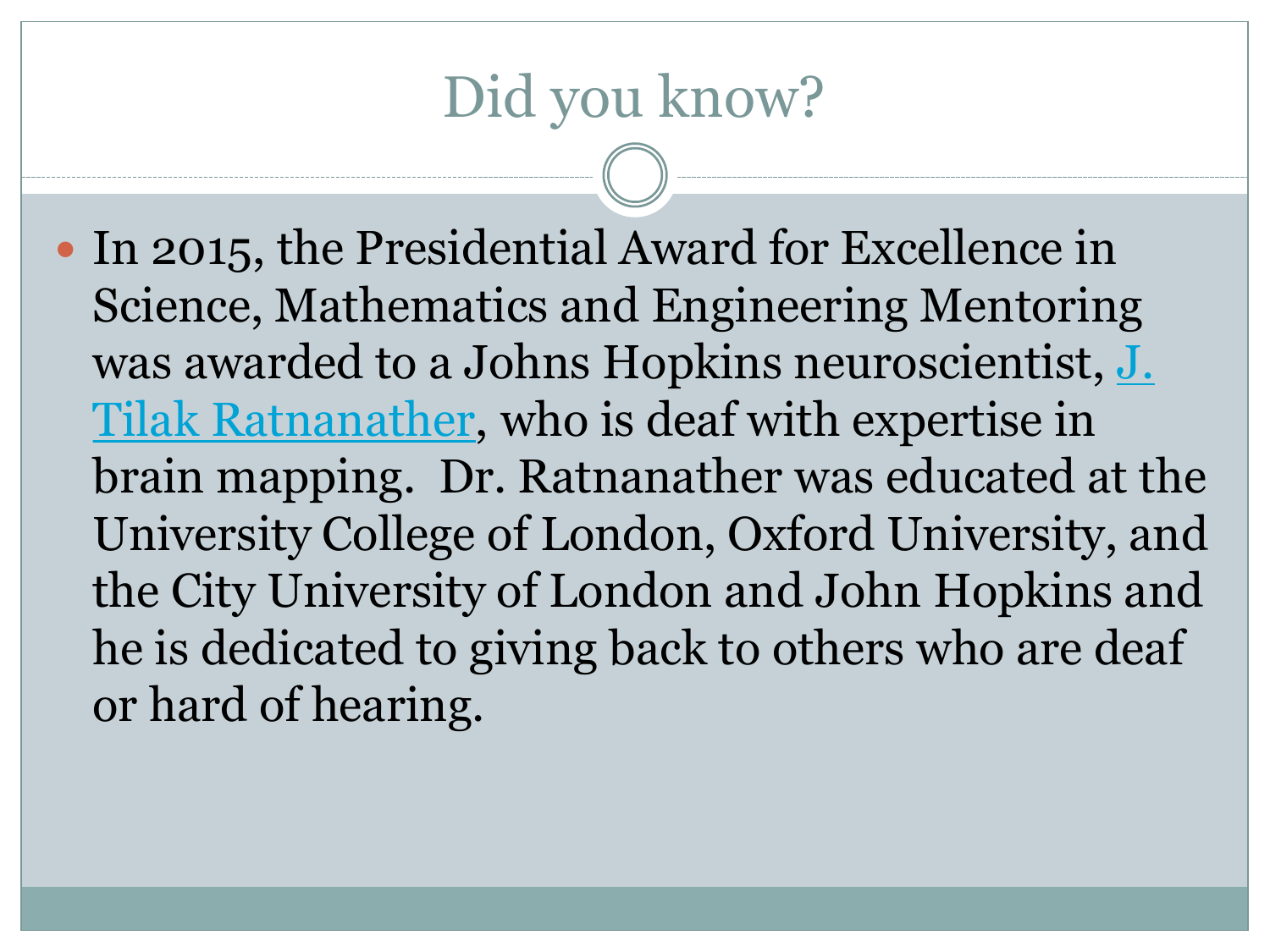### N SUCCESSFUL SYS BASELINE DATA

 Colorado families don't have to specially arrange contact between families and someone who is deaf because the families have many contacts with a variety of people and families who are deaf or hard of hearing

#### • How does this happen –

- System has to set the goal
- System has to collect the data
	- $\blacktriangleright$  How many early intervention specialists are themselves deaf or hard of hearing?
	- $\overline{\phantom{a}}$  Are there any audiologists in the state who are deaf or hard of hearing?
	- $\times$  Are there any physicians in the state?
	- $\star$  Are there parents who are deaf or hard of hearing who have children who are deaf or hard of hearing
	- $\times$  What is the first contact system  $-$  are deaf or hard of hearing people represented there
	- $\overline{\phantom{a}}$  Counselors and social workers and psychologists are any deaf or hard of hearing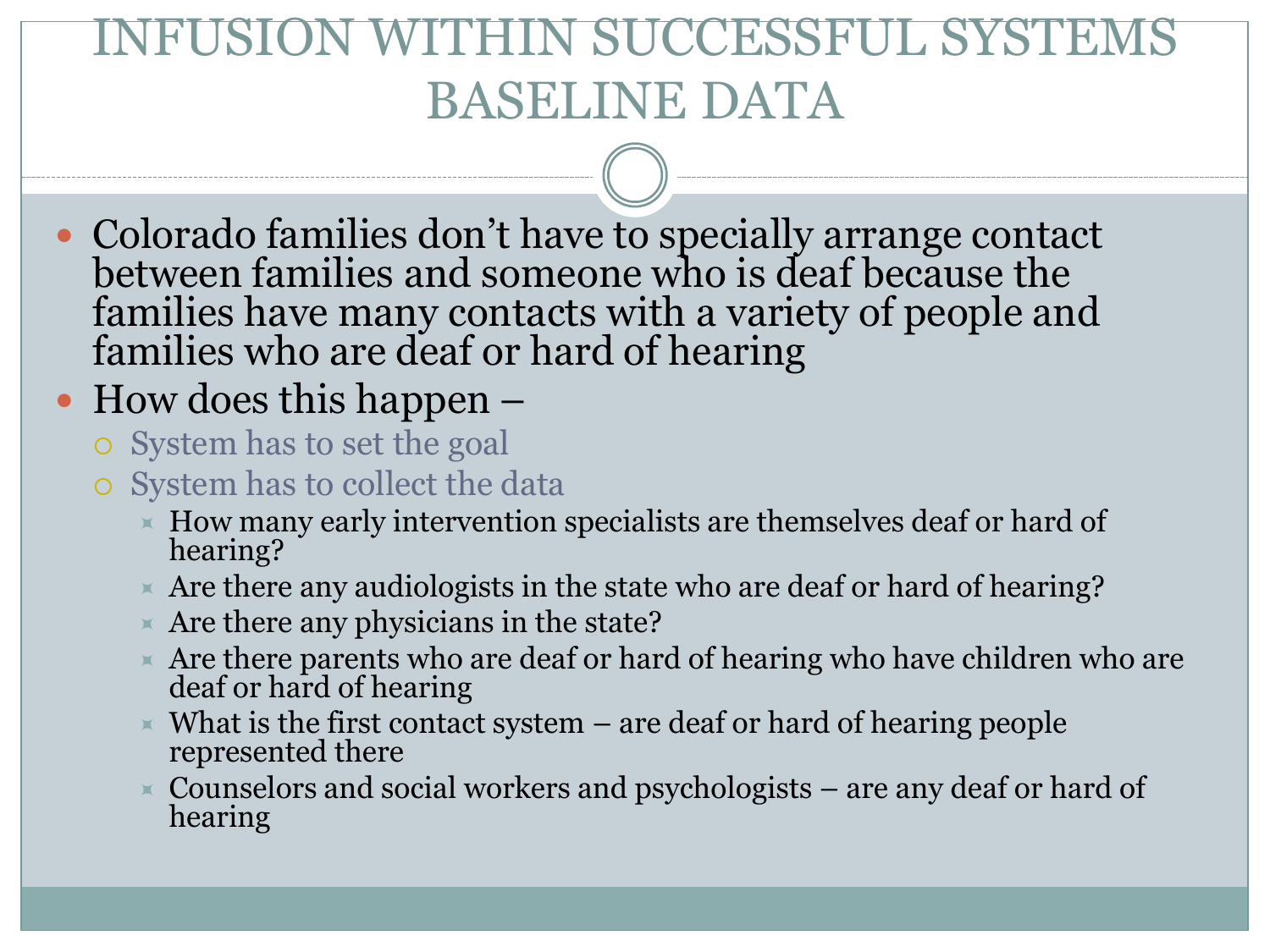## TRAINING, FILLING IN THE GAPS

- Based on the data set a plan to encourage systems to seek out qualified individuals who are deaf or hard of hearing
- To encourage training programs to identify, select and graduate students in audiology, speech pathology, deaf education, early childhood special education who are themselves deaf or hard of hearing.
- Establish a system for sign language instructors who are themselves deaf or hard of hearing and native or fluent sign language communicators
- Establish a system for deaf/hard of hearing mentors who can provide families with information about growing up deaf in a hearing family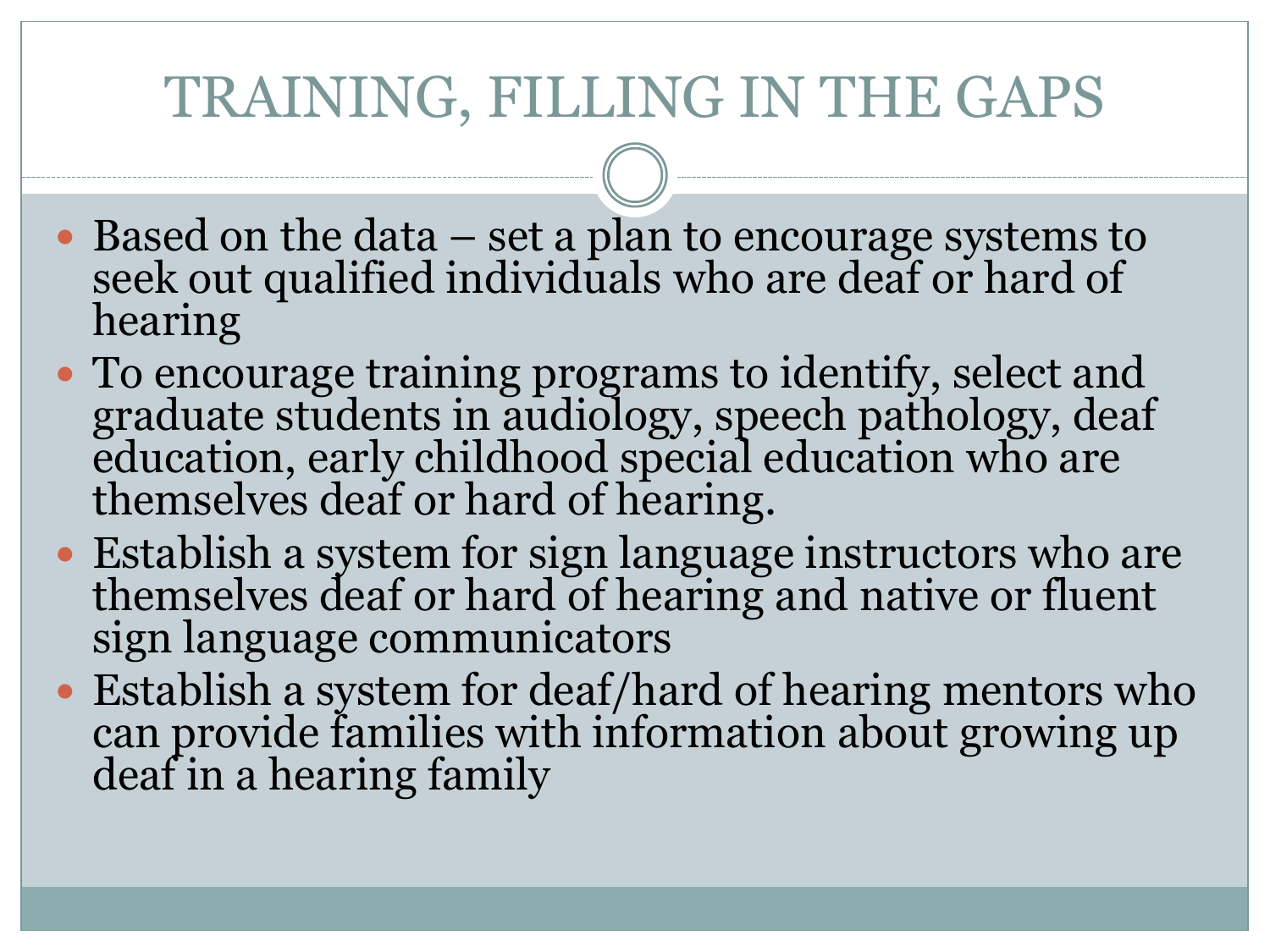#### FUNDING, TRAINING PROGRAM, FIDELITY

- Identify a funding mechanism
- Assure that these positions are not volunteer positions
- Establish hiring criteria and training
- Identify advocates meet with the most influential individuals from their profession who are willing to promote agendas – highest quality of sign language and visual communication and spoken language and auditory communication strategies available at the earliest possible time, infusion of individuals who are deaf or hard of hearing throughout the EHDI system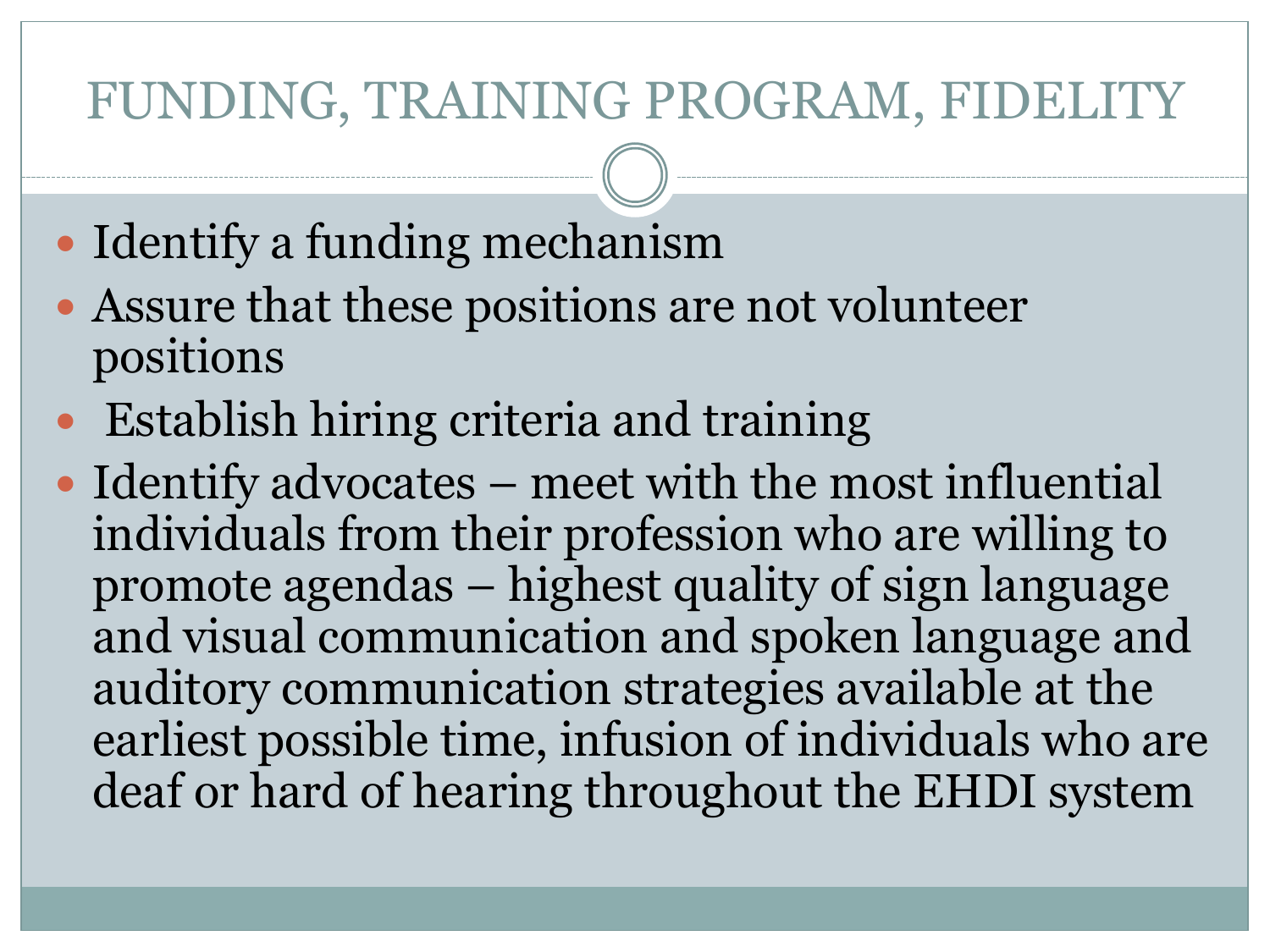# Allies

- Audiologists
- Physicians especially Cochlear implant surgeons
- Teachers of the Deaf
- Speech/language pathologists
- Psychologists, Social Workers, Counselors
- EHDI coordinators
- Parents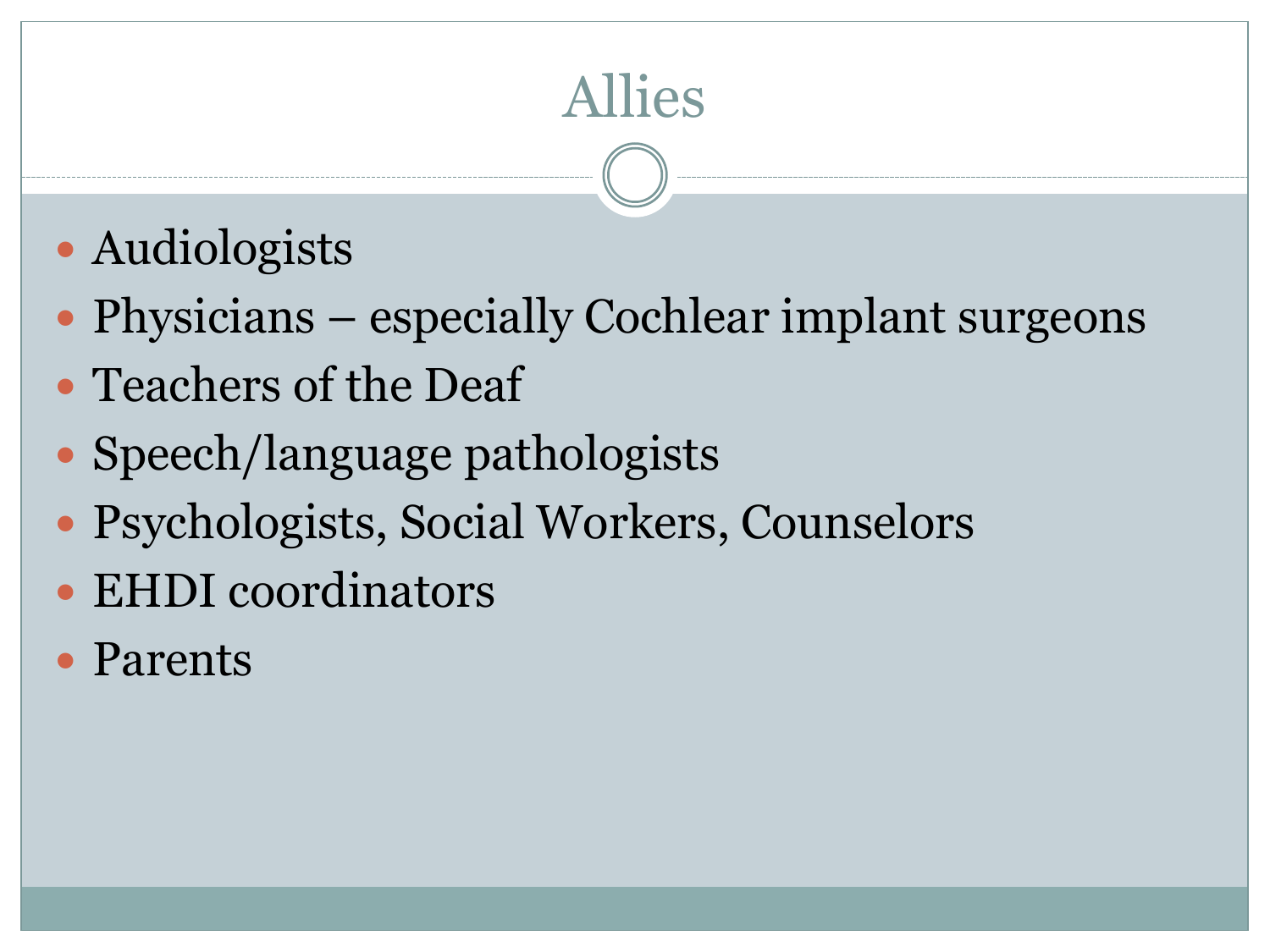# Language Outcomes across 12 States: Strengths, Limitations, and Predictors of **Success**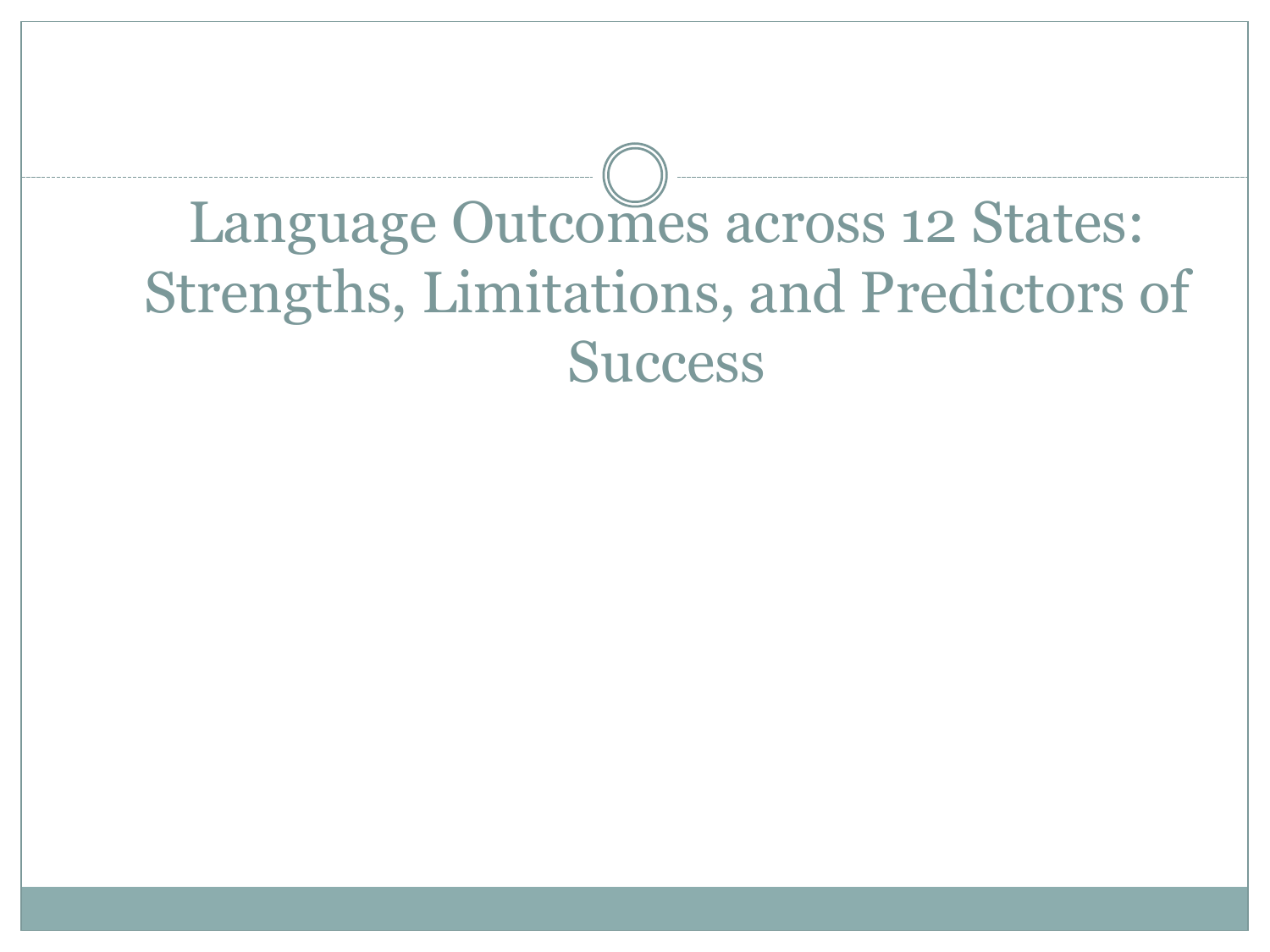#### Presenters

- Christine Yoshinaga-Itano, Ph.D.
- University of Colorado-Boulder
- Christi.Yoshi@colorado.edu
- Allison Sedey, Ph.D.
- University of Colorado-Boulder
- Allison.Sedey@colorado.edu
- Mallene Wiggin, M.A.
- University of Colorado-Boulder
- Mallene.Wiggin@colorado.edu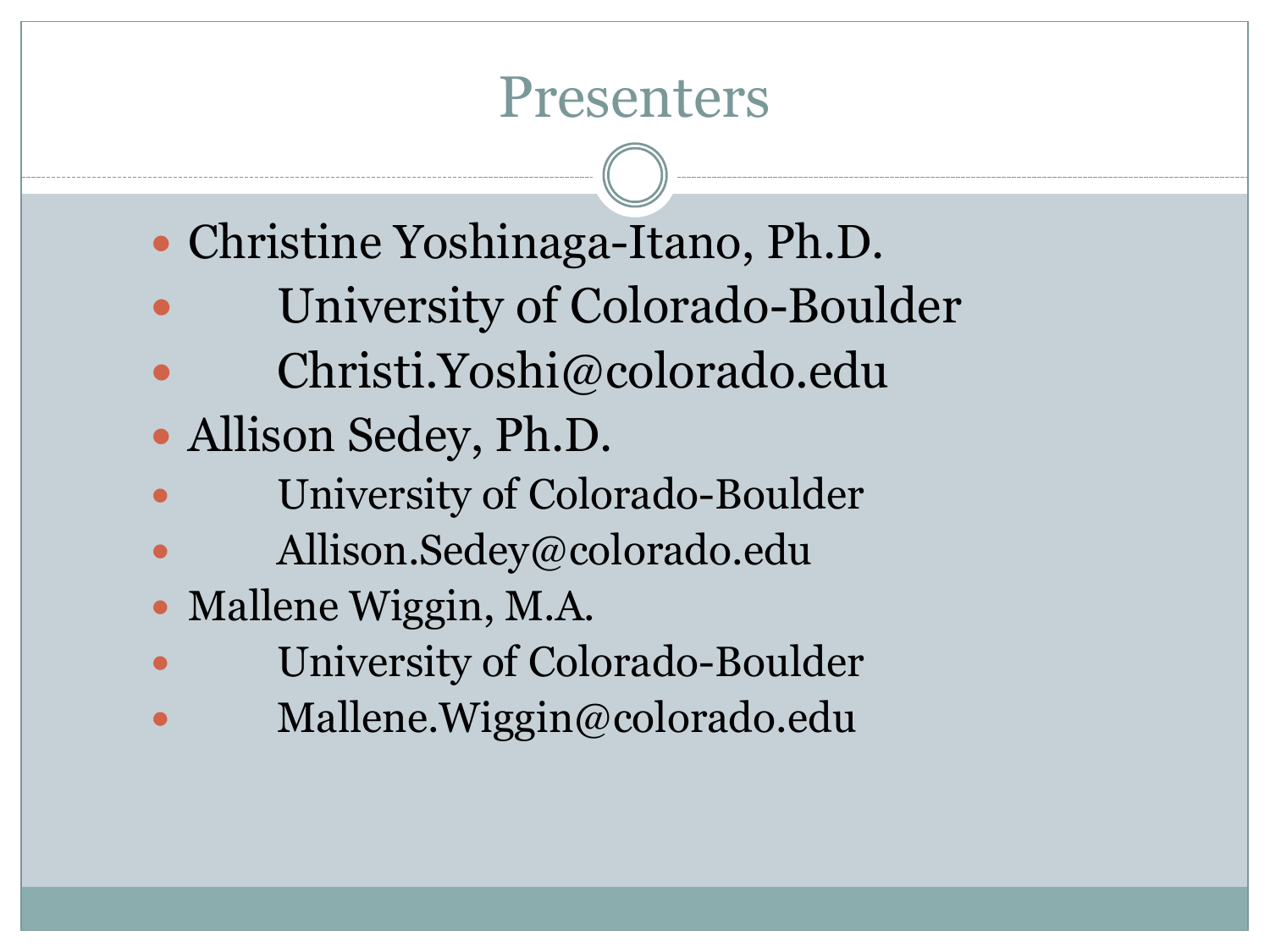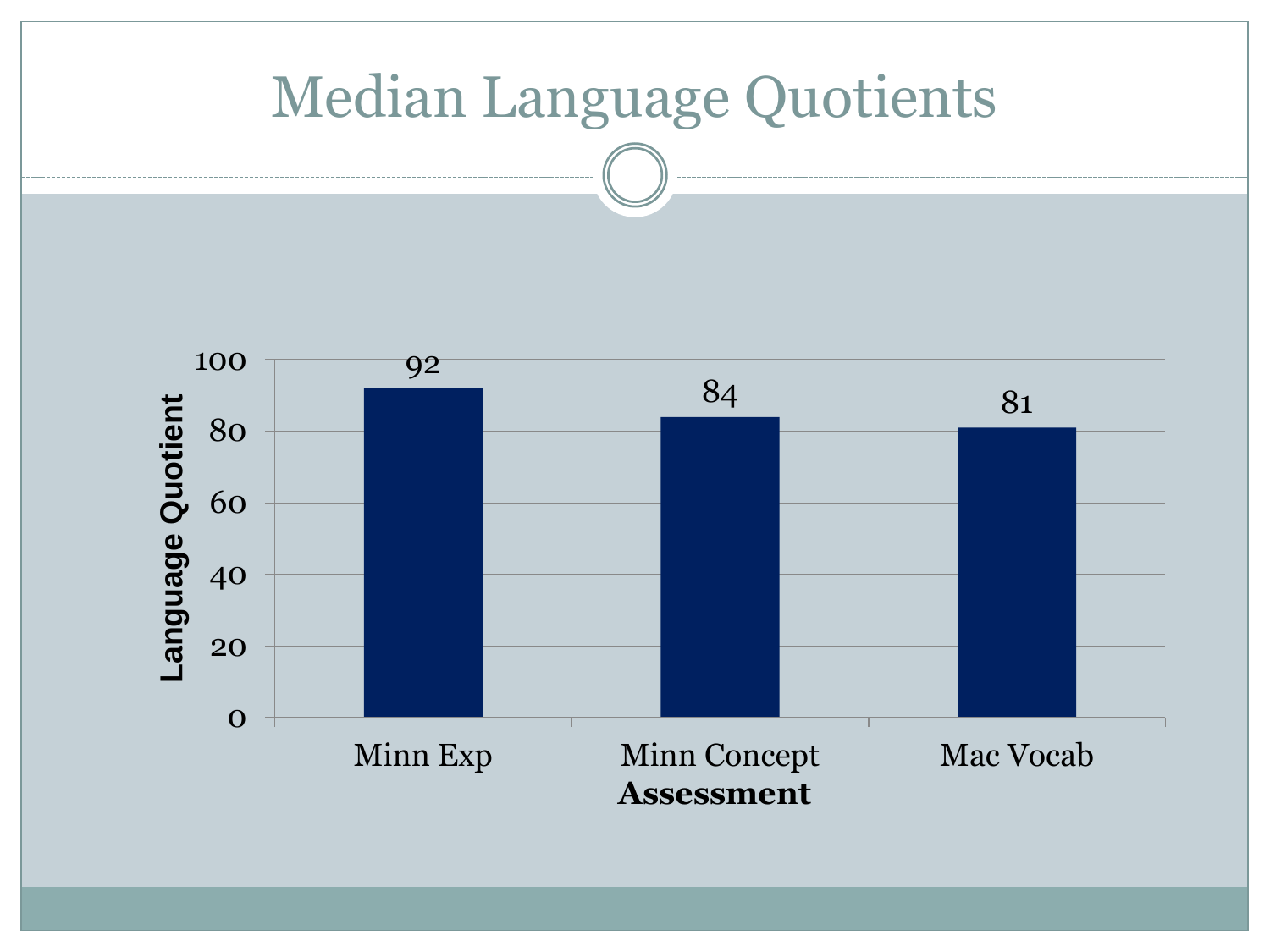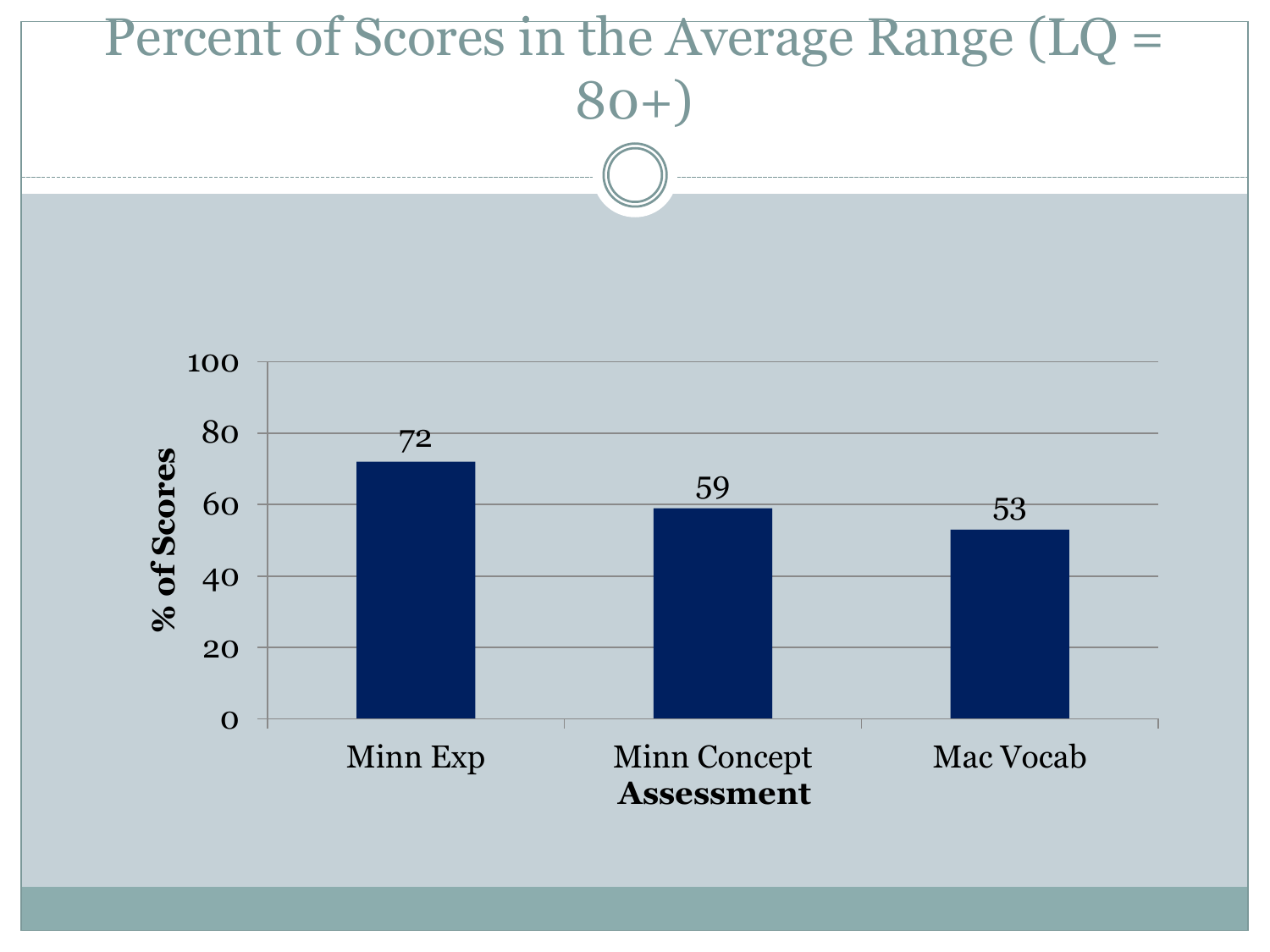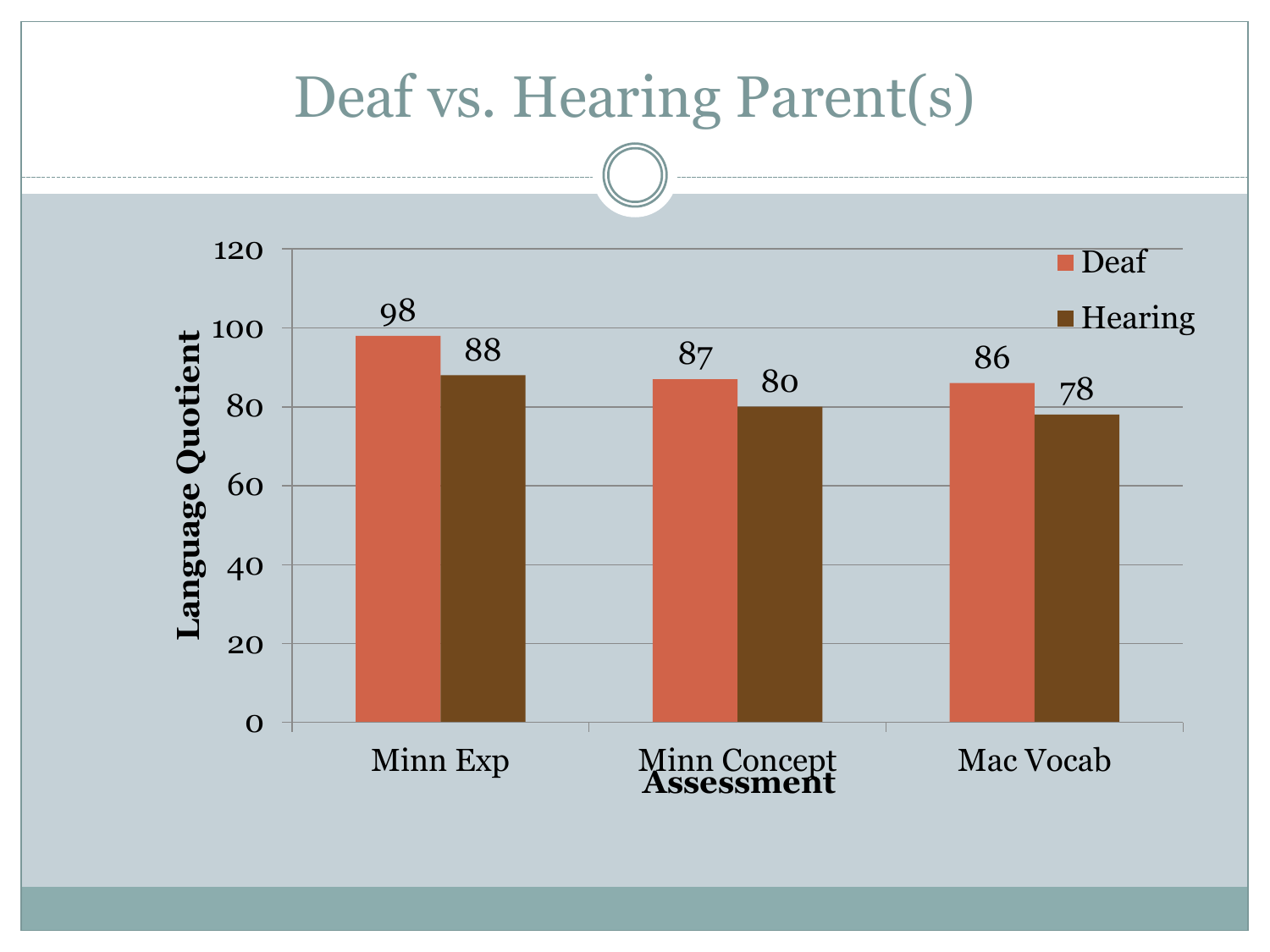### DEAF/HARD OF HEARING PARENTS

#### $\bullet$  N=40

- 25 are Deaf communicating in American Sign Language as a native language
- 15 are Hard-of-hearing or Oral deaf using spoken English as the language in the home with their children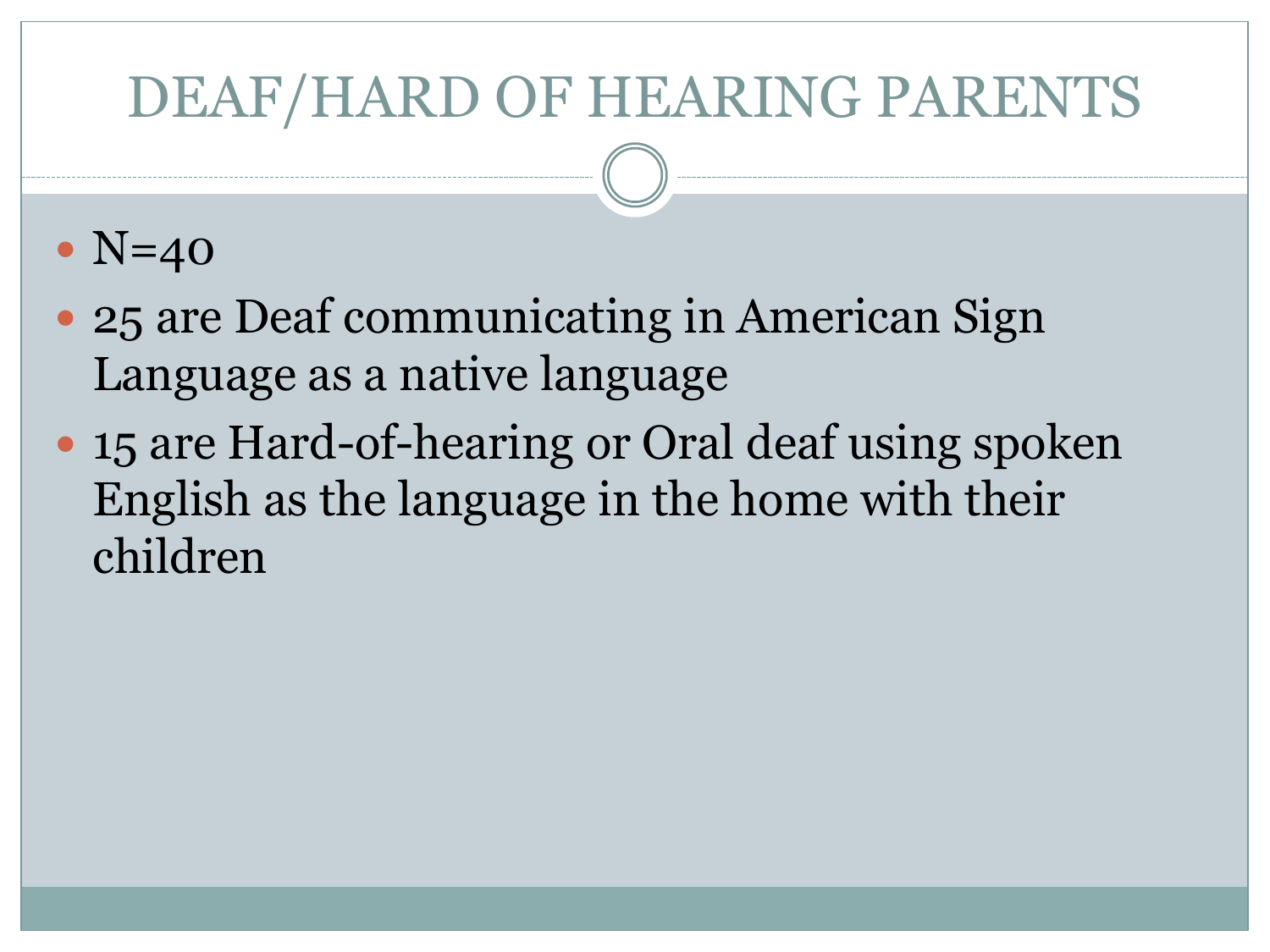#### Language outcome effect

- There was no significant difference in the outcomes of these children between children of Deaf parents using ASL in the home and children of deaf and hard-of-hearing parents using spoken English in the home.
- Both groups had children with significantly higher language outcomes than children whose parents were normally hearing and there was no difference in the language outcomes of these two groups.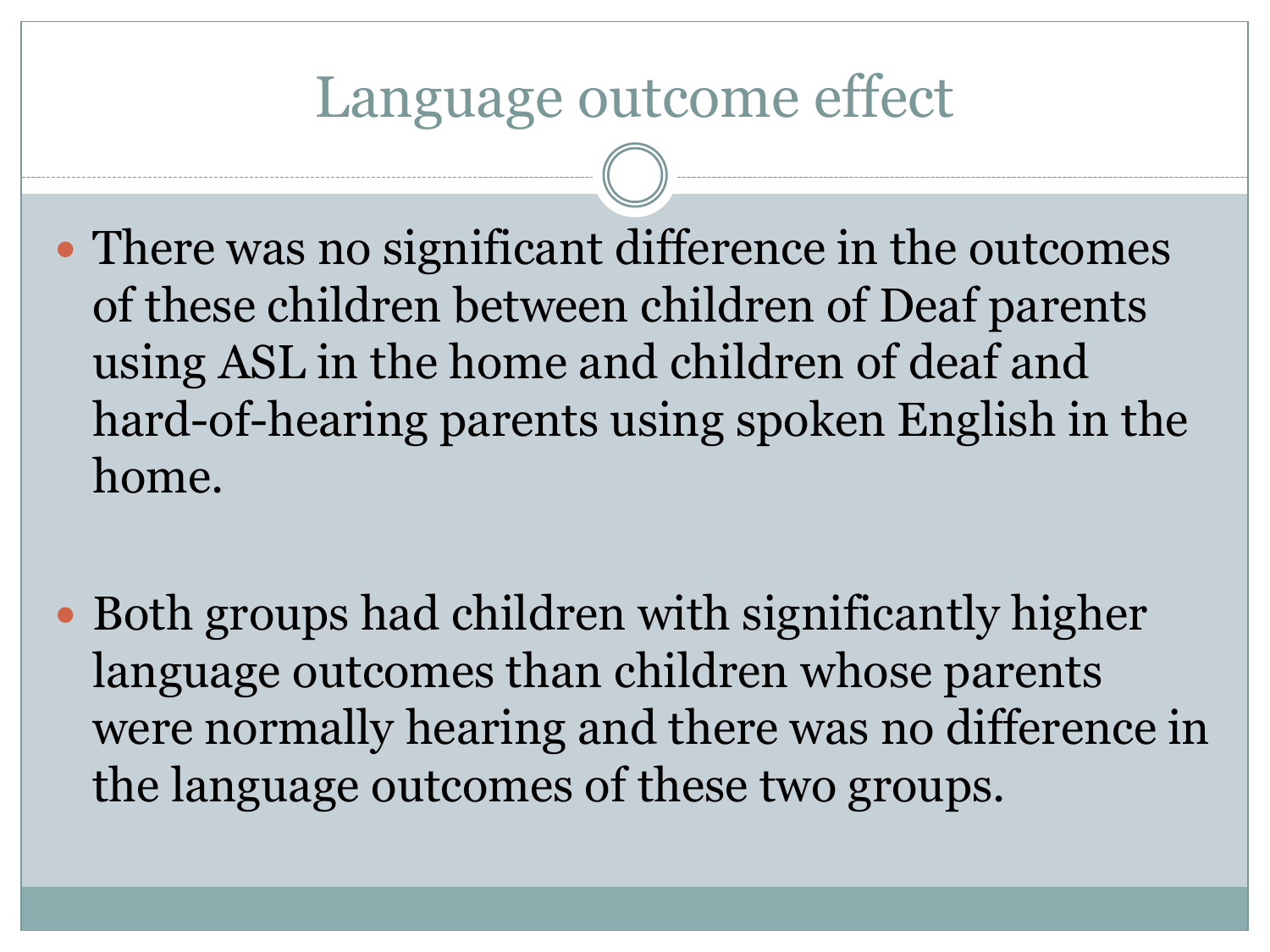How do Deaf/deaf/hard of hearing parents of children who are deaf or hard of hearing communicate with their children?

- Far too little research exists providing information about Deaf/HH parents communicate with their children.
- The few research articles have focused on American Sign Language and visual language/communication strategies.
- To my knowledge, there have been no studies investigating how parents who are deaf or hard of hearing teach their children spoken language.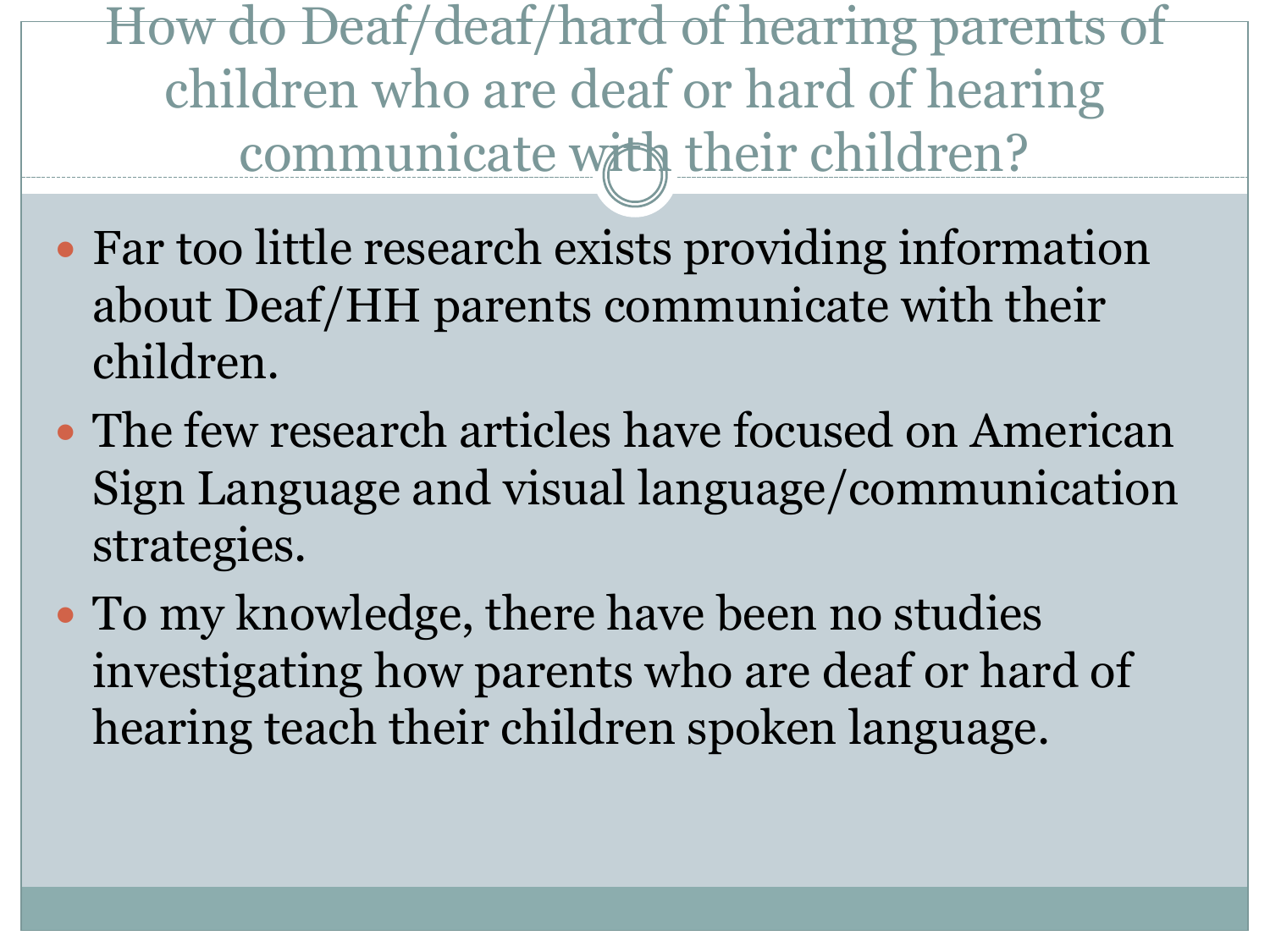# What do parents say? (Johnson, 2011)

- 457 families
- Diverse in communication mode, amplification technology
- 56.2% indicated that D/deaf/hard of hearing role models were very important
- 27.9% indicated they were moderately important
- 47.9% indicated that access to D/deaf/hard of hearing adults was very important
- 27.1% indicated that access was moderately important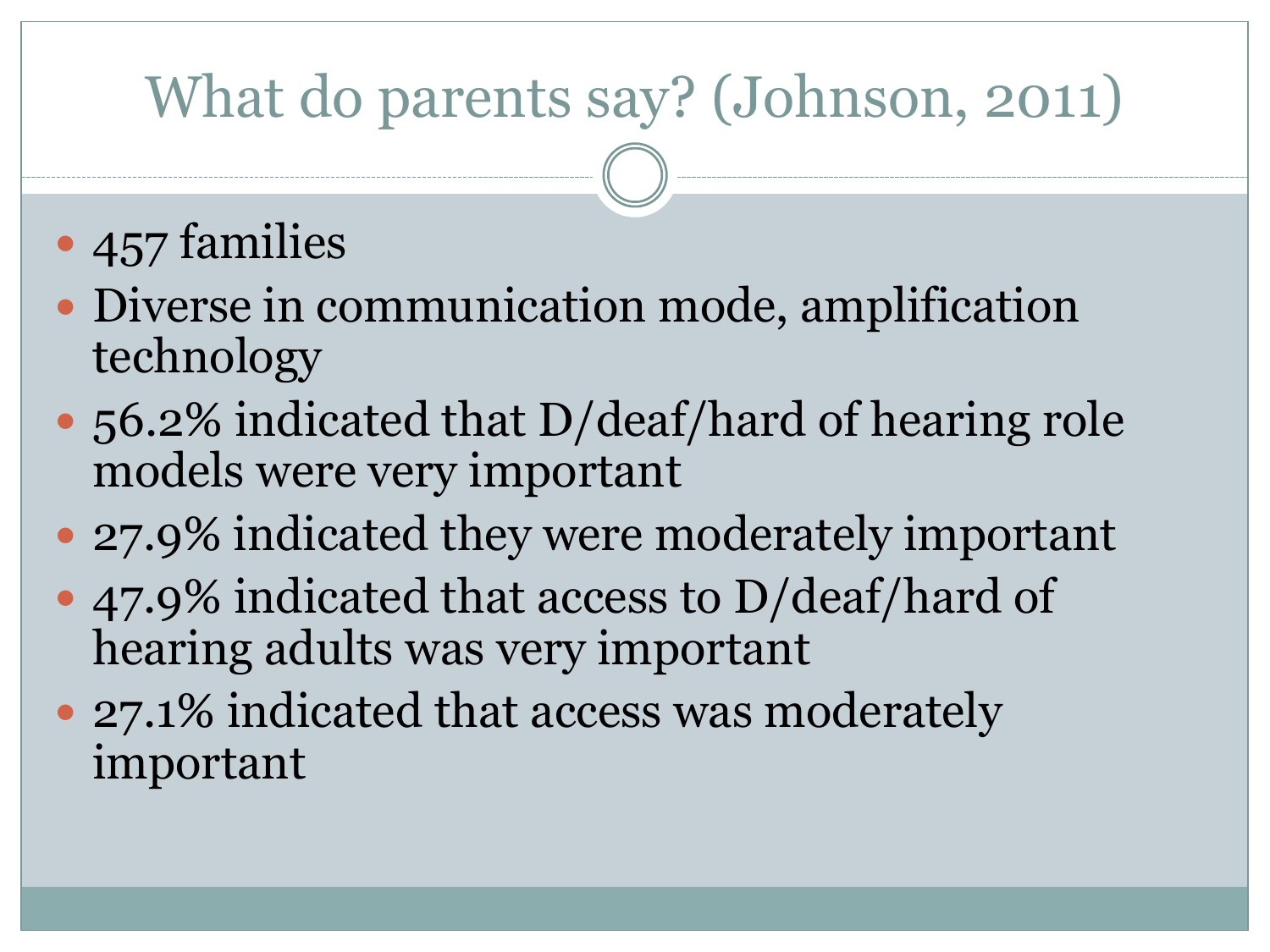Partnering with Deaf Adults: Creating Positive Outcomes for Children and Families

**D I N A H B E A M S , M A , C E D** LEAD COLORADO HEARING RESOURCE **C O O R D I N A T O R COLORADO SCHOOL FOR THE DEAF AND THE BLIND STEPHANIE OLSON, BA DEAF ADULT ROLE MODEL PROGRAM, CSDB BILL DANIEL CENTER FOR CHILDREN HEARING T H E C H I L D R E N H O S P I T A L O F D E N V E R EDHI 2007 SALT LAKE CITY**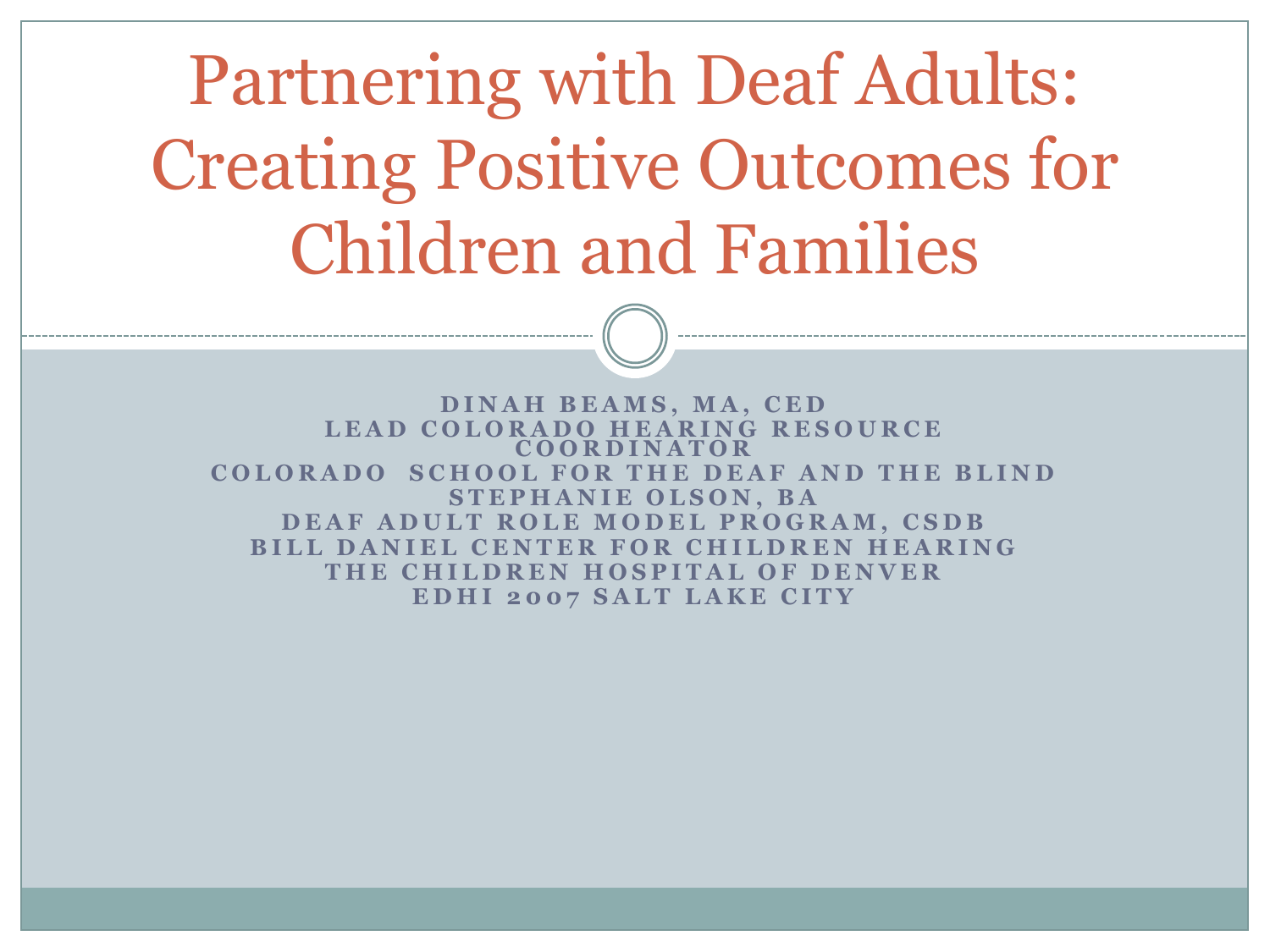**"When we first received our son's diagnosis, I looked at the doctor, he was hearing. I looked at the audiologist, she was hearing. I looked at the nurse, she was hearing; and as we walked out, I looked back at the receptionist and she was hearing. I had no idea what this (raising a deaf or hard of hearing child) was going to look like until you (the deaf adult) walked in the door."**

**Shelly Strickfaden, parent of a two-year-old boy who is hard of hearing**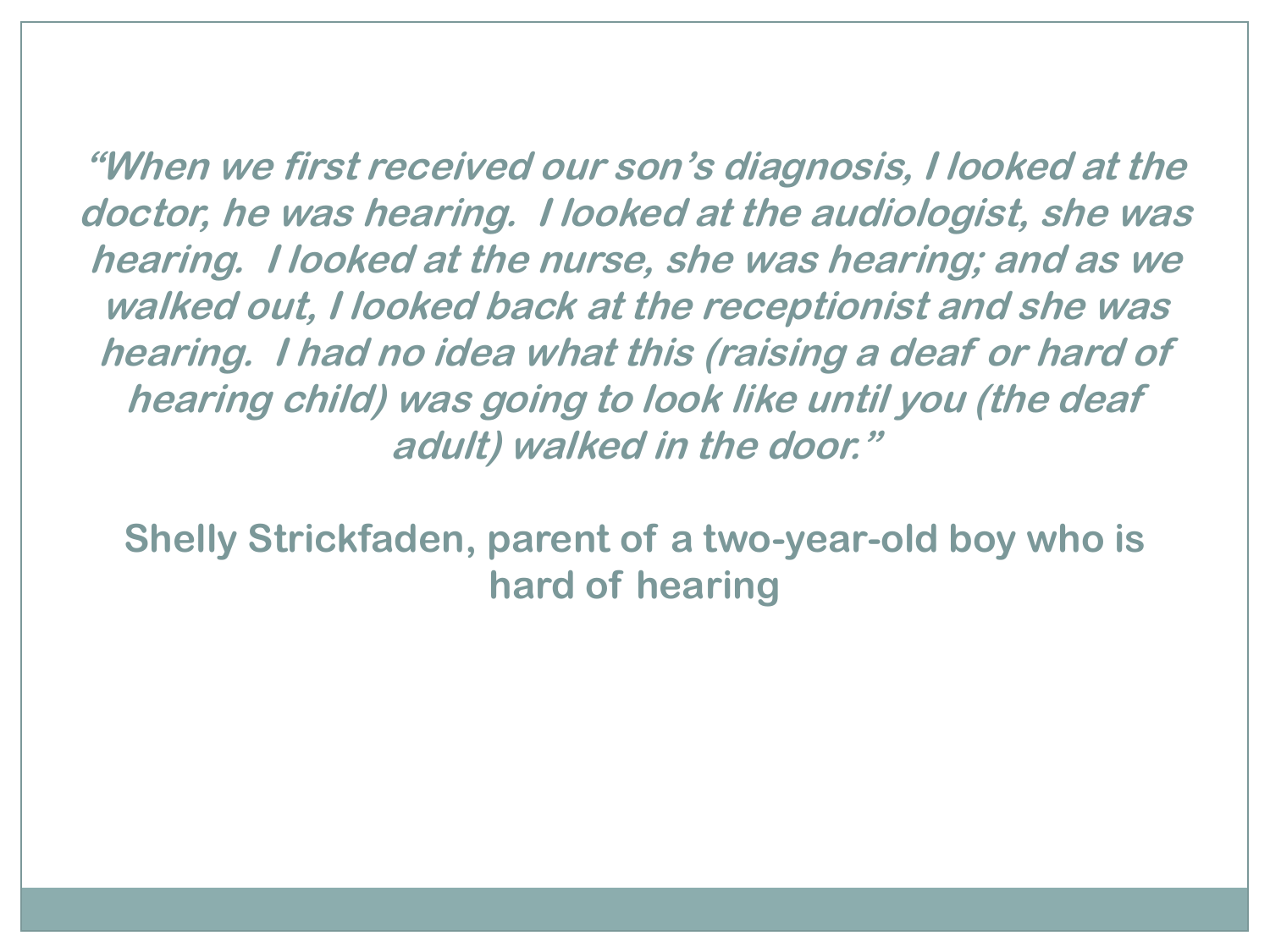# Why include Deaf or hard of hearing adult on your team?

- Most parents with a newly identified deaf or hard of hearing child are themselves hearing. It changes the identity of the parents/family.
- Parents may have had limited experiences with someone who has a congenital hearing loss.
- Begin introducing the child and family to a new community.
- Deaf and hard of hearing adults provide parents with a positive and hopeful perspective as well as genuine, real life experience.
- Credibility
- It is the closest thing we have to a crystal ball!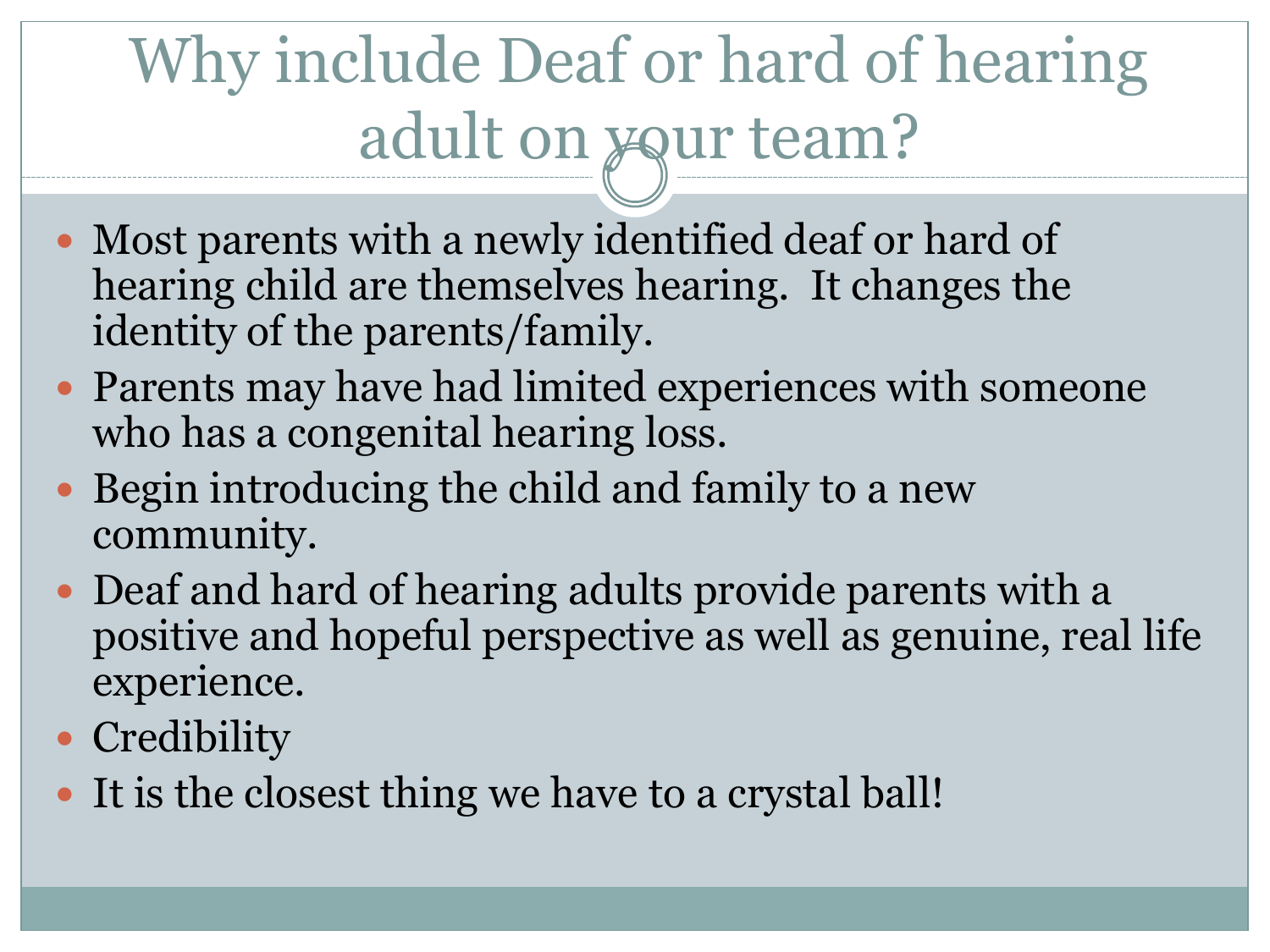Parents ask three basic questions:

What's wrong with my child? What will my child be like later? What can be done to help my child?

Bagnato, Neisworth,& Munson, 1997

Deaf adults are uniquely qualified to address these issues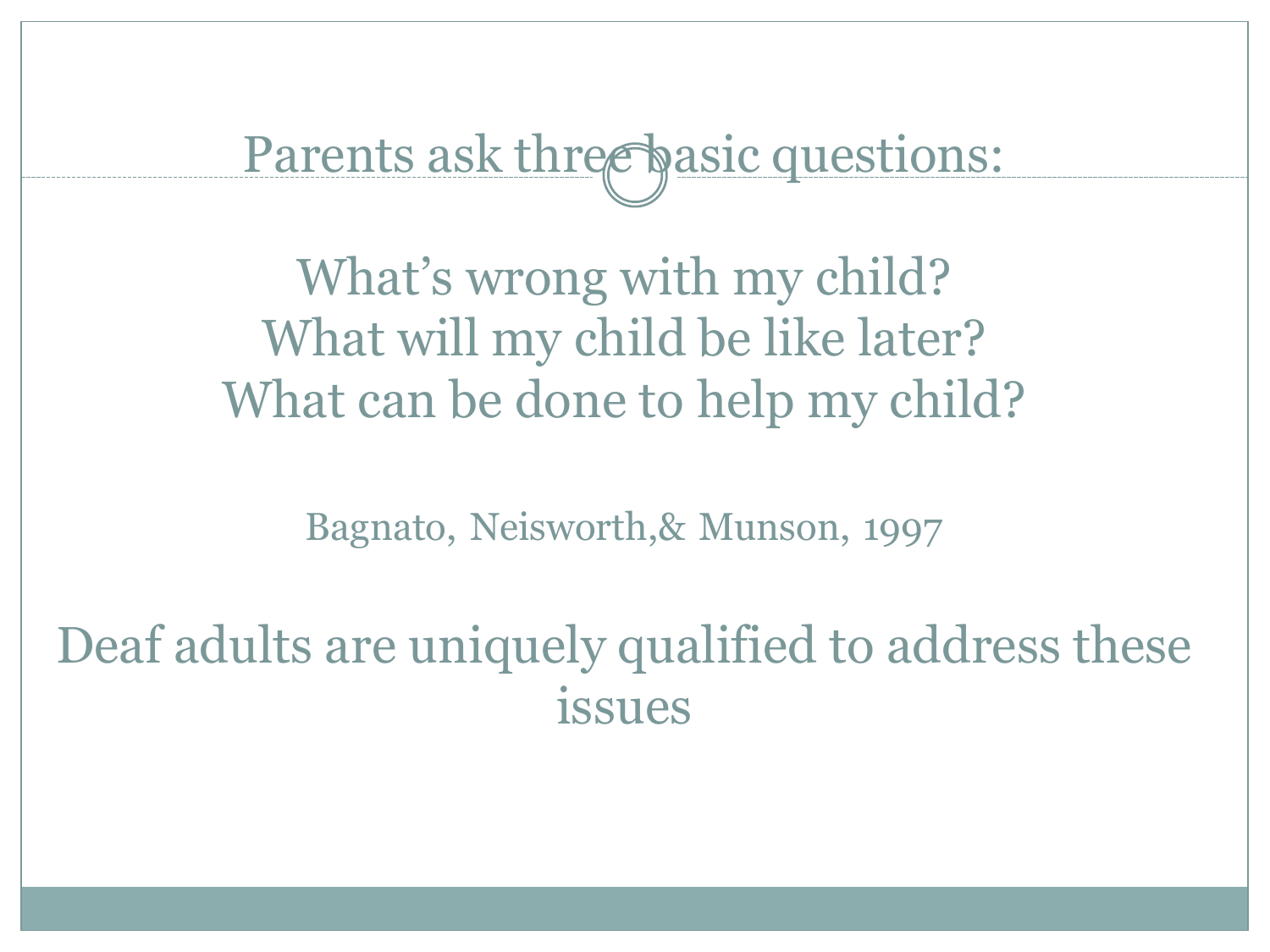# Personal Questions asked ofour Role Models

- I saw on the internet that deaf adults have a low reading level – is that true?
- What will my child's speech be like?
- You have good speech how can I make sure my baby does?
- Do you wear hearing aids... why or why not?
- Will you get an implant? Why or why not?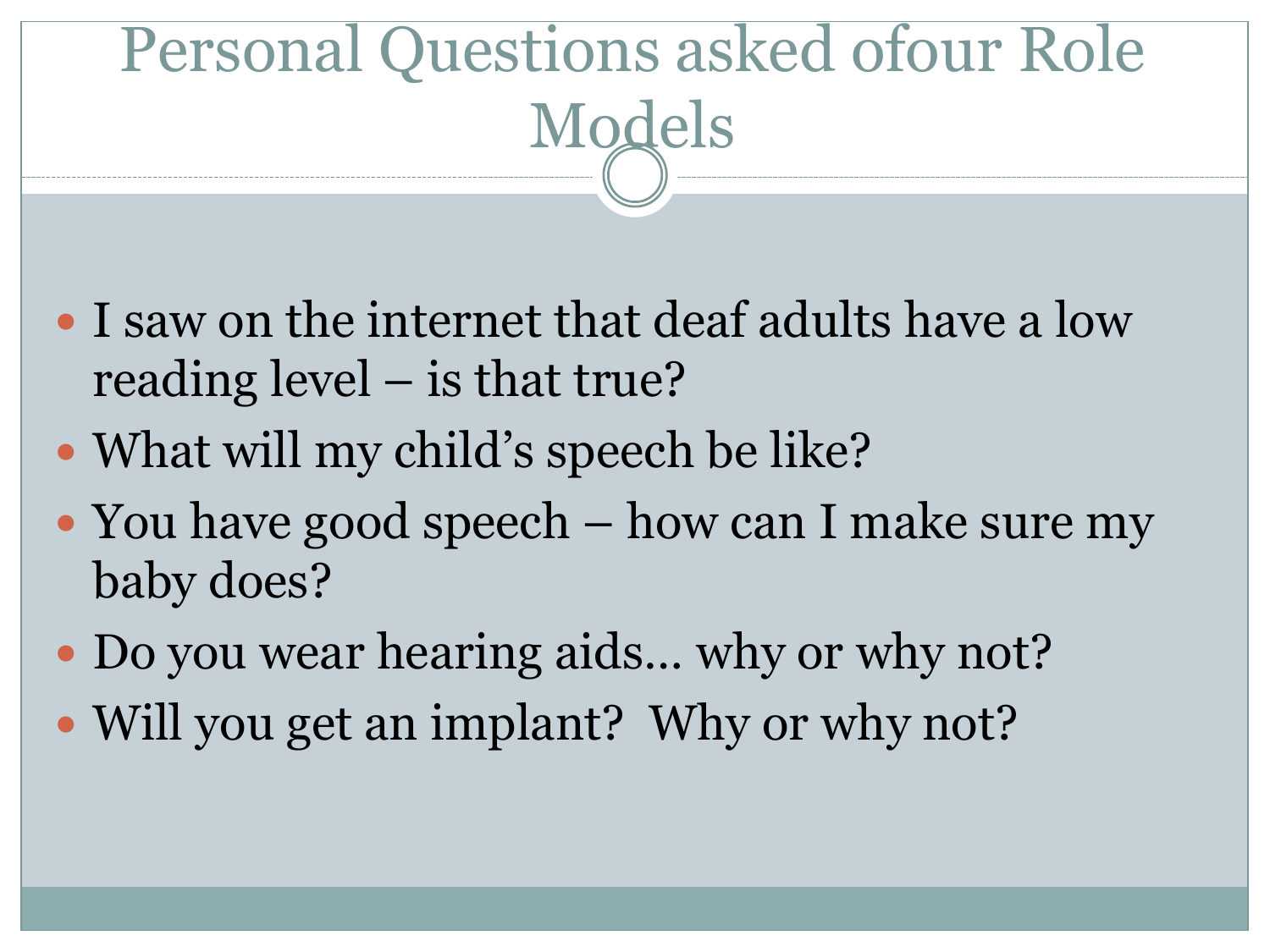# Questions from the Anxious Heart

- Should I stop playing my guitar? Should I stop singing to my child?
- Kids are cruel…. How can I make sure that my child won't be teased?
- You have a good self esteem how do I develop that in my child?
- When will I stop crying?
- What about school... can my child go school with his sister? Or does she need a special school? Did you go to public school?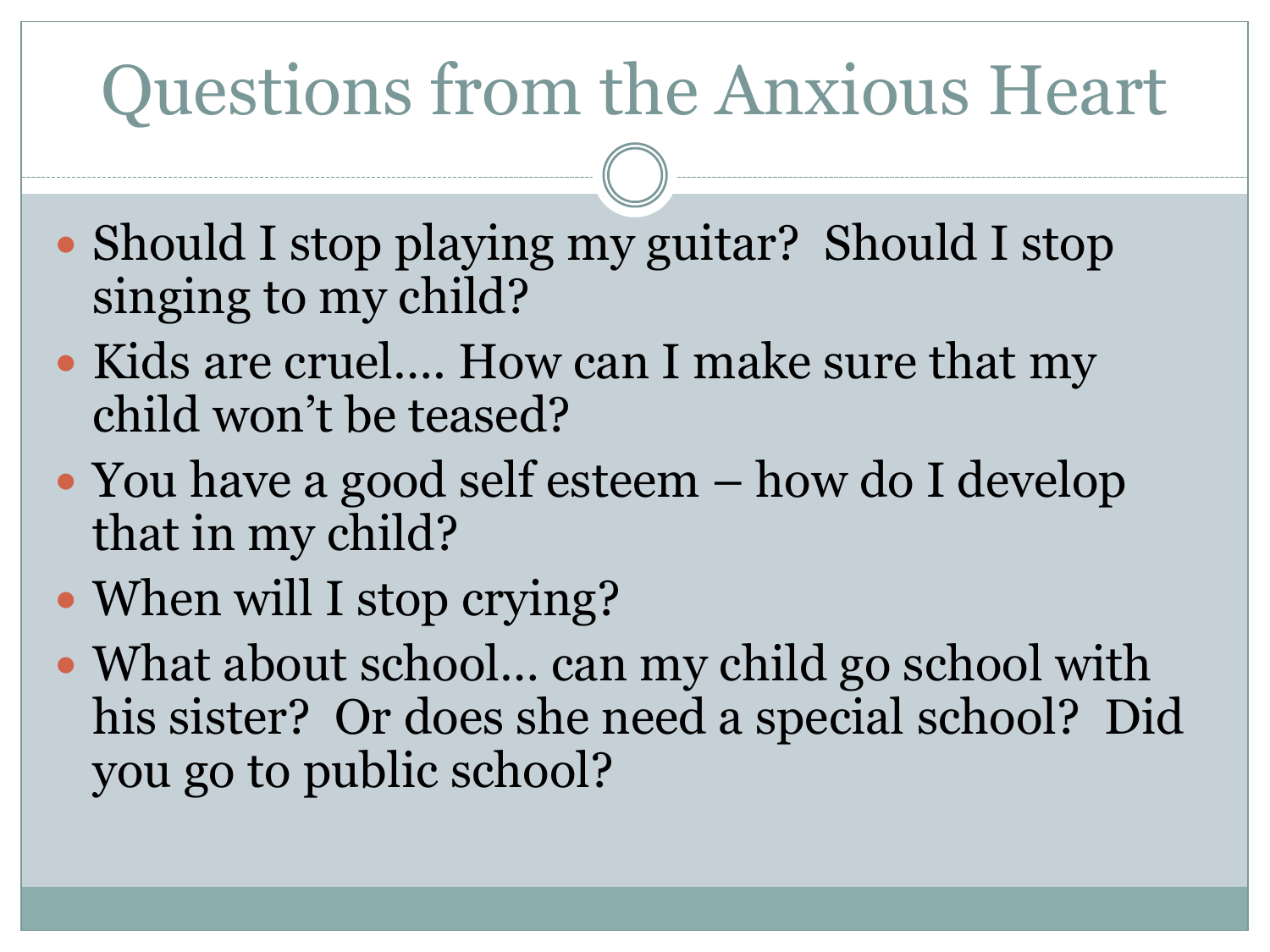# What about the day to day?

- Personal questions.... Do you have kids? A spouse? Hearing or deaf?
- What about sports?
- Can you talk on the phone?
- Can you drive?
- How do you hear in the dark?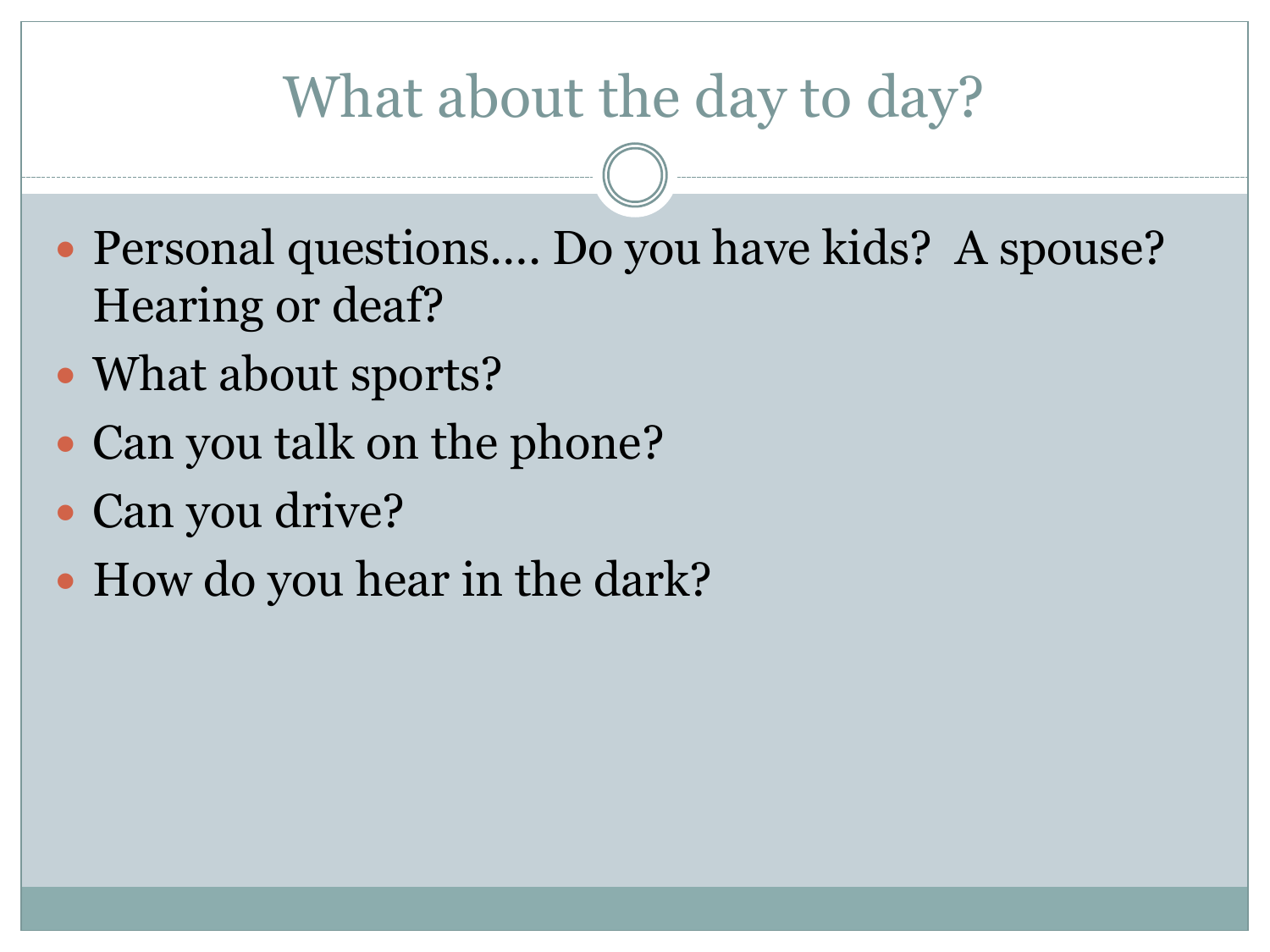If hearing professionals know the answers…. Why a role model?

Parents appreciate a personal perspective from a D/hh role model.

It increases the families openness to examining issues in greater detail.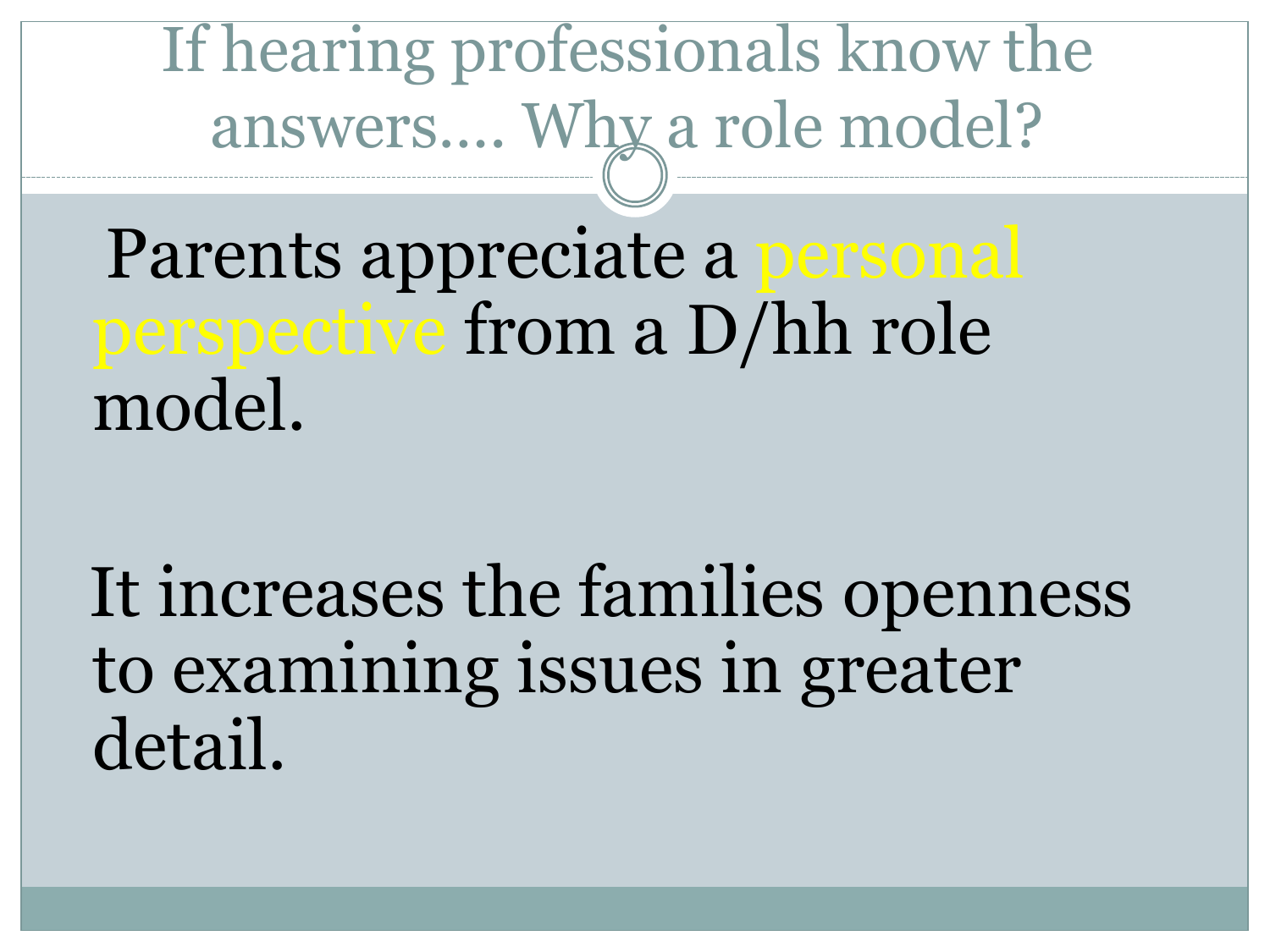# What does this connection provide for families?

### • Calms anxiety

- $\circ$  "It's going to be ok I can see that"
- "I imagined a lot of things that could go wrong but I never thought about a hearing loss – I can't even imagine it"

# Build relationships with the modalities at hand

Parents think they have lost a modality forever

#### • Communication

- Can not have a relationship without communication
- Equalize relationship (communication) between parent & child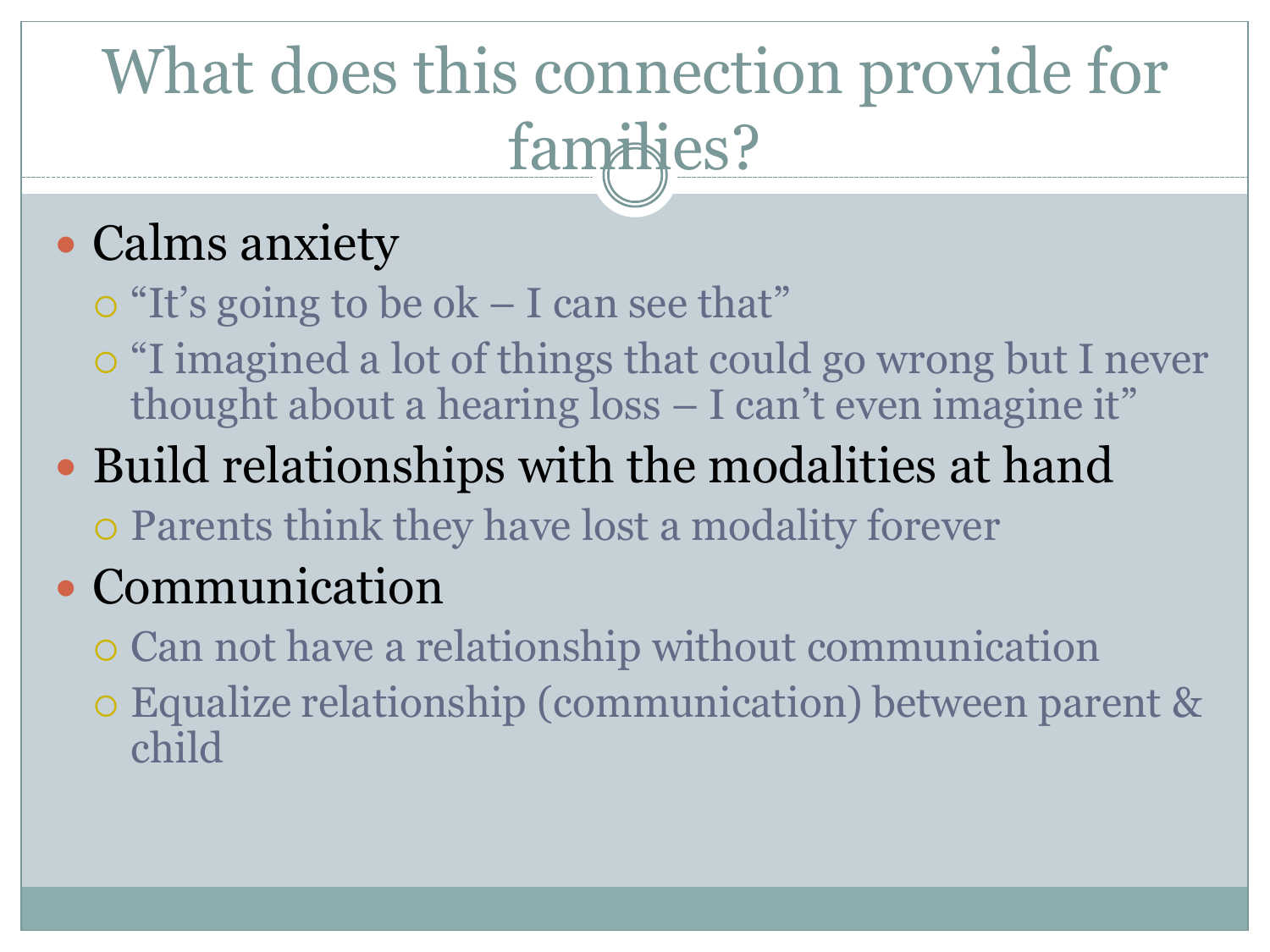# Why Involve a Deaf Adult After Identification?

- Most parents of newly identified children do not realize how meeting a deaf or hard of hearing adult will help them until after they have had the opportunity
- Our D/deaf/hard of hearing professionals interact with families, not because they are D/deaf/hard of hearing but because they have professional knowledge and skills that can enrich the family's life.
- We don't ask families whether they want to interact with a hearing professional, nor do we ask them if they want to interact with someone D/deaf or hard of hearing.
- System must create opportunities for parents to meet deaf and hard of hearing adults
	- Presentations
	- Workshops
	- Home visits
	- Social events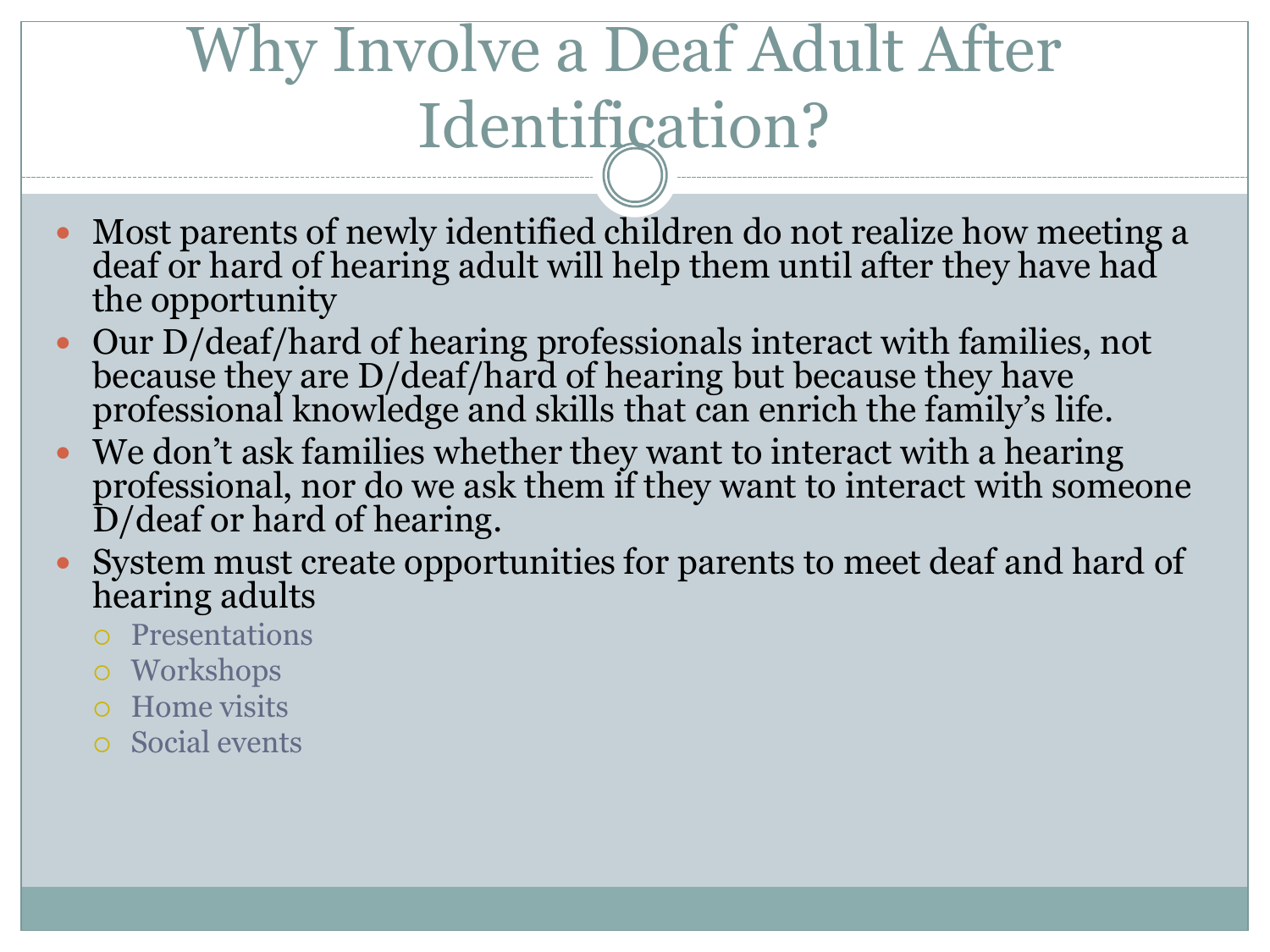Parents who see deaf and hard of hearing adults as valuable members of THEIR team, begin to understand the potential in their child.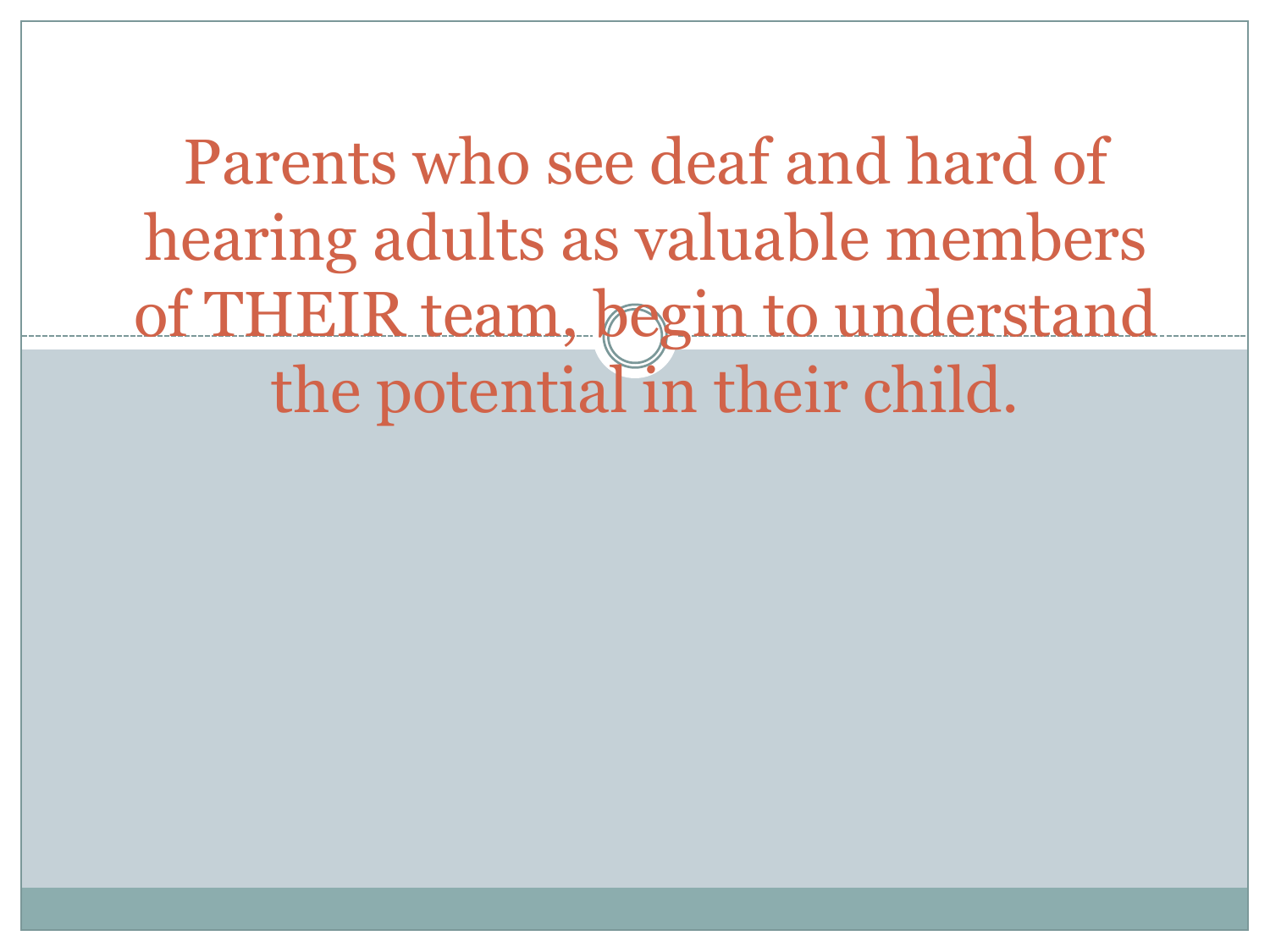# Involve a deaf adult soon after identification

- Introduce the child and family to this new community.
- Help normalize their new world and all the experiences, and the feelings that go with it!
	- What it looks like is not as awful as parents may have imagined.
- Role Models demonstrate positive possibility.
- The family may feel more comfortable addressing practical concerns in a less formal, more personal setting.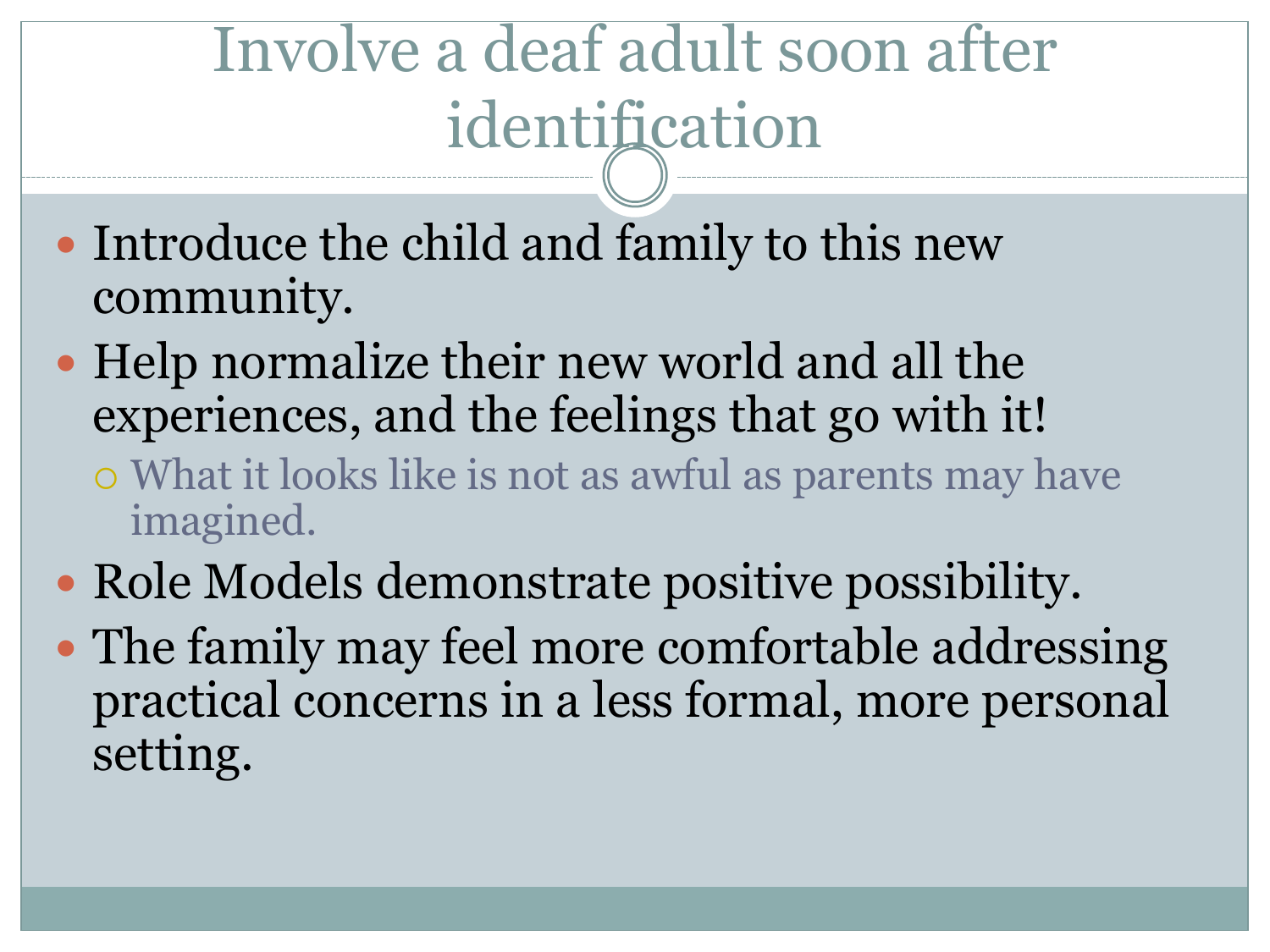# D/HH Role Models can:

- Articulates what the child can not…YET!
- Lend ability and creditability for the child's upcoming/future needs
- Assist the parents as they discover the potential and strengths of their child.
- Give hope and encouragement through the inevitable ups and downs of those early years.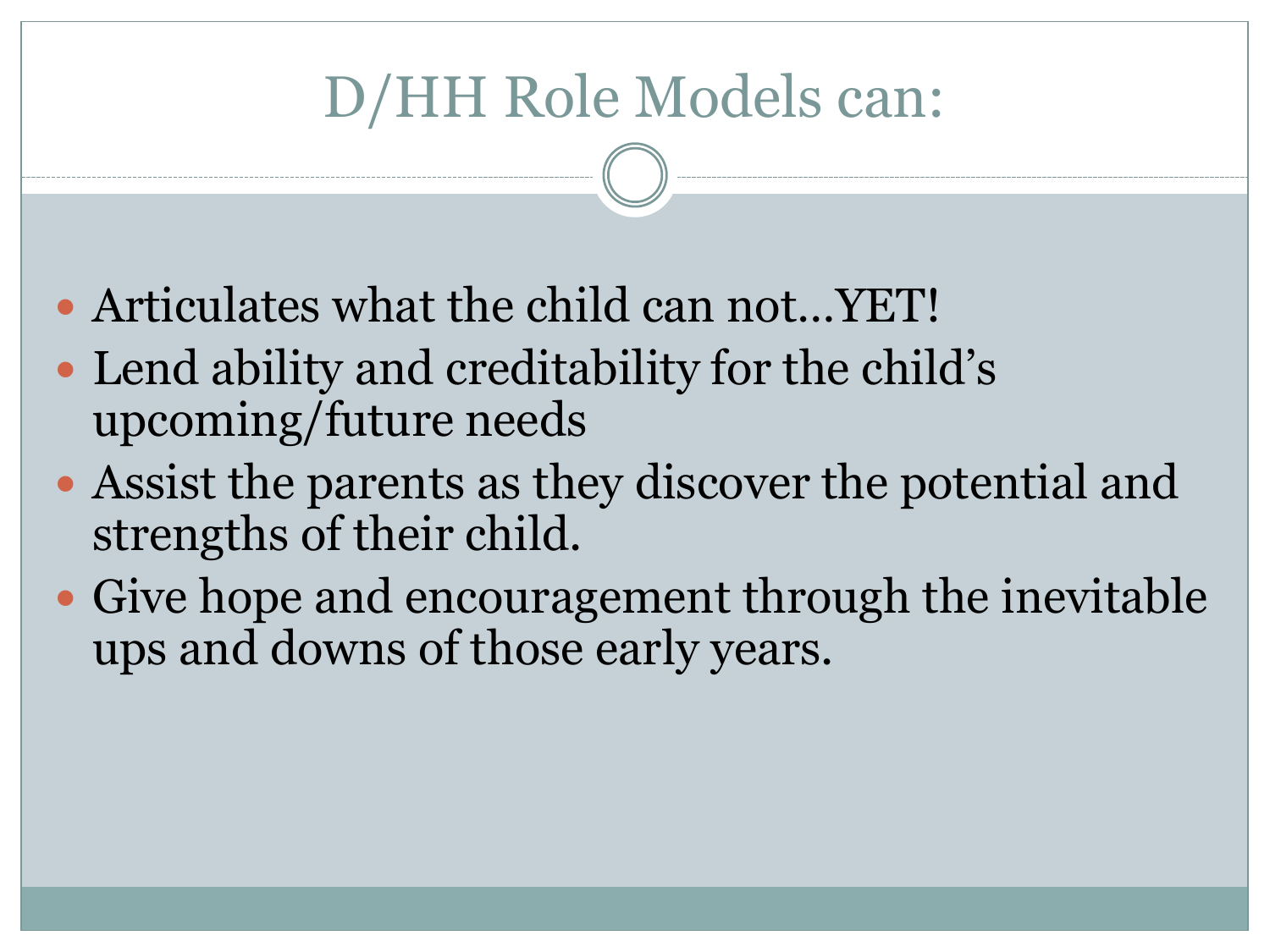## Something to look forward too:

- New ways of communicating and thinking becomes the new normal for families
	- Driving with light on for visual cues
	- Say goodnight with light on
	- Going upstairs facing the child
	- Watching for opportunities to close the gap (incidental learning)
	- Awareness of sound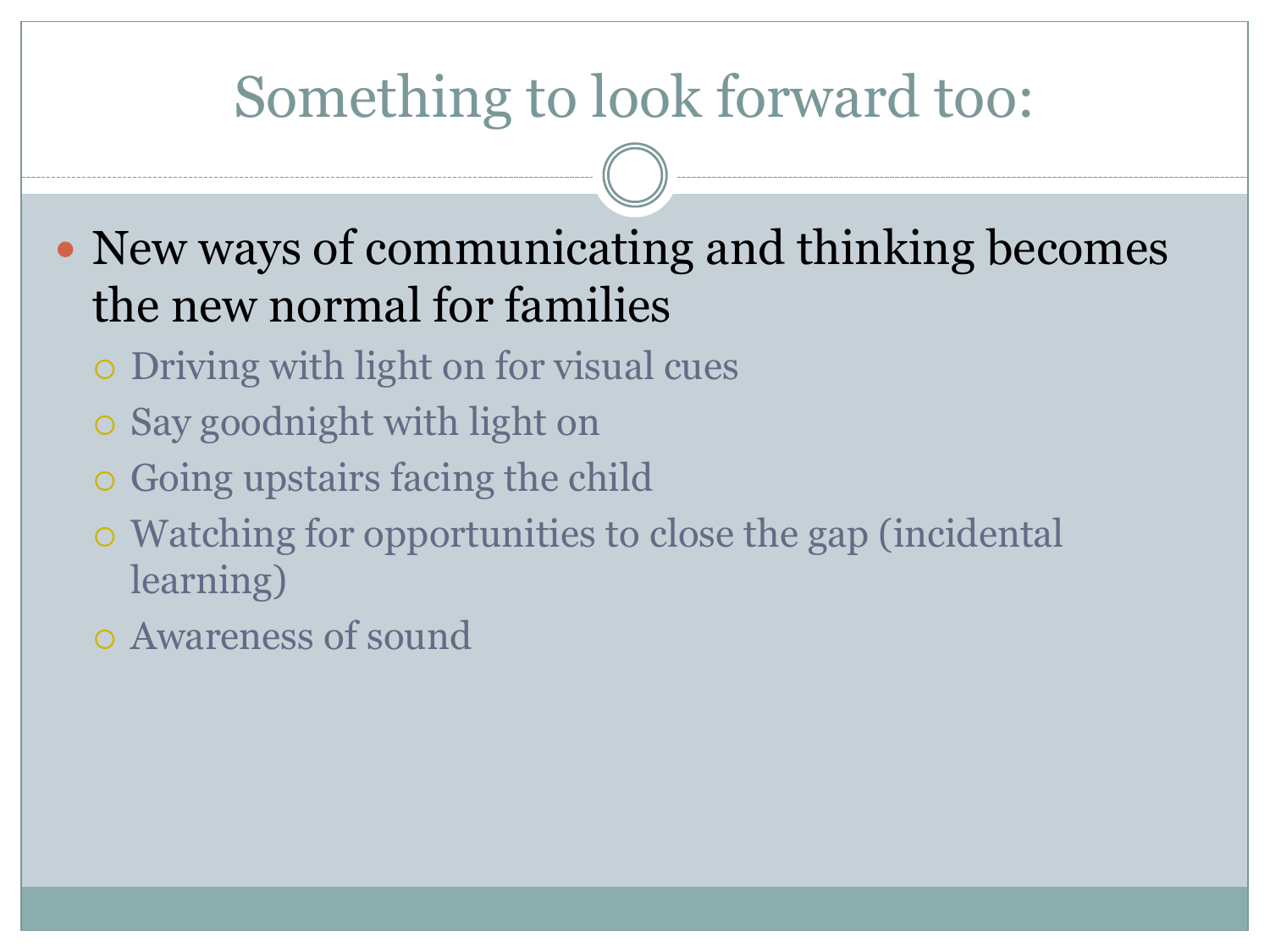# Building Strong Families at Home

- Deaf adult assists the parents in building a relationship with the modalities at hand
	- Parents think they have lost a modality forever. Parents want to know what to expect from their child.

• It is not possible to have a relationship without communication

 Models communication and relationship building strategies between family members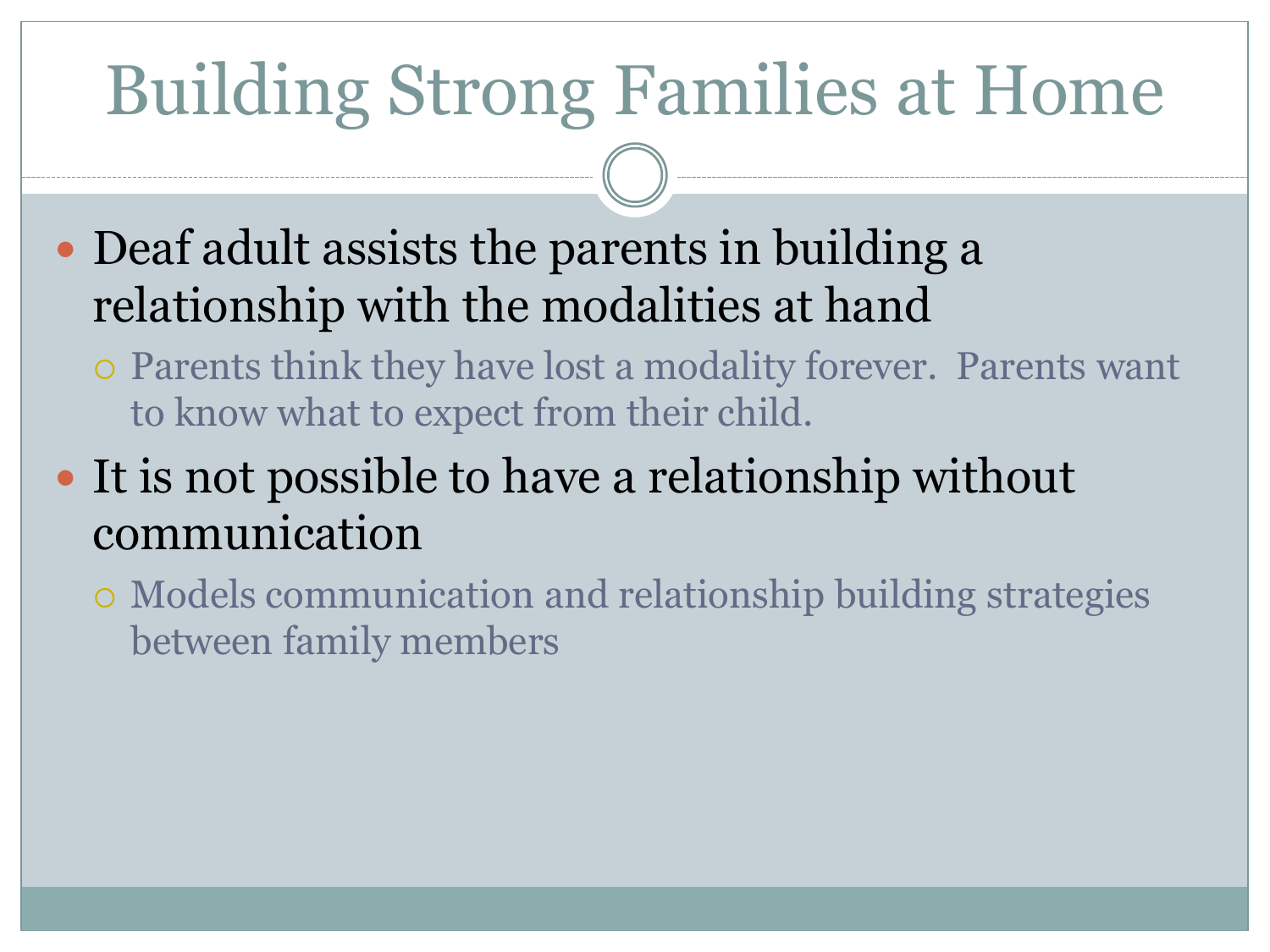# Building Strong Families in the Community

• The deaf or hard of hearing child lives in a hearing world (family, church, neighbors). Meeting the deaf adult soon after diagnosis provides the family with an early opportunity to ask some of their questions and see these communication strategies modeled.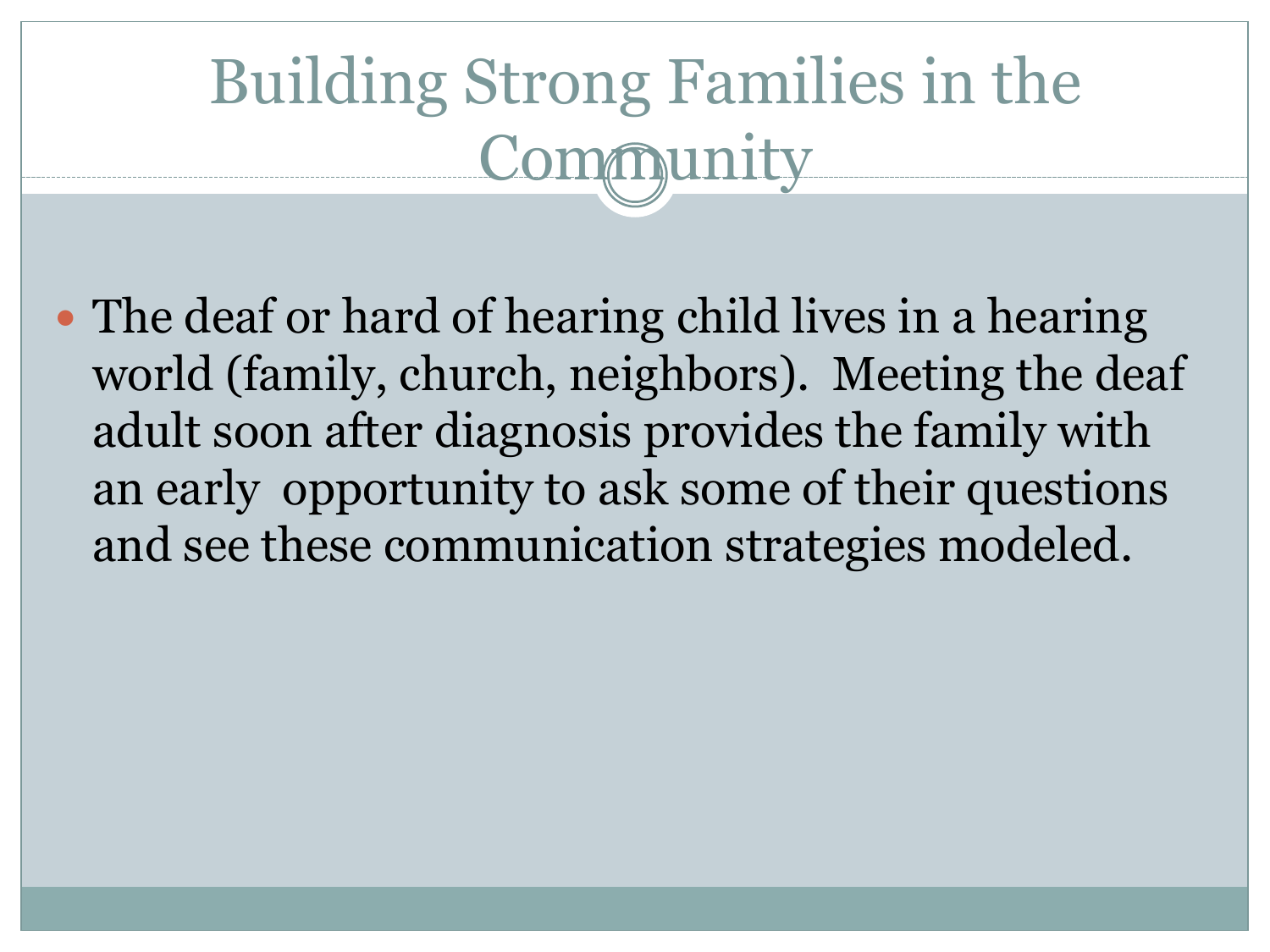# Roles of Deaf and Hard of Hearing Adults in the EHDI system in Colorado

- Interventionist
- Role model
- Sign Instructor
- Consumer advisor
- Coordinator
- Members of committees and task forces
- Providers with private organizations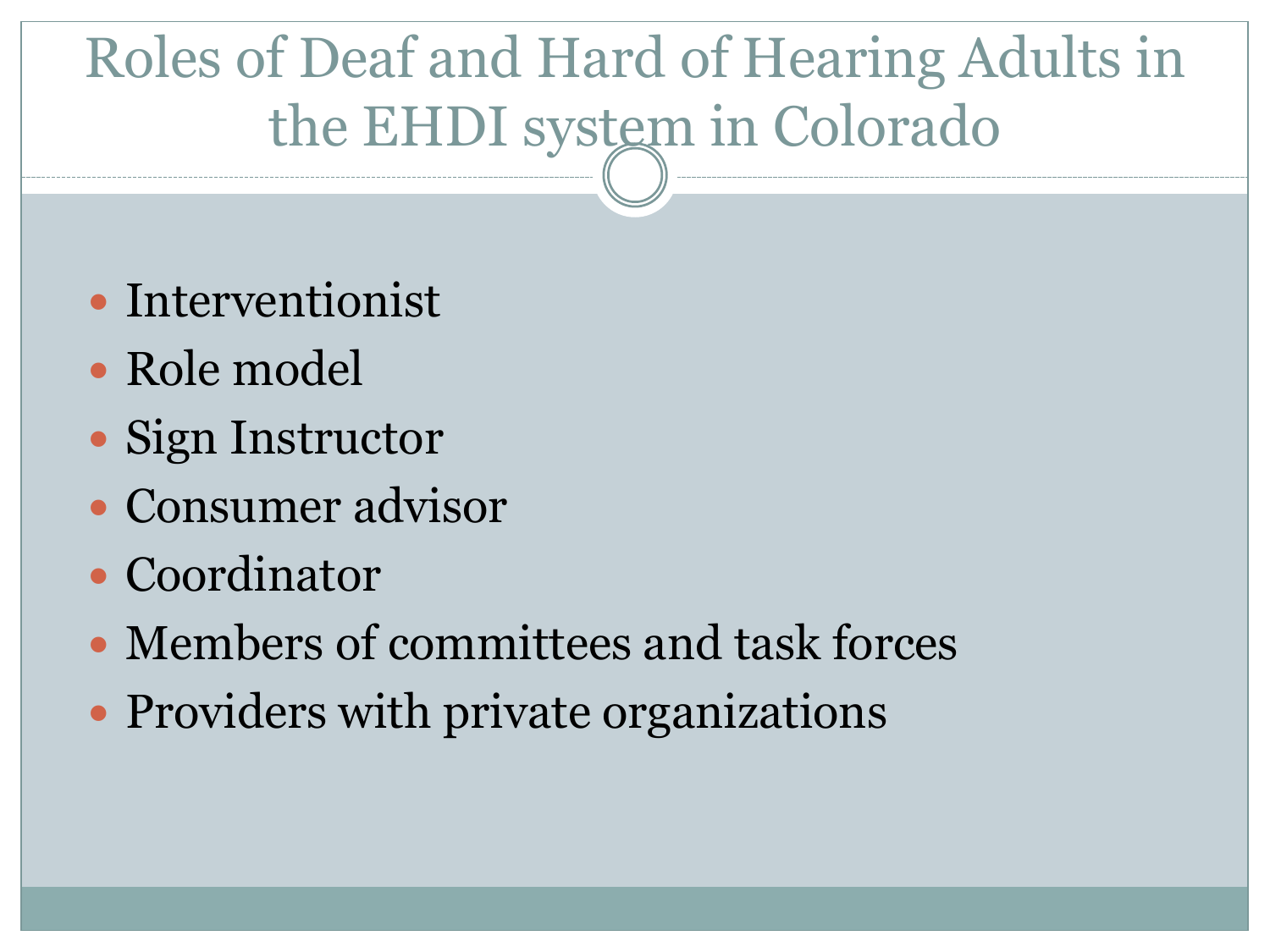# Involvement of Adults who are Deaf and hardof-hearing

#### • System level

#### Administration

- $\ast$  Quality assurance
- $\times$  Creditability
- $\times$  Program development

#### Decision-making

 $\times$  Representation on key committees and task forces

Policy setting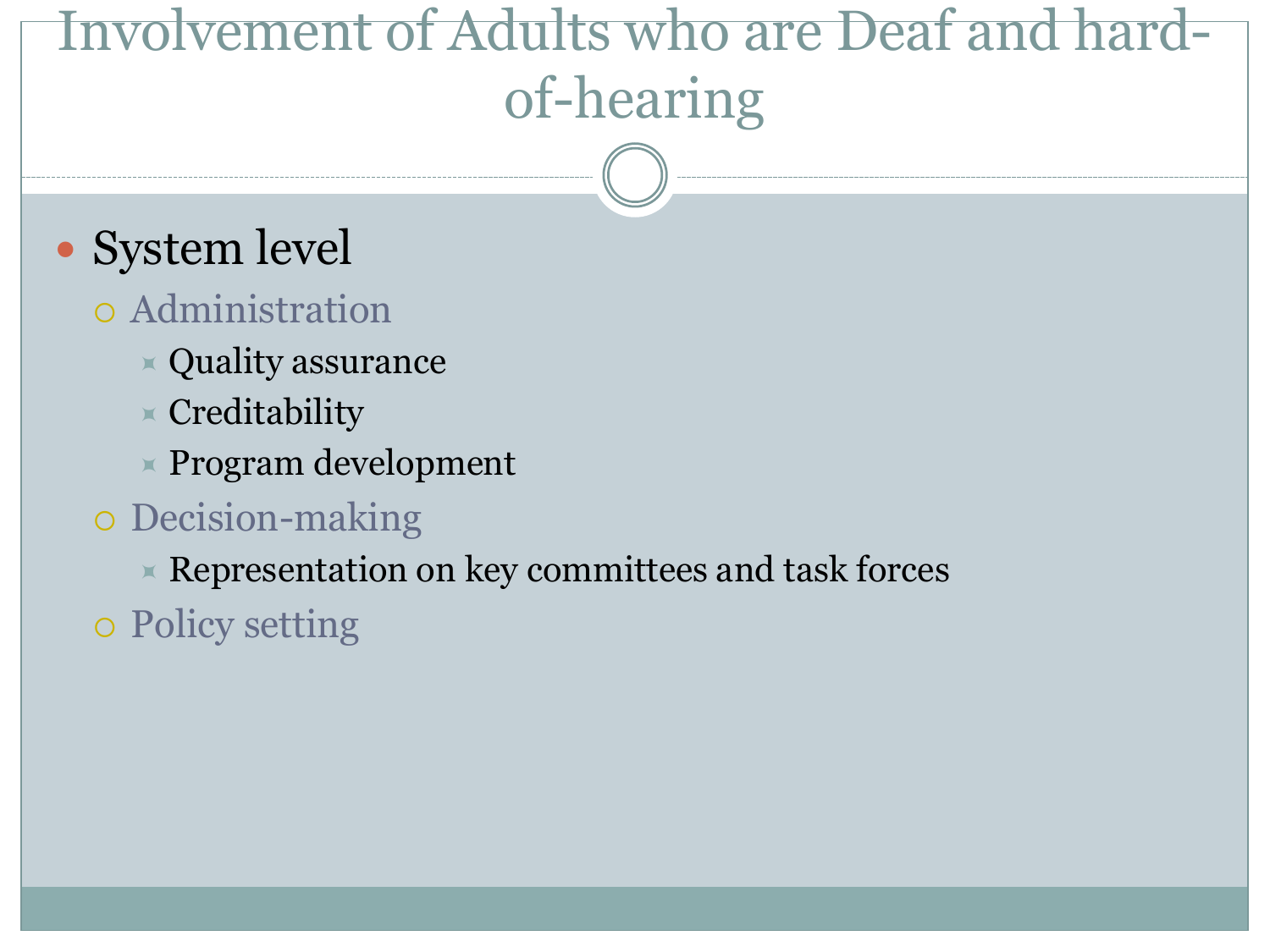The involvement of adults who are Deaf and Hard of Hearing are not token members, but leaders and trendsetters in our systems of care.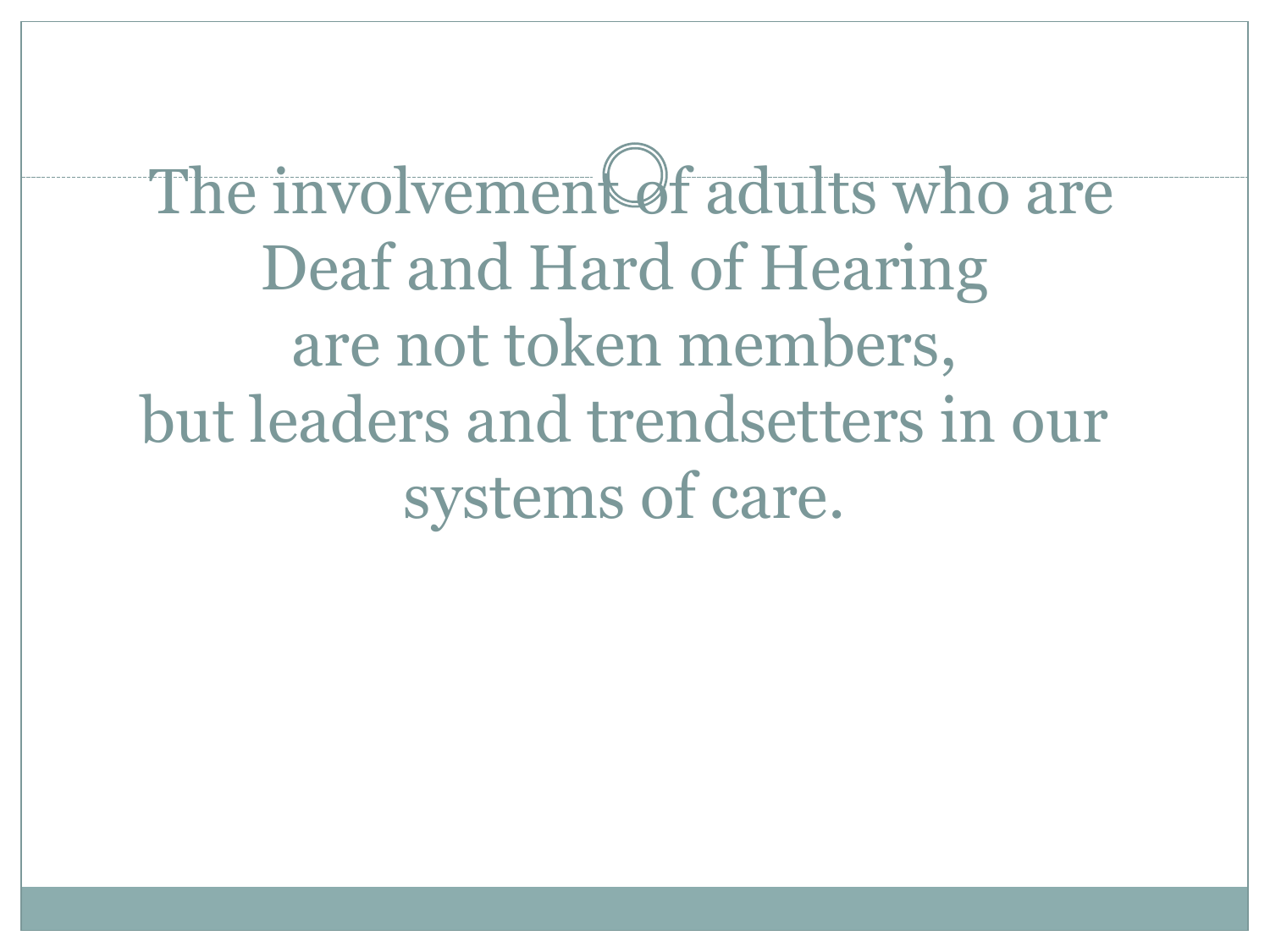#### More system issues

#### • Need a variety of deaf and hard of hearing adults

- Opportunity to meet more than one individual
- Ability to match adult to parent's concern/questions
- Job description is important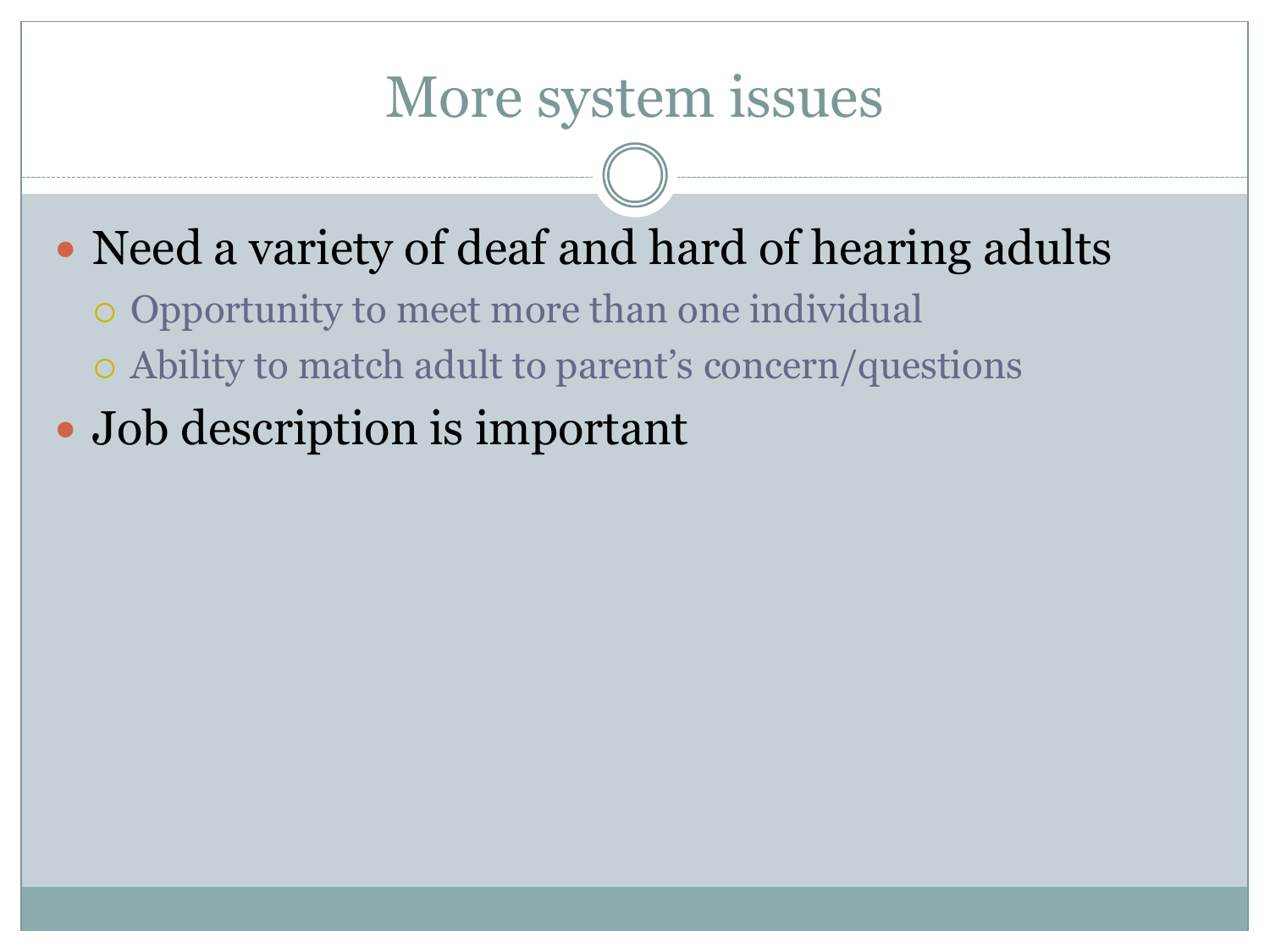#### System involvement

- Hospitals and diagnostic centers can have a deaf adult on the team to meet with the parents
	- Ex. Parent Mentor position at The Children's Hospital of Denver
- Early Intervention programs can introduce parents to deaf adults as providers, role models, leaders.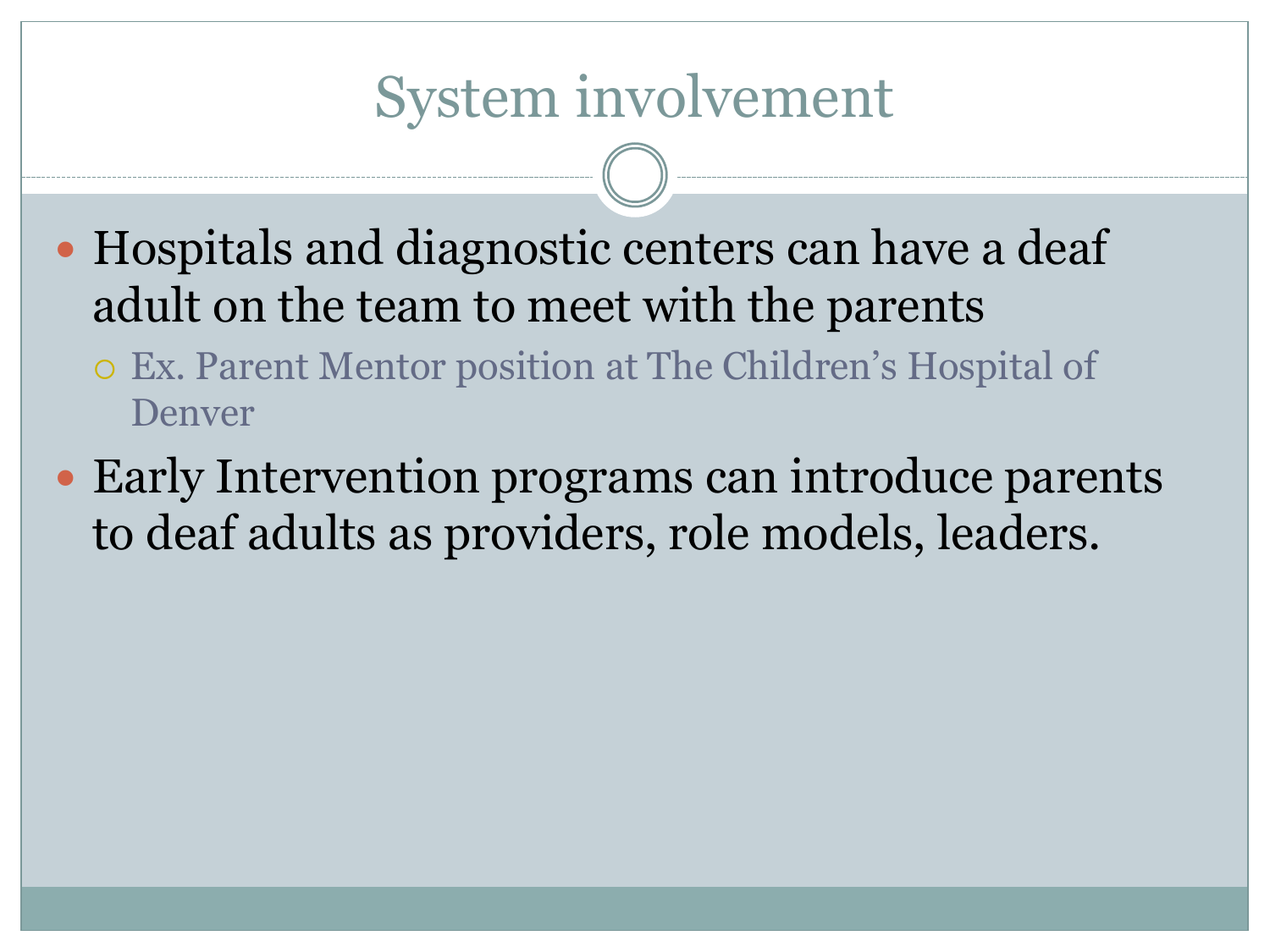# Barriers

#### Family barriers

 Potential negative experiences with deaf/hh individuals when growing up

#### • System barriers

- Funding to pay for involvement of qualified deaf or hard of hearing adults
- Expectations/ job description/training
- Time constraints
	- $\times$  Takes time to build a relationship w/ professionals
- Professional bias
- Ownership/ territory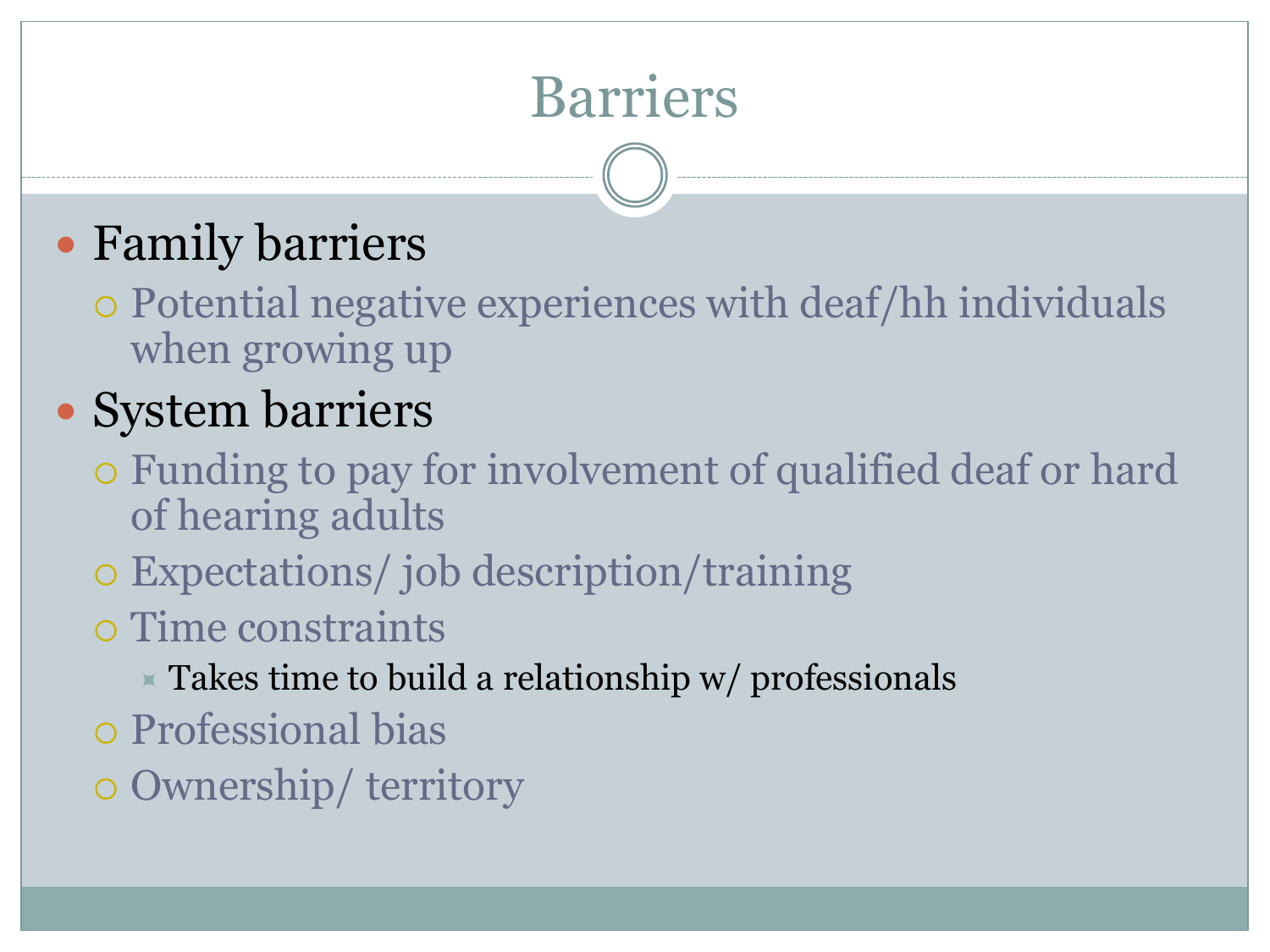#### Cultural Barriers

o Deaf, Hearing, Hard of Hearing – What does it all mean? Providing role models to non-English speaking families Assumptions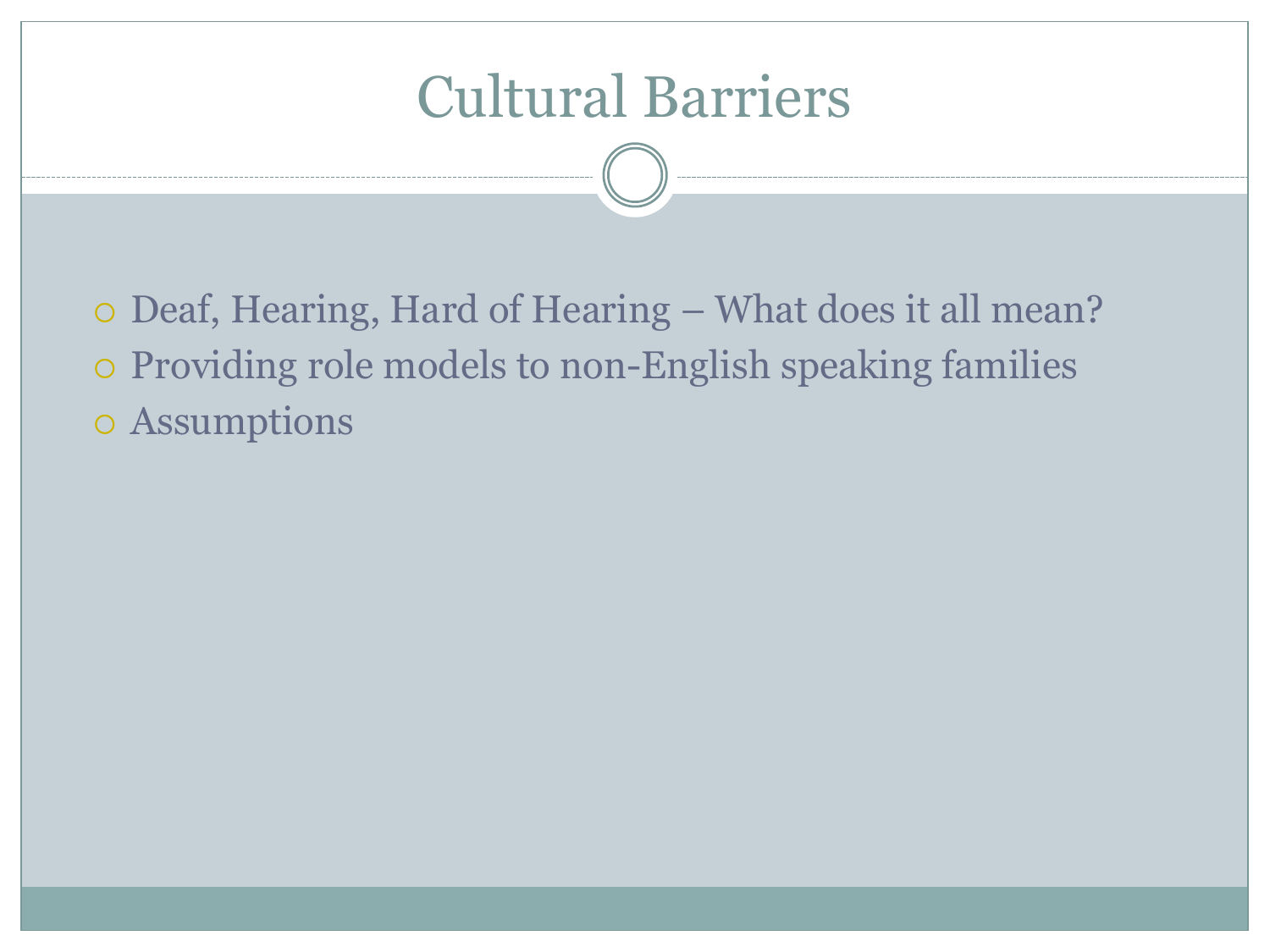# Overcoming barriers -Ideas to explore

### • Overcoming Family Barriers

- Open, honest communication
- Sense of humor
- Providing exceptional role models with great interpersonal skills
- Professionals inviting a role model to accompany them
- Panel discussions & social opportunities
- Play groups with both deaf and hearing parents
- Partnering with Hands & Voices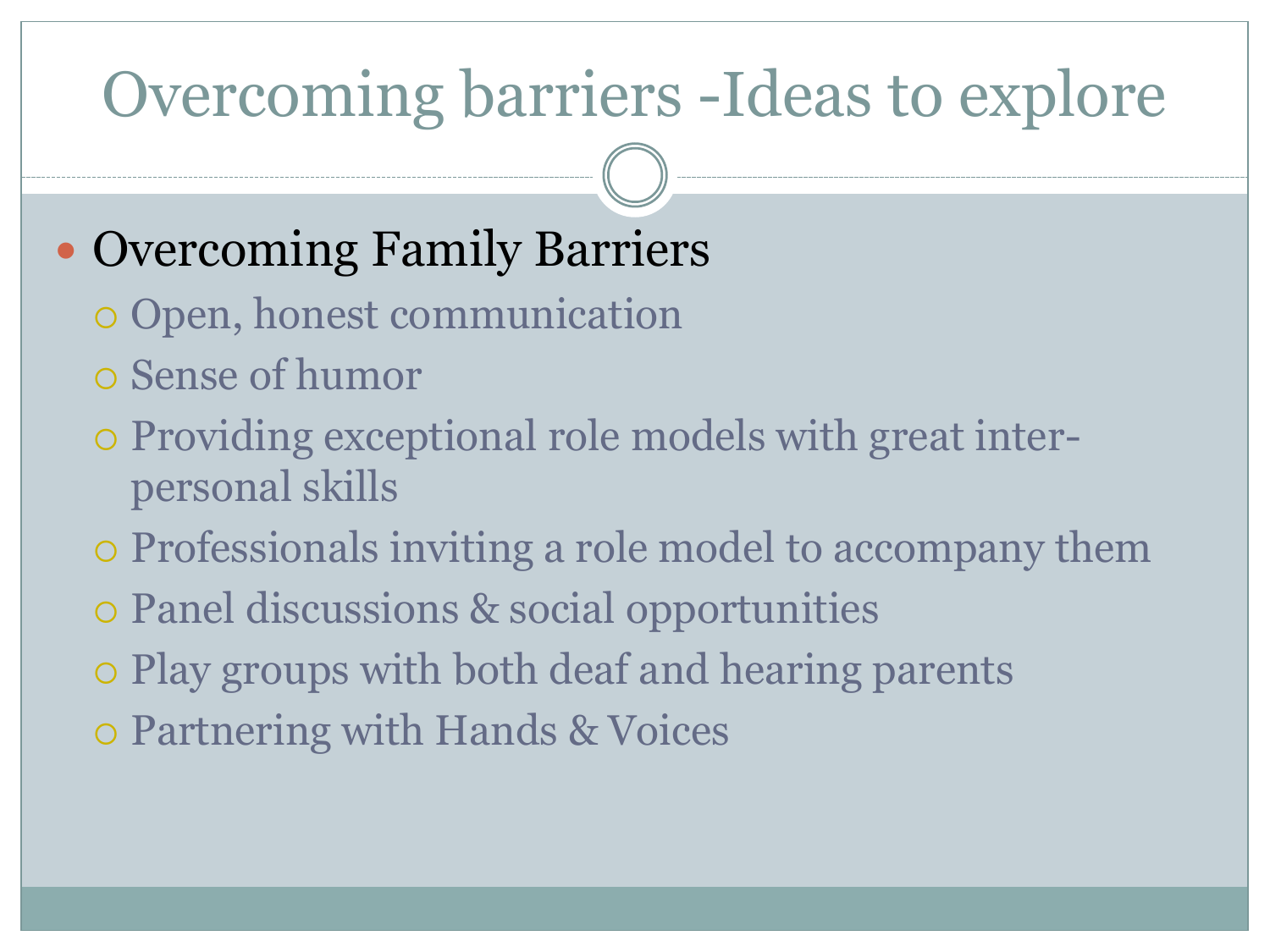#### Overcoming System Barriers

- Start with whom you know people currently in the system – they will lead you to others
- Collaboration with other non-profits and agencies
- Grants ( public and private)
- Hands & Voices
- Willingness to explore new ideas
- Deaf adults in leadership roles
- Paid not volunteer positions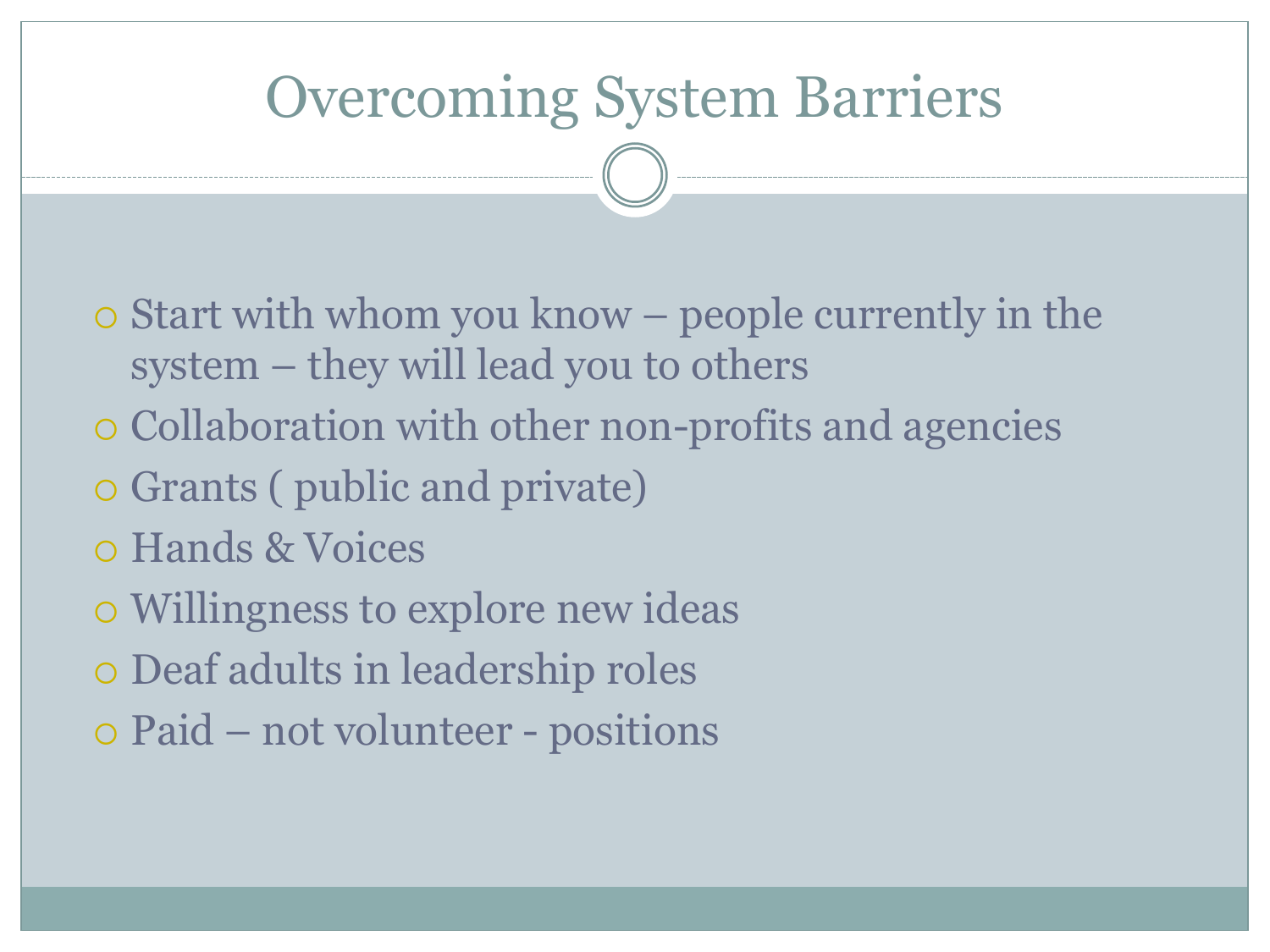# Effective Role Models

- Have a written job description
- Set appropriate expectations
- Establish policies and procedures
- Strength based program, strong role models, strong families
- Coordinator for the project
- Trainings and an awareness of biases
- Follow-up reports on effectiveness
- Talk with other states who have a program currently to find out what works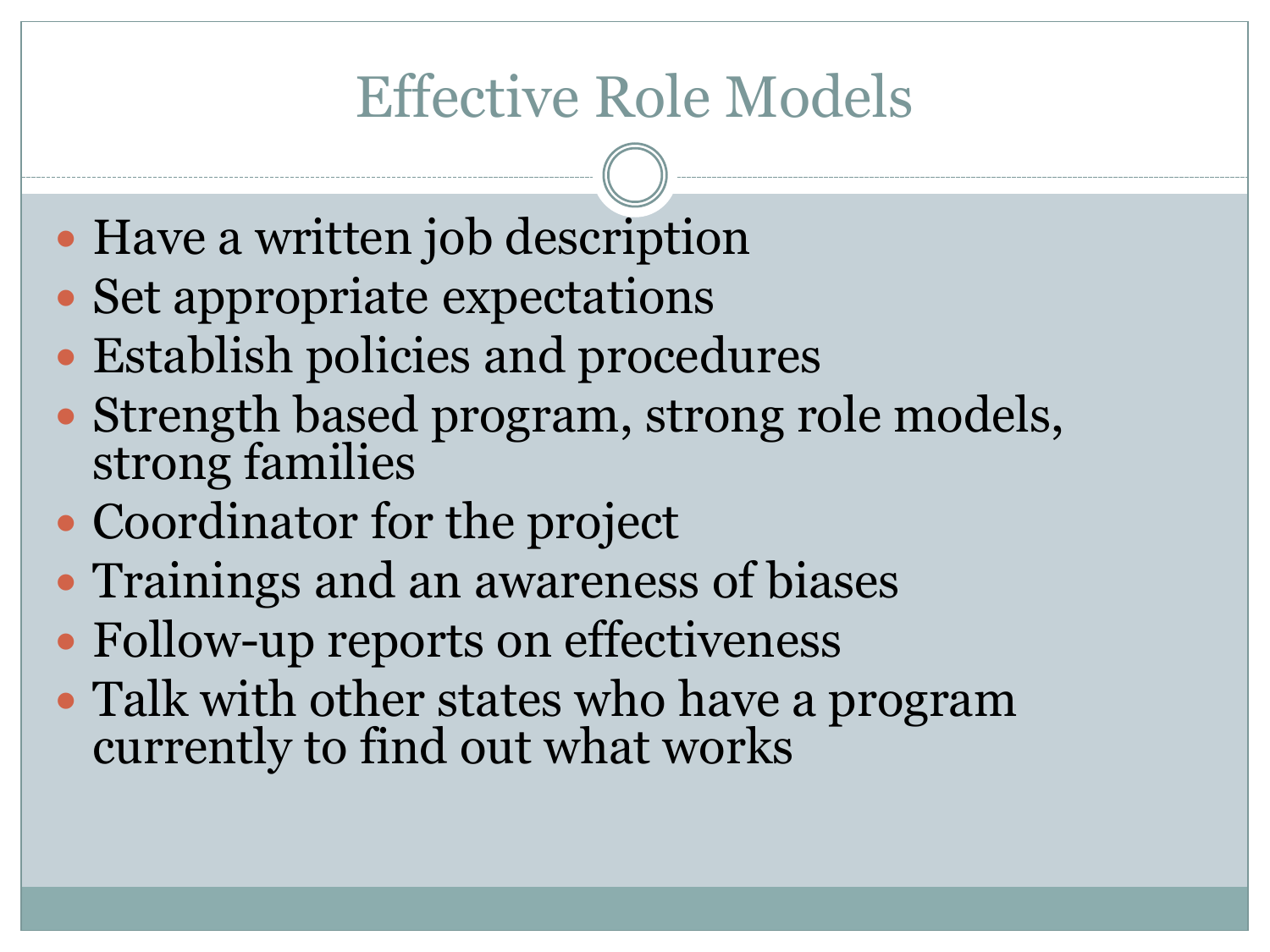#### • Overcoming cultural barriers

- Opportunities for parents to meet a variety of role models deaf, hard of hearing, ASL, oral, etc.
- Permission to explore both cultures (hearing and deaf)
- Train role models in cultural sensitivity in order to meet the needs of the non-English speaking families – ASK!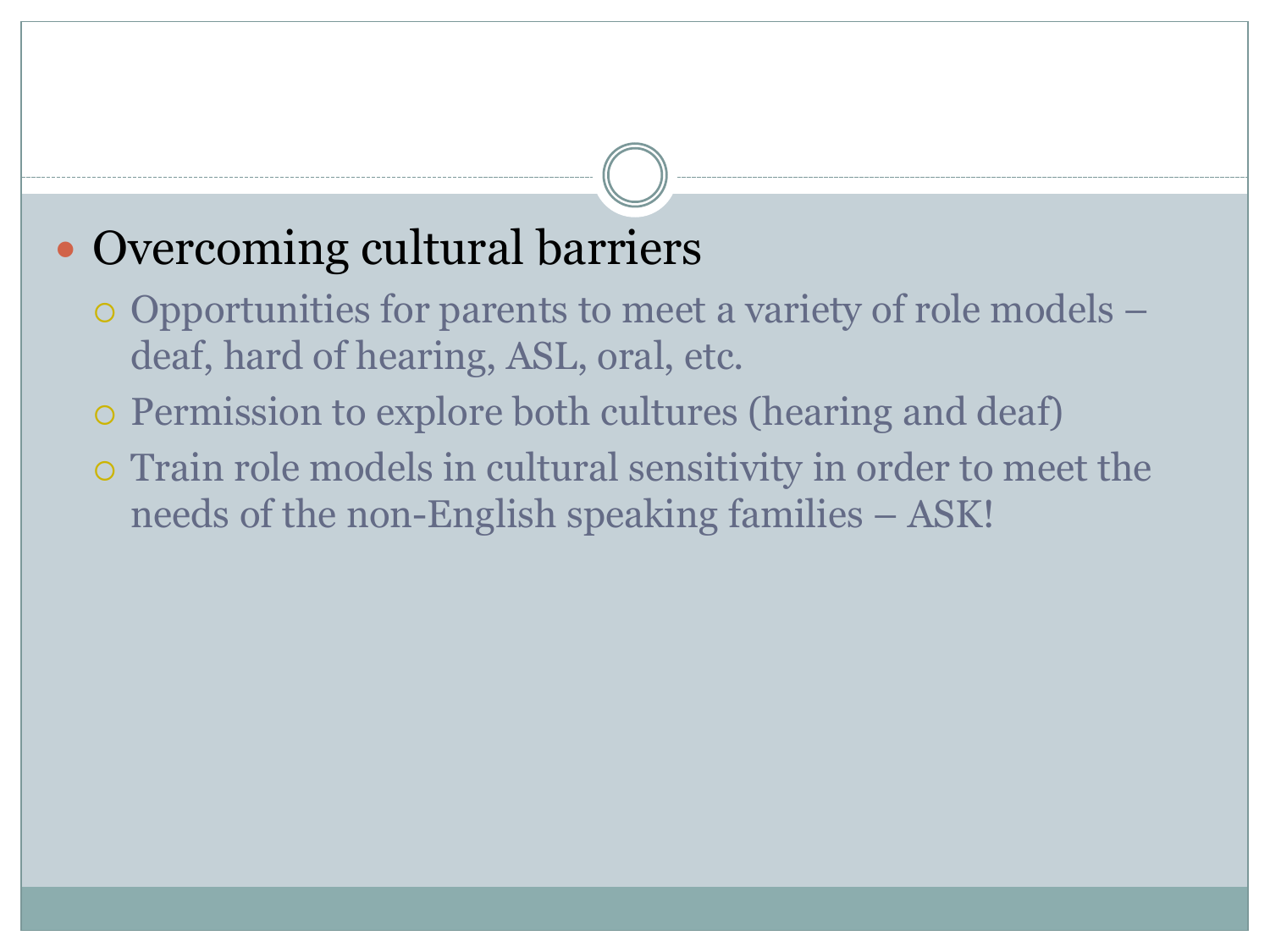#### Building Effective Teams

There are never any token members on a powerful team.

The involvement of adults who are Deaf and hard of hearing brings leaders and trendsetters into our systems of care for the benefit of our children.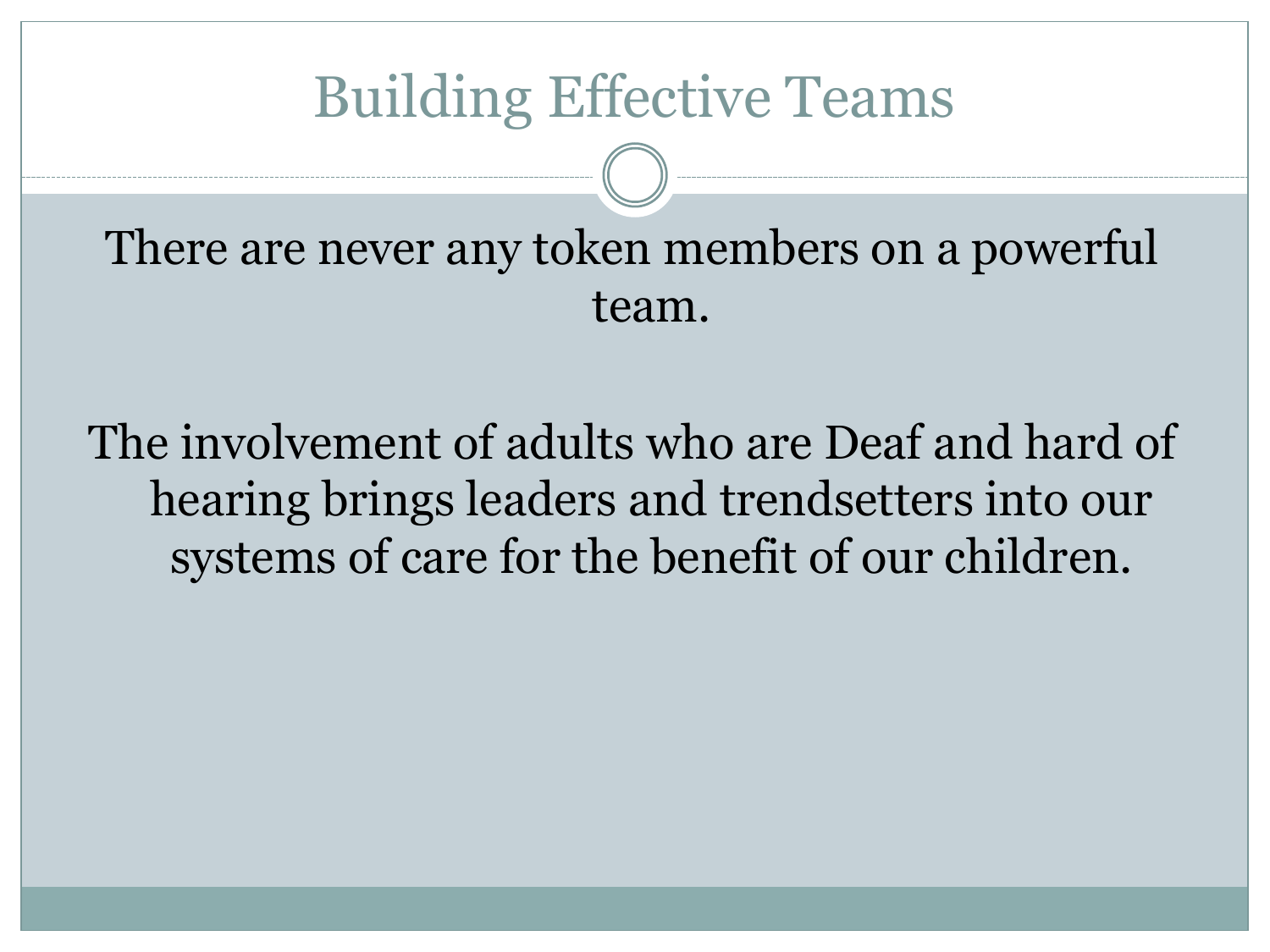For more information contact: Dinah Beams [dbeams@comcast.net](mailto:dbeams@comcast.net) Stephanie Olson steph\_olson@msn.com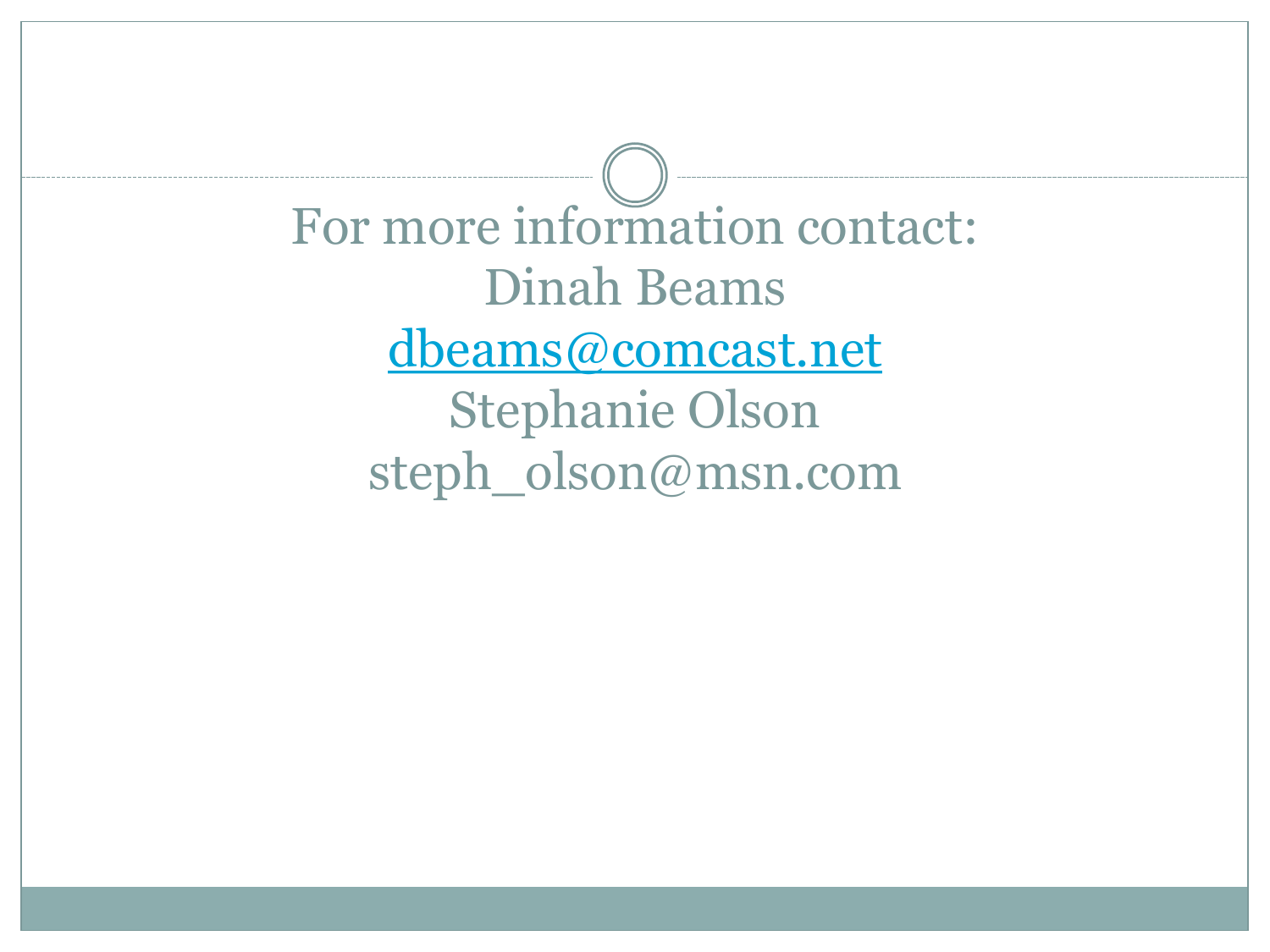#### Deaf and Hard of Hearing Professionals as Cultural and Linguistic Brokers

- Liasons
- Cultural Guides
- Mediators
- Catalysts of Change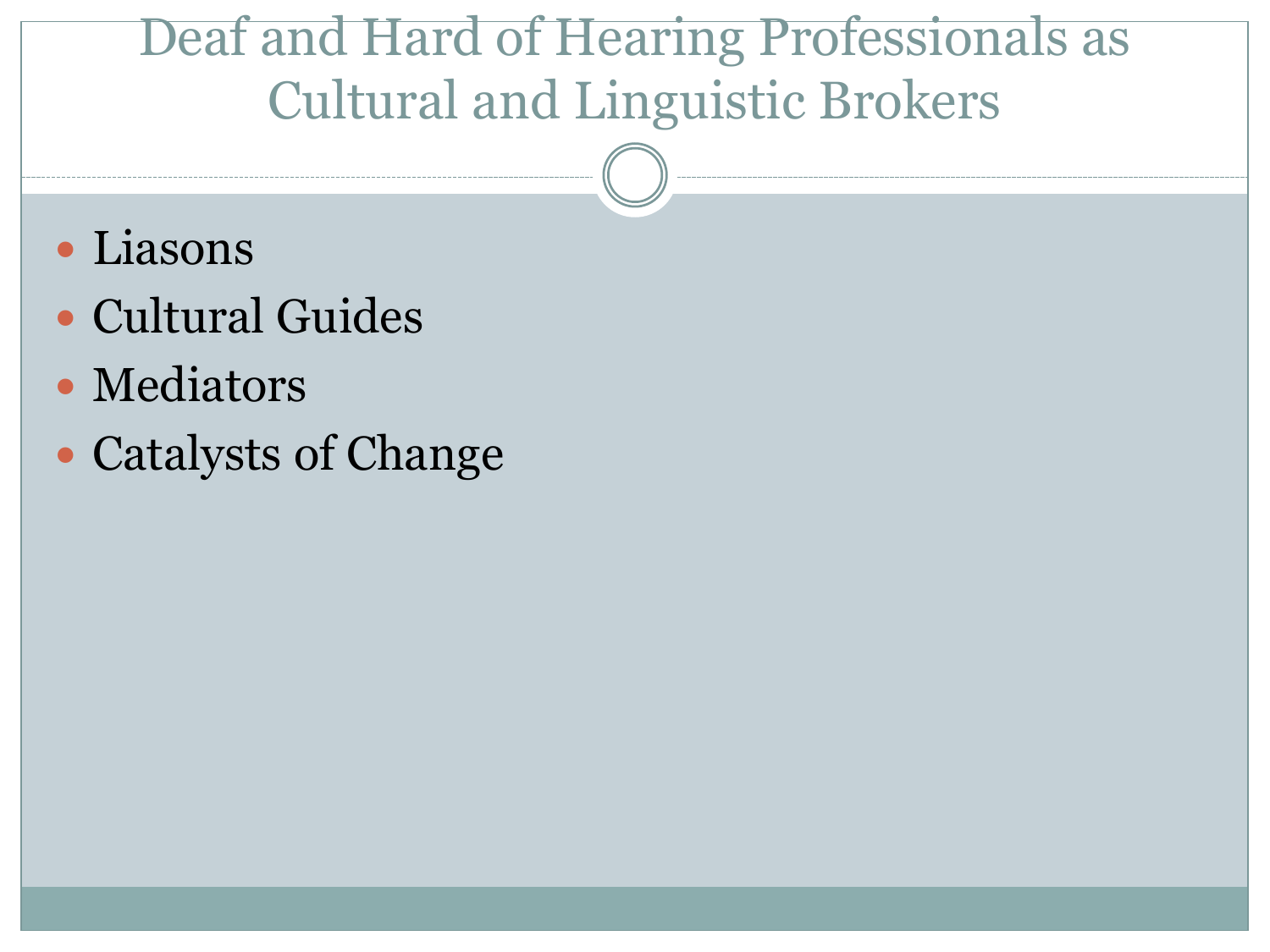# Cultural Brokes

- 1) assess and understand their own cultural identities and value systems;
- 2) recognize the values that guide and mold attitudes and behaviors;
- 3) understand a community's traditional health beliefs, values, and practices and changes that occur through acculturation;
- 4) understand and practice the tenets of effective crosscultural communication, including the cultural nuances of both verbal and non-verbal communication; and
- 5) advocate for the patient, to ensure the delivery of effective health services.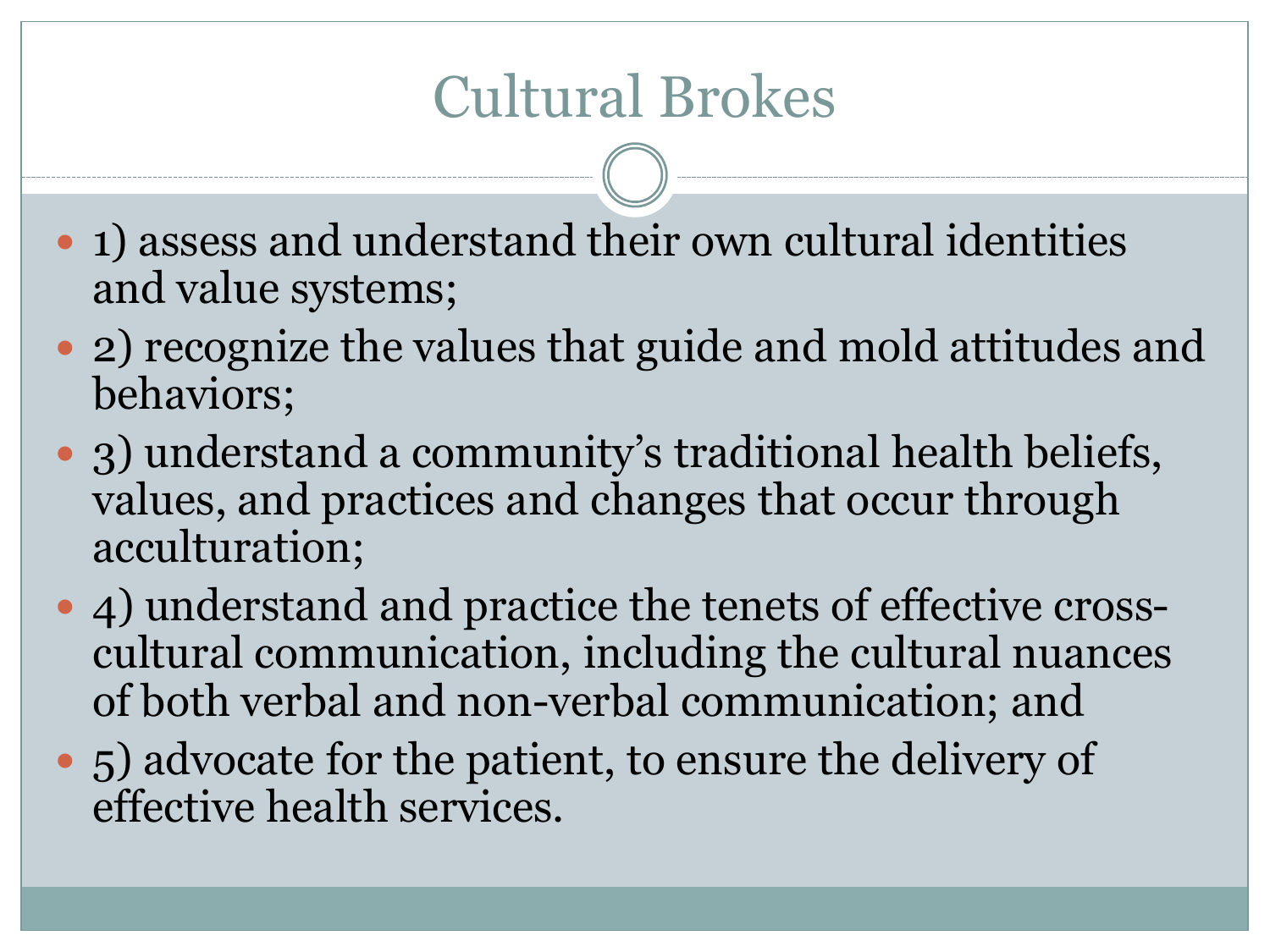# Association of Medical Professionals with Hearing Loss

- <https://amphl.org/>
- 86 physicians, medical students/residents with hearing loss were identified
- 56 responded (31 practicing physicians) (25 medical students/residents)
- Approximately  $\frac{1}{2}$  of the physicians identified as Deaf, ½ of the medical students and 1/3 of the residents.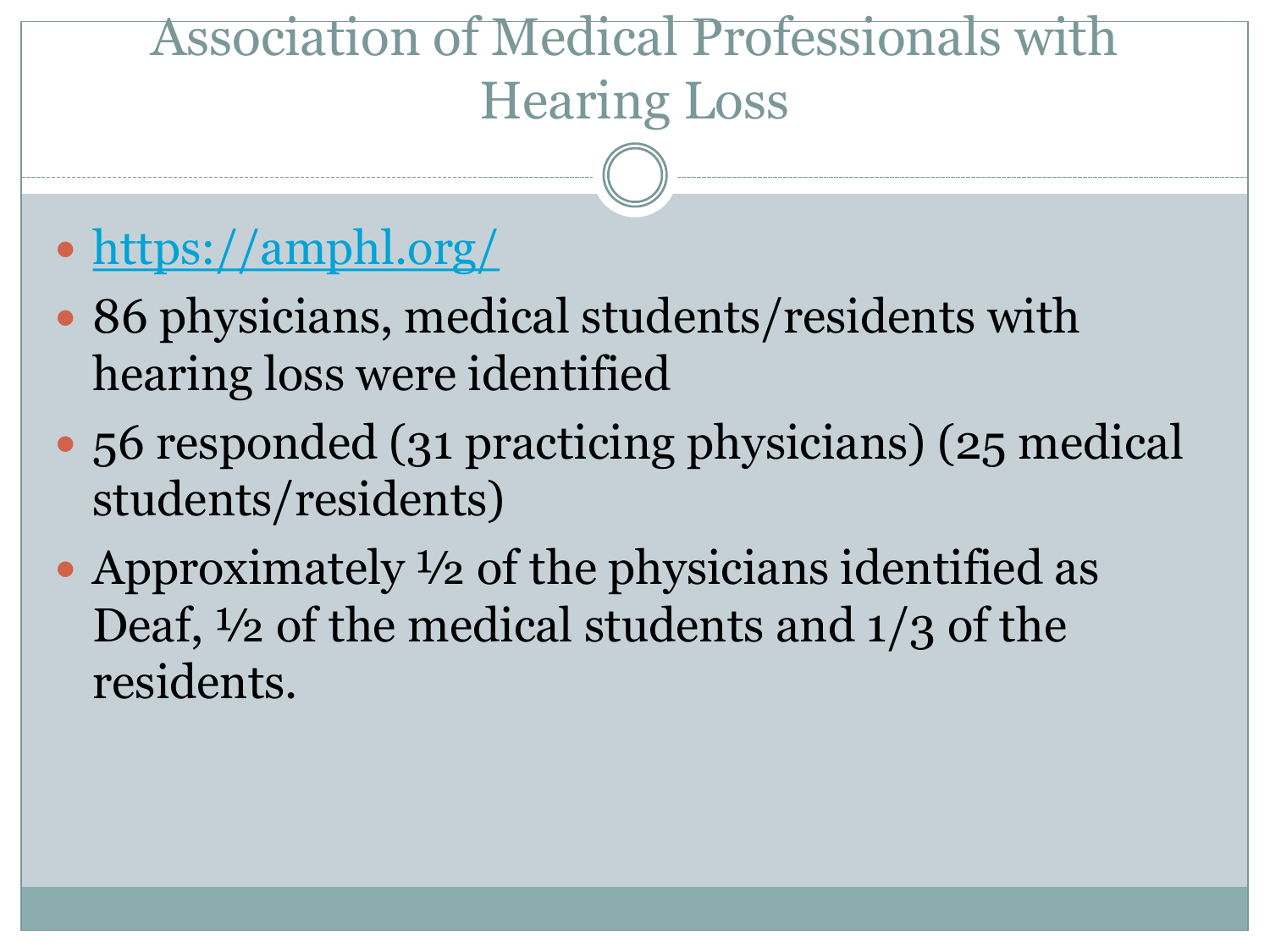#### American Academy of Audiology

 Deaf/Hard of Hearing Audiologists meet annually at this meeting.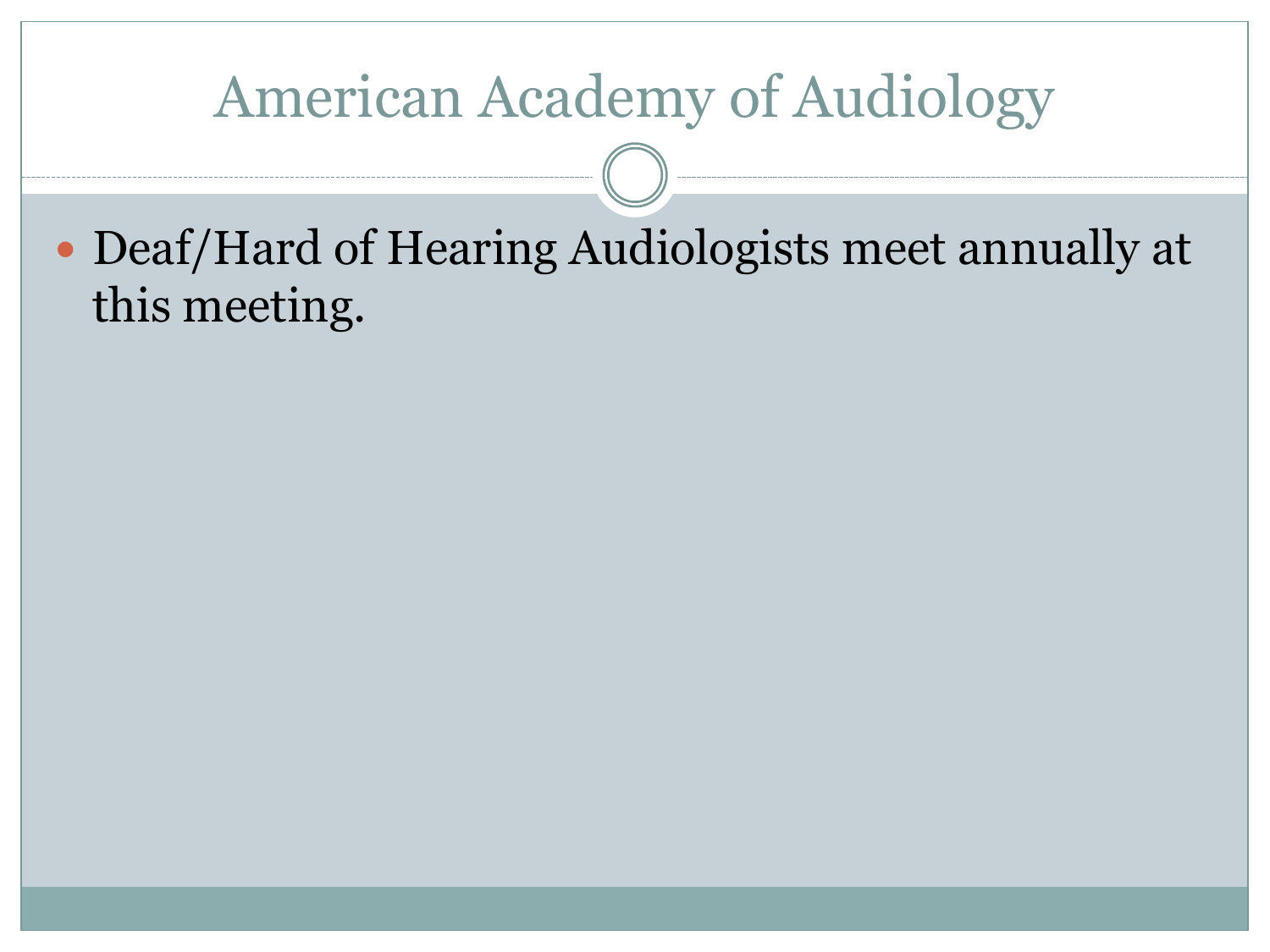#### Informed Choice: Spoken Language

• Informed Choice does not exist unless all families with identified children have access to highly qualified early intervention providers in auditory and spoken language, if they choose to explore listening and spoken language.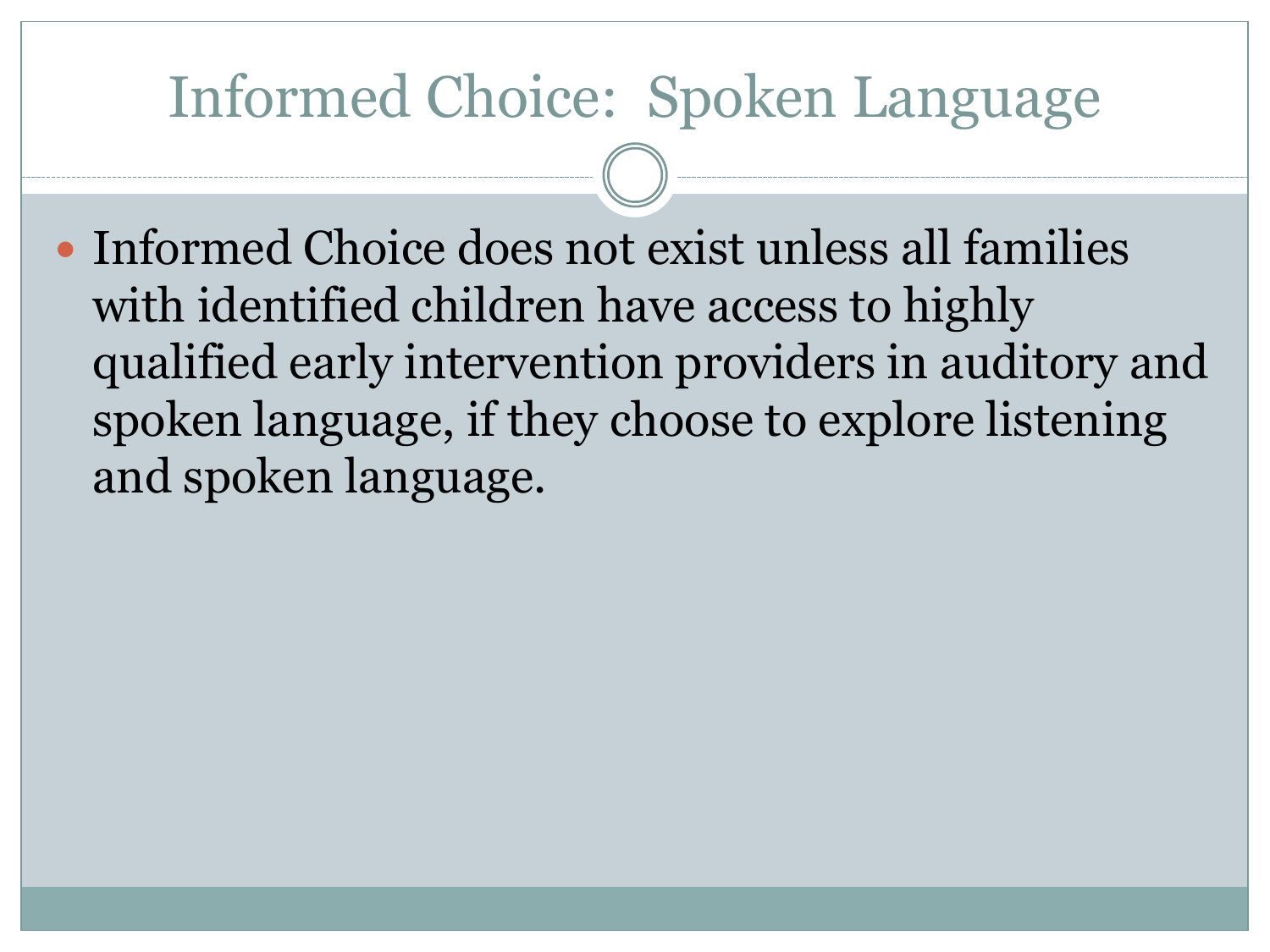#### Informed Choice: Spoken Language

 It is not known if any state actually offers **every** family the skills of a highly skilled and knowledgeable interventionist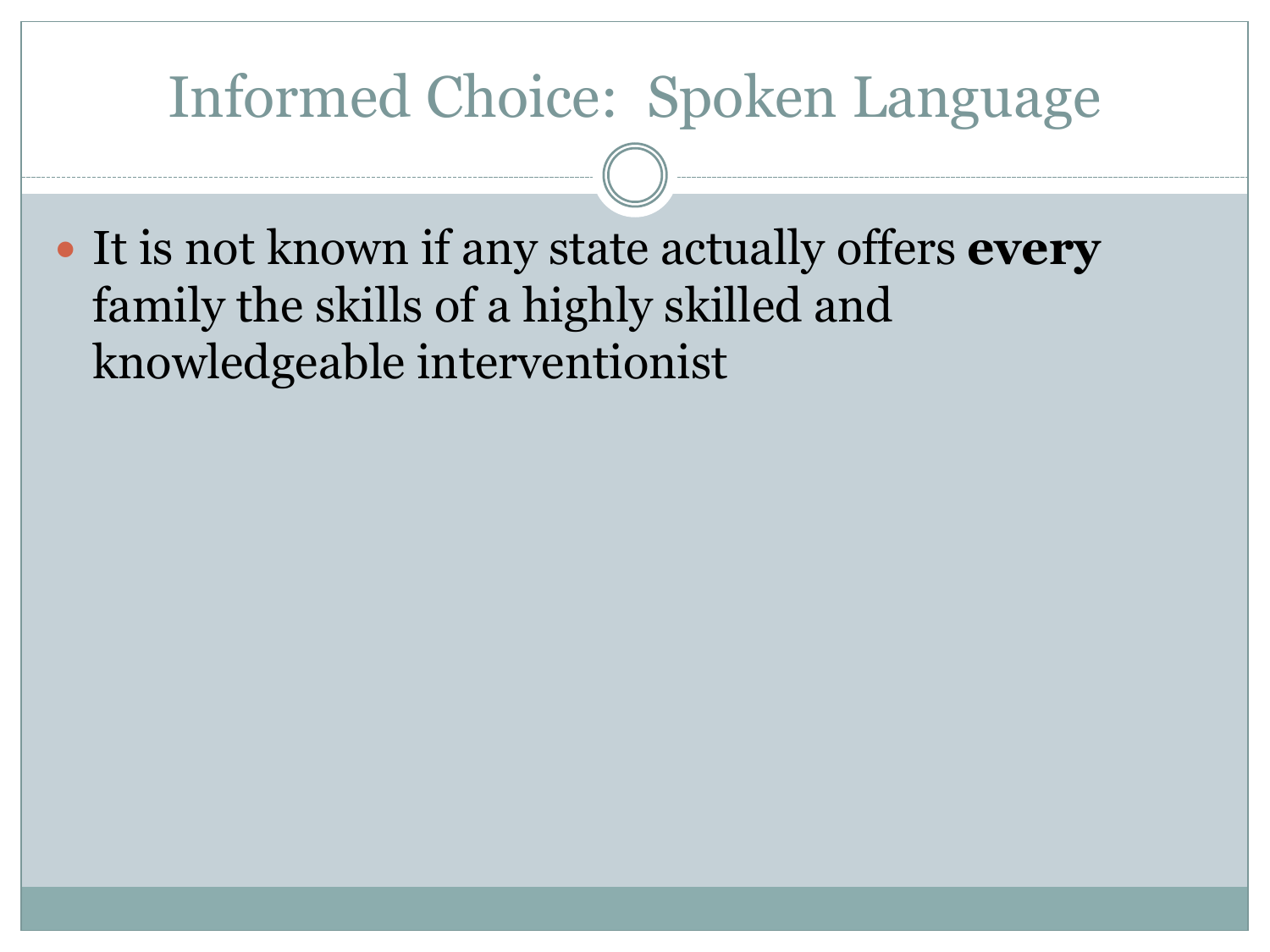### Informed Choice: American Sign Language

- Informed Choice does not exist unless all families with identified children have access to a native/fluent sign language communicator who is deaf or hard of hearing and that this individual has been trained to teach sign language to parents/families and infants, if they choose to explore visual communication in addition to spoken language.
- This is a indisputable issue that should garner unanimous support from all parties  $-$  it is impossible for individuals to argue against language instruction from a native/fluent user of the language if one wishes the family/child to be exposed and learn sign language that is native and fluent or to argue against a skilled proficient intervention provider in auditory and spoken language.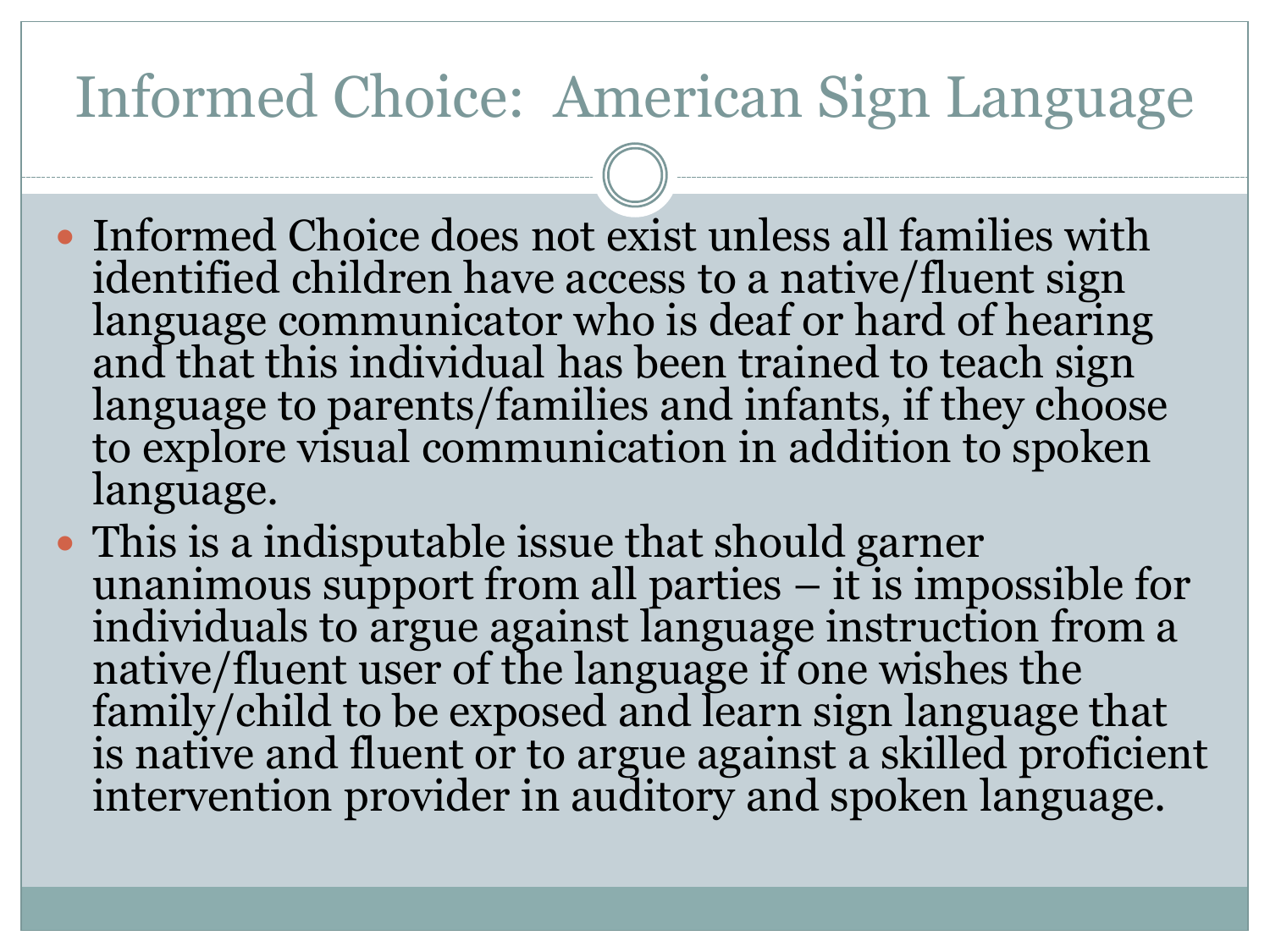# System of sign language instruction

- State systems offering this service to all families only exists in a very small number of states
	- Colorado
	- New Mexico
	- Arizona
	- Utah
- Several schools for the deaf have these systems but often their early intervention programs are not statewide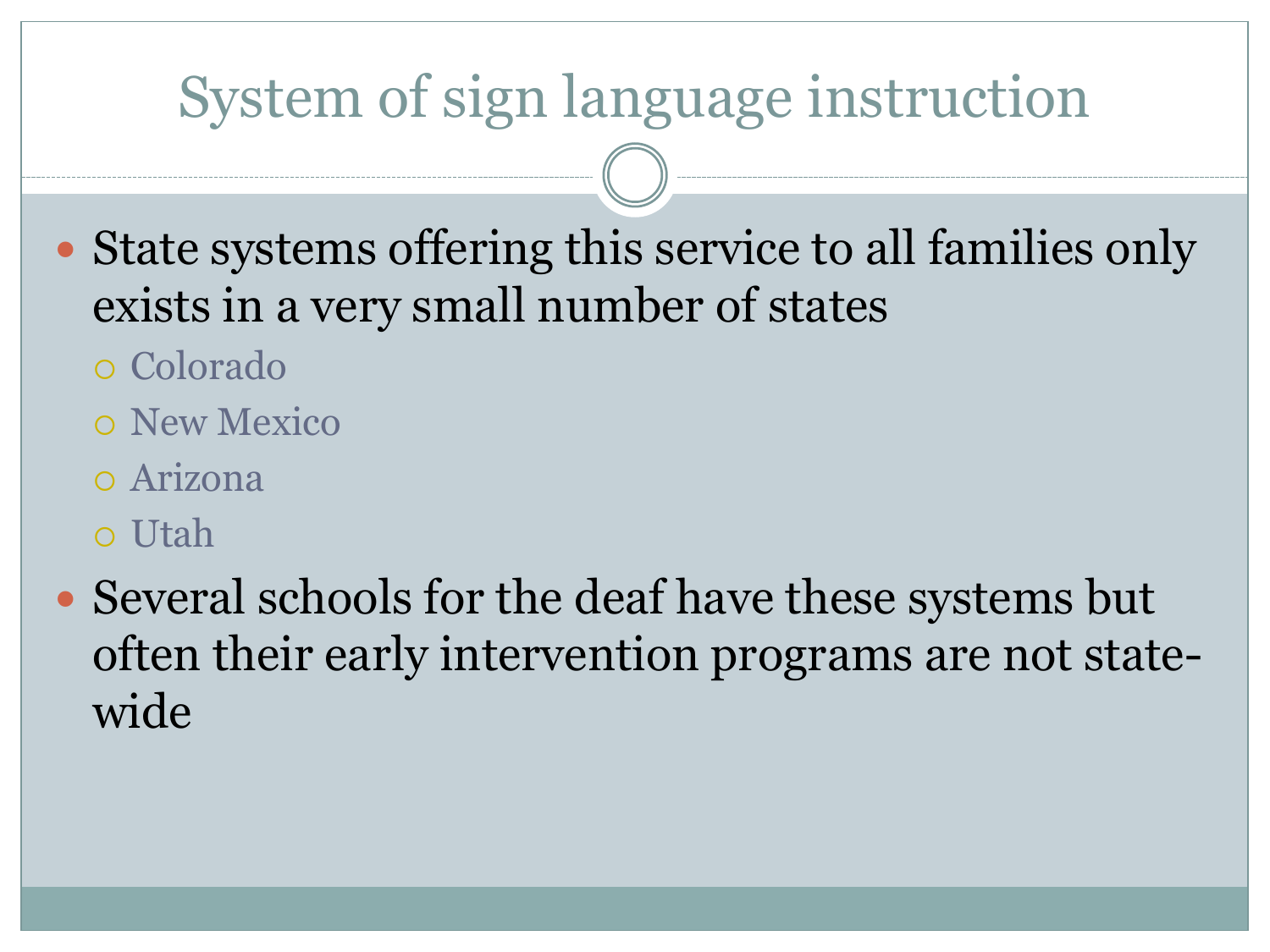#### ASL as accepted as a language at all levels of educational instruction

- States should initiate legislation to recognize ASL as a language at all levels of educational instruction
- Especially higher education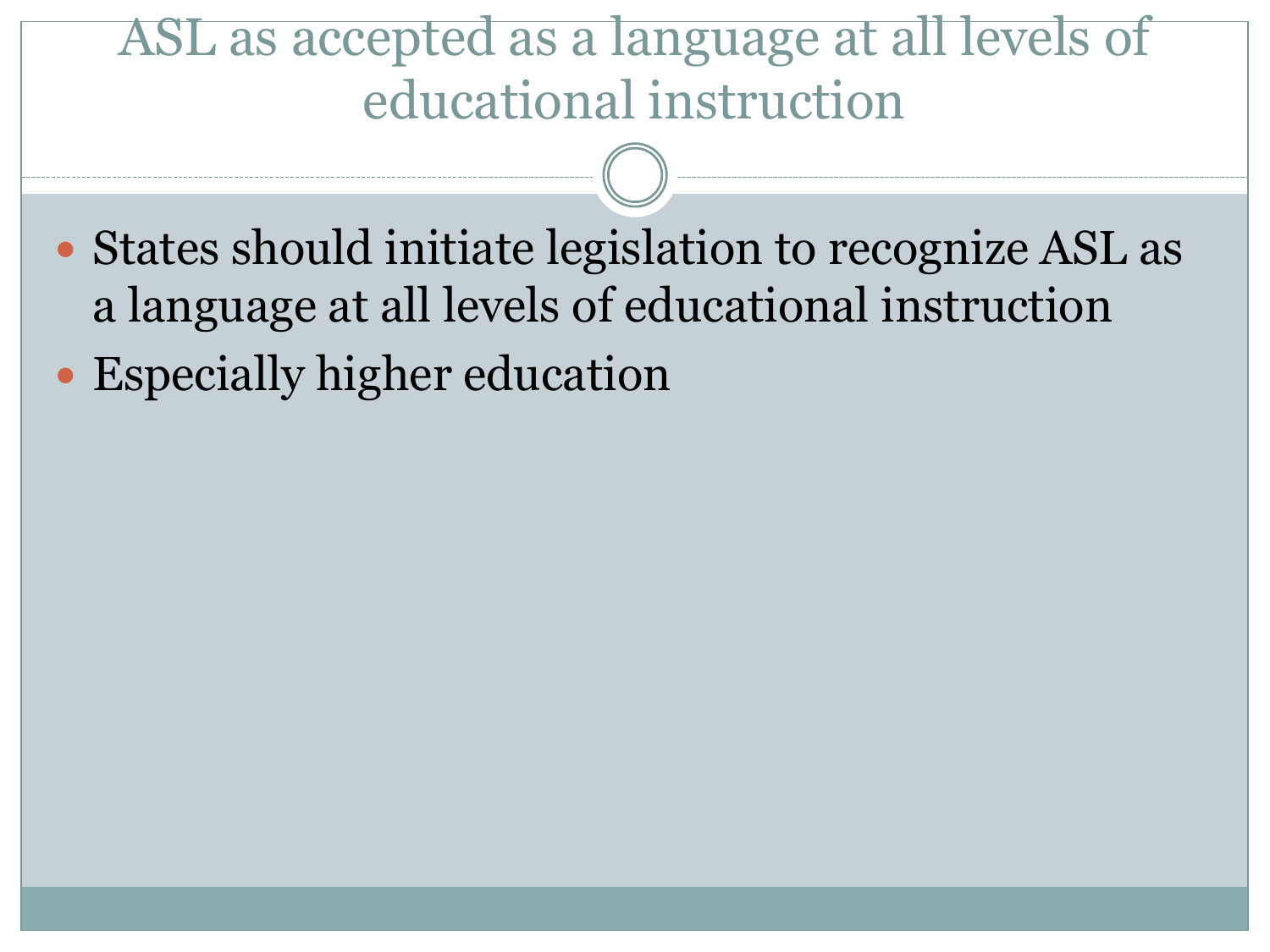Assure that all children who are deaf or hard of hearing have decisions made with the input from individuals knowledgeable about language and communication methods specific to children who are deaf or hard of hearing.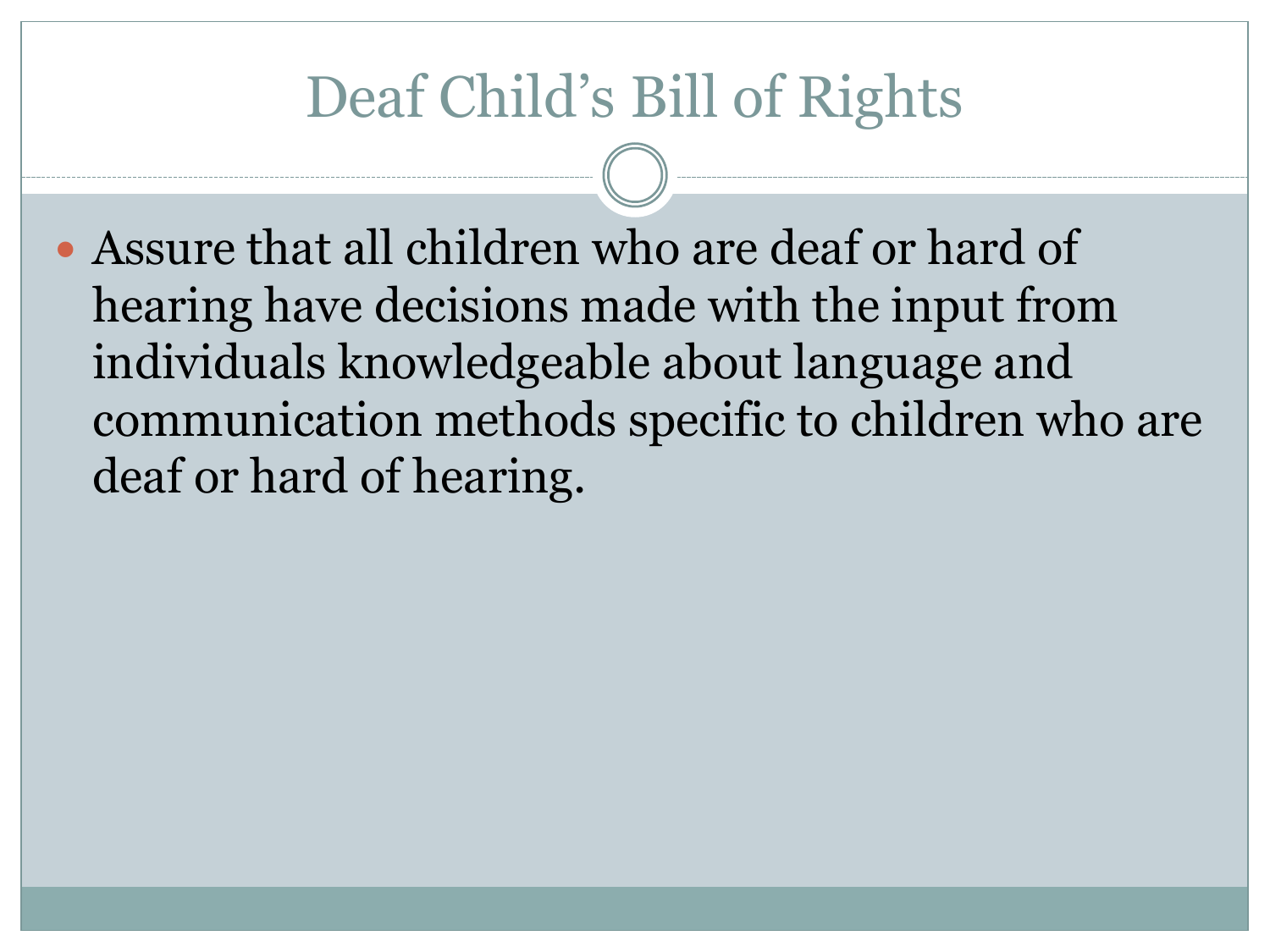http://www.cde.state.co.us/cdesped/download/pdf/ dhh-DeafChildBillRts.pdf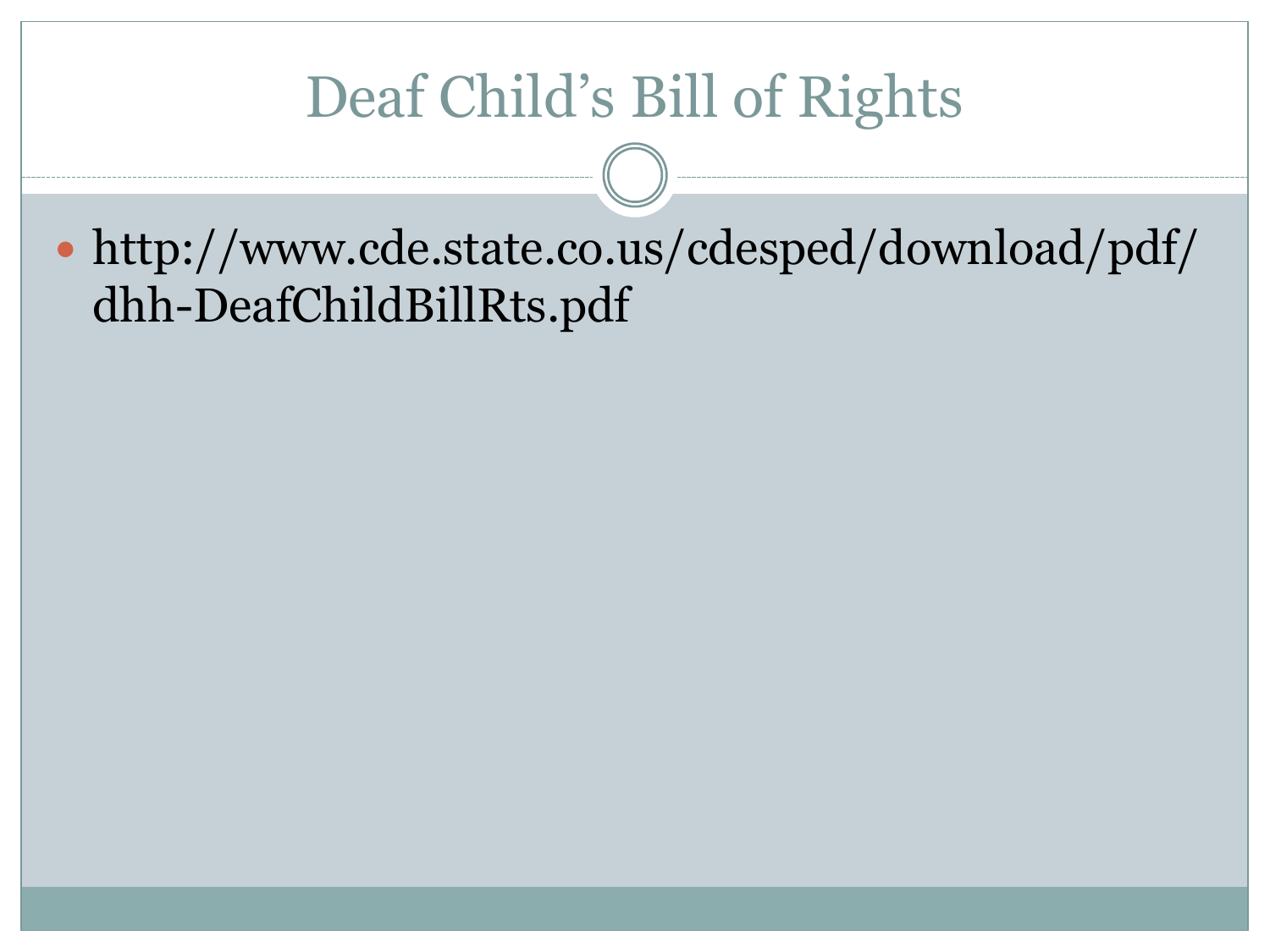- that each child's "unique communication mode is respected, utilized, and developed to an appropriate level of proficiency",
- that teachers and other providers who work with children who are Deaf or Hard of Hearing are specifically trained for this population, including proficiency in the primary language mode of the children with whom they work,
- that an education with a sufficient number of language mode peers with whom direct communication is possible and who are of same age and ability level is available,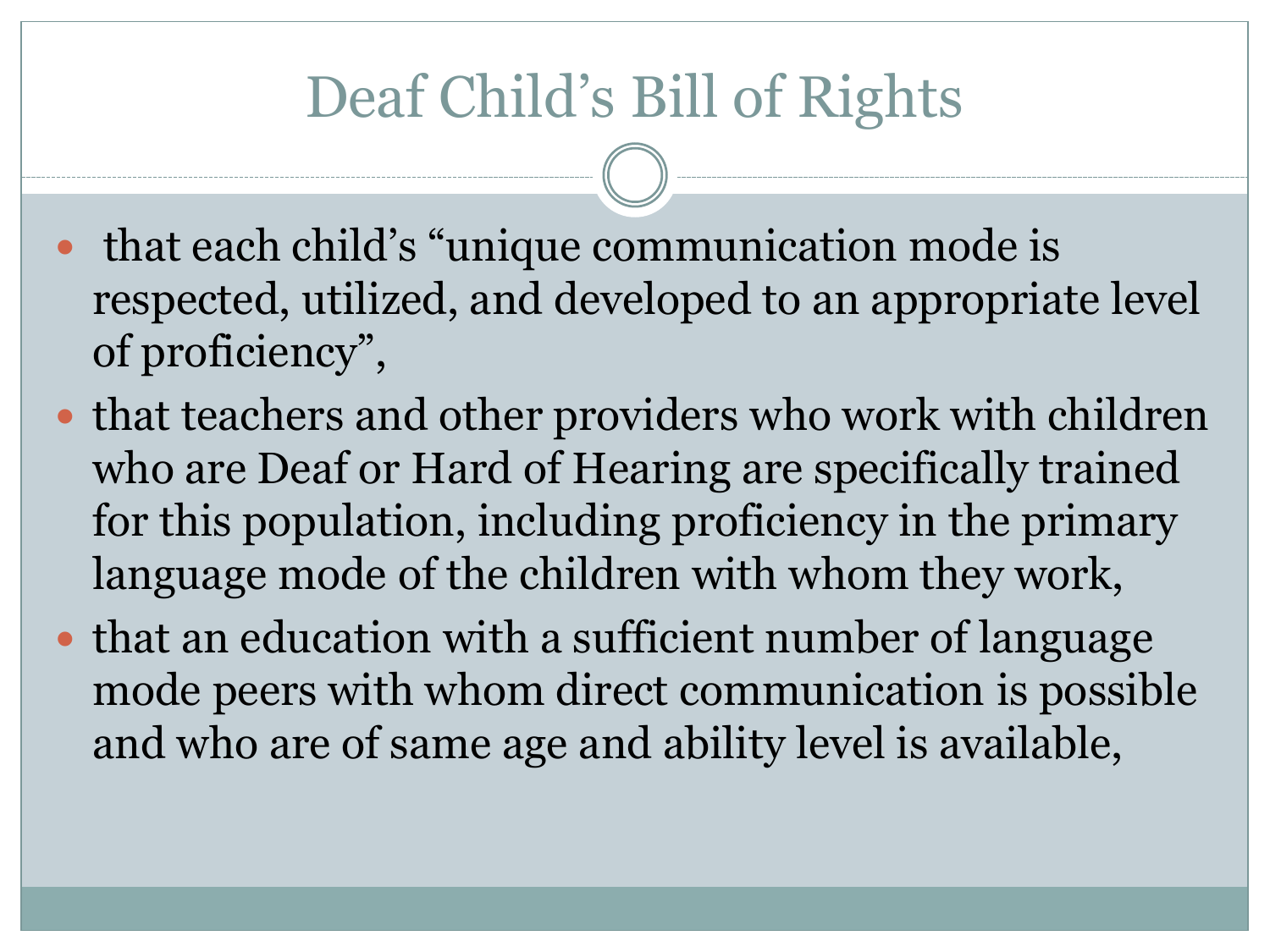- that parent involvement and, where appropriate, people who are Deaf and Hard of Hearing, determine the extent, content, and purpose of educational programs,
- that children who are Deaf and Hard of Hearing benefit from an education in which they are exposed to Deaf and Hard of Hearing role models,
- that programs provide direct and appropriate access to all components of the educational process, including but not limited to recess, lunch, and extracurricular activities,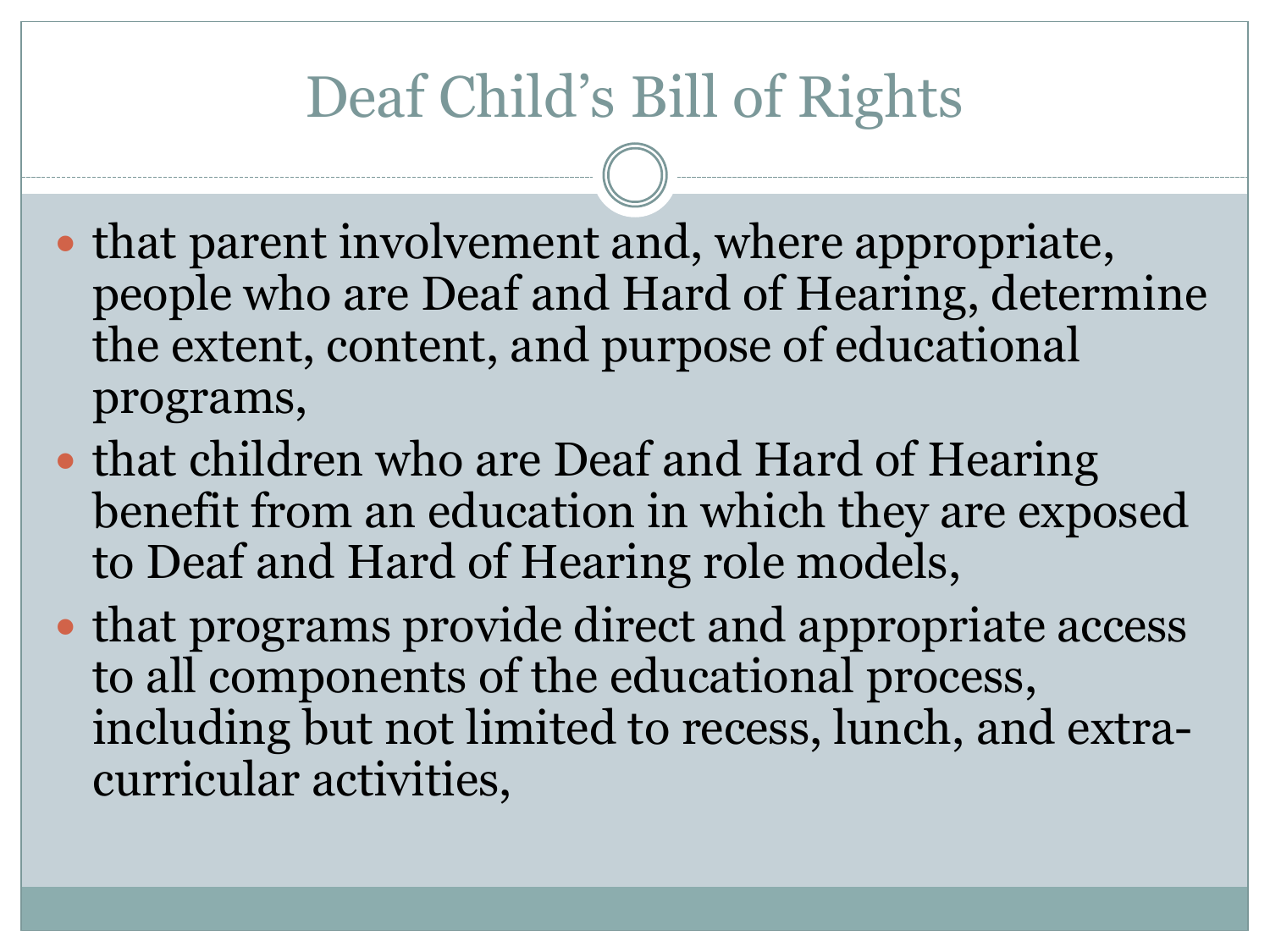- that programs provide for the unique vocational needs, including appropriate research, curricula, programs, staff, and outreach,
- that the least restrictive environment for each child who is Deaf or Hard of Hearing takes into consideration the legislative findings and declarations of this law, and
- that due to the unique communication needs of children who are Deaf and Hard of Hearing, the development and implementation of state and regional programs would be beneficial.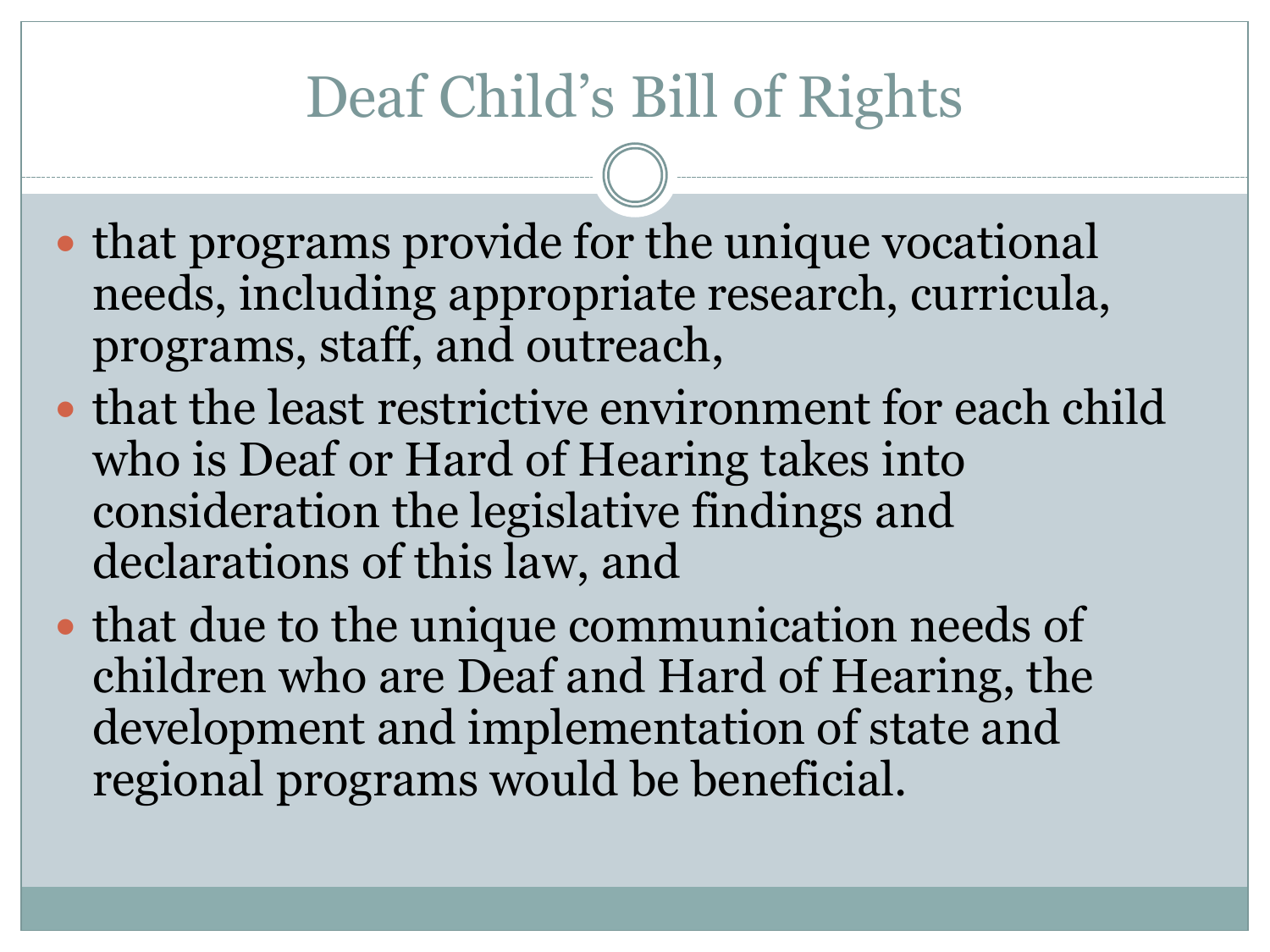# Communication Plan: Student D/HH

- The IEP team has considered each area listed below, and has not denied instructional opportunity based
- on the amount of the child's/student's residual hearing, the ability of the parent(s) to communicate, nor the
- child's/student's experience with other communication modes.
- **1.** The child's/student's primary communication mode is one or more of the following : (check all that apply)
	- aural, oral, speech-based
	- American Sign Language
	- English-based manual or sign system
- *Issues considered:*
- *Action Plan, if any:*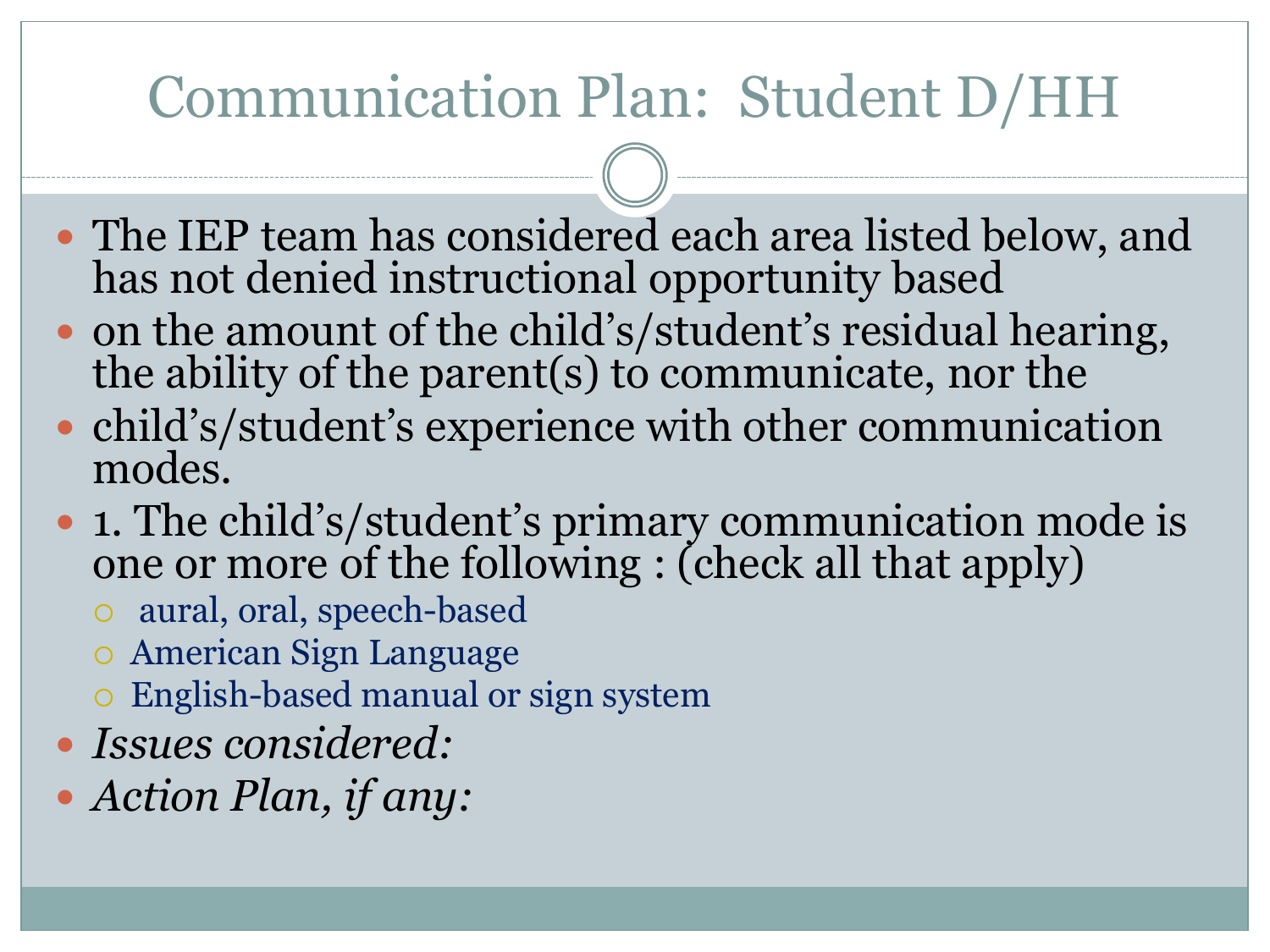# Communication Plan: D/HH

- 2. The IEP team has considered the availability of deaf/hard of hearing adult role models and peer group
- of the child's/student's communication mode or language.
- *Issues considered:*
- *Action Plan, if any:*
- 3. An explanation of all educational options provided by the administrative unit and available for the
- child/student has been provided.
- *Issues considered:*
- *Action Plan, if any:*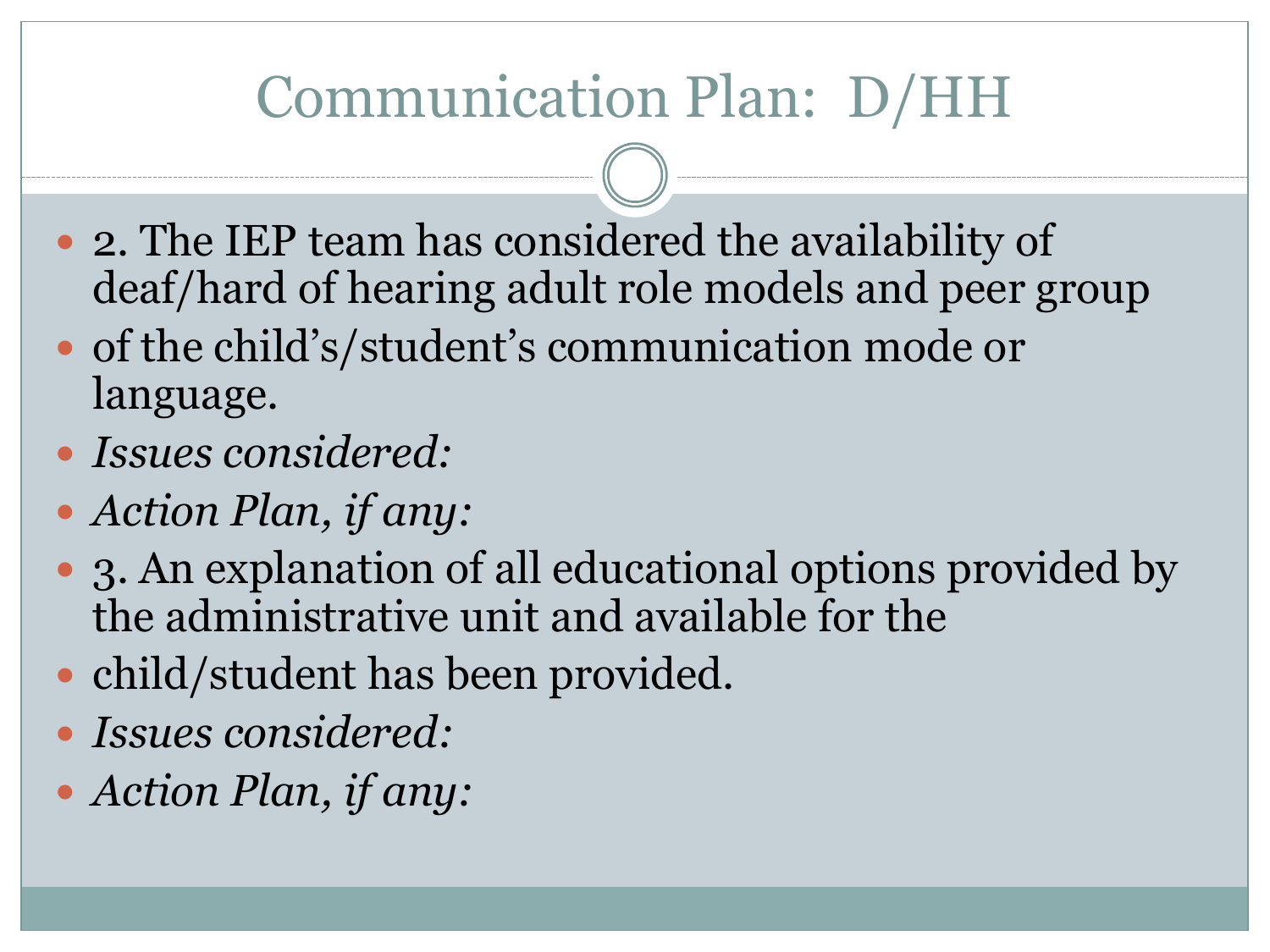# Communication Plan

- must have demonstrated proficiency in, and be able to accommodate for, the child's/student's primary
- communication mode or language.
- *Issues considered:*
- *Action Plan, if any:*
- 5. The communication-accessible academic instruction, school services, and extracurricular activities
- the child/student will receive have been identified.
- *Issues considered:*
- *Action Plan, if any:*
- Required IEP attachment for Hearing Disability, Colorado Department of Education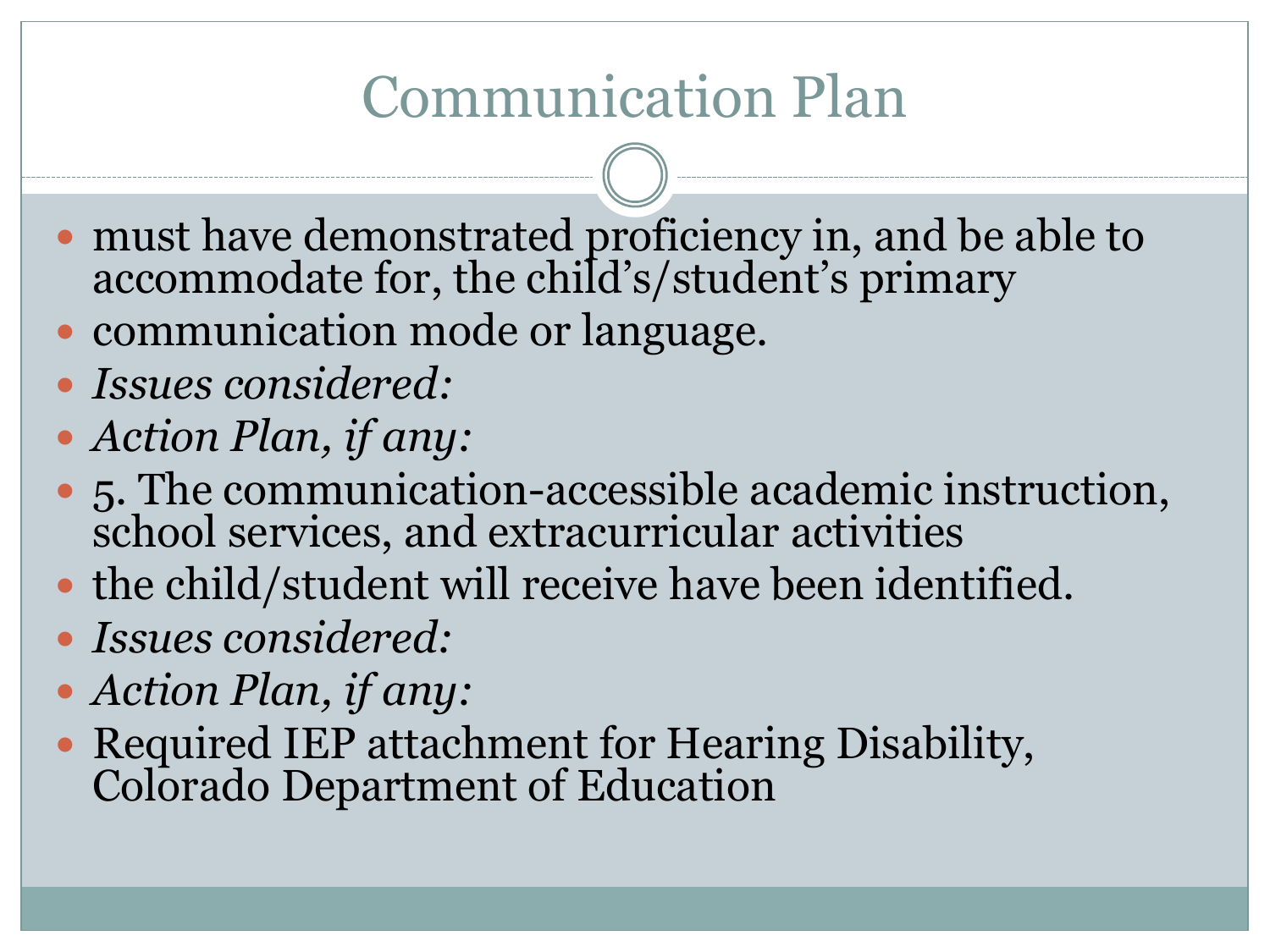### Sensitive periods of development

- Just as for auditory spoken languages, there is a sensitive period for the development of a signed language
- Exposure as early as possible, and as consistently as possible to a native/fluent communicator in sign language is essential to teach the foundations of a signed language
- The most qualified individual to teach families is an individual who is deaf or hard of hearing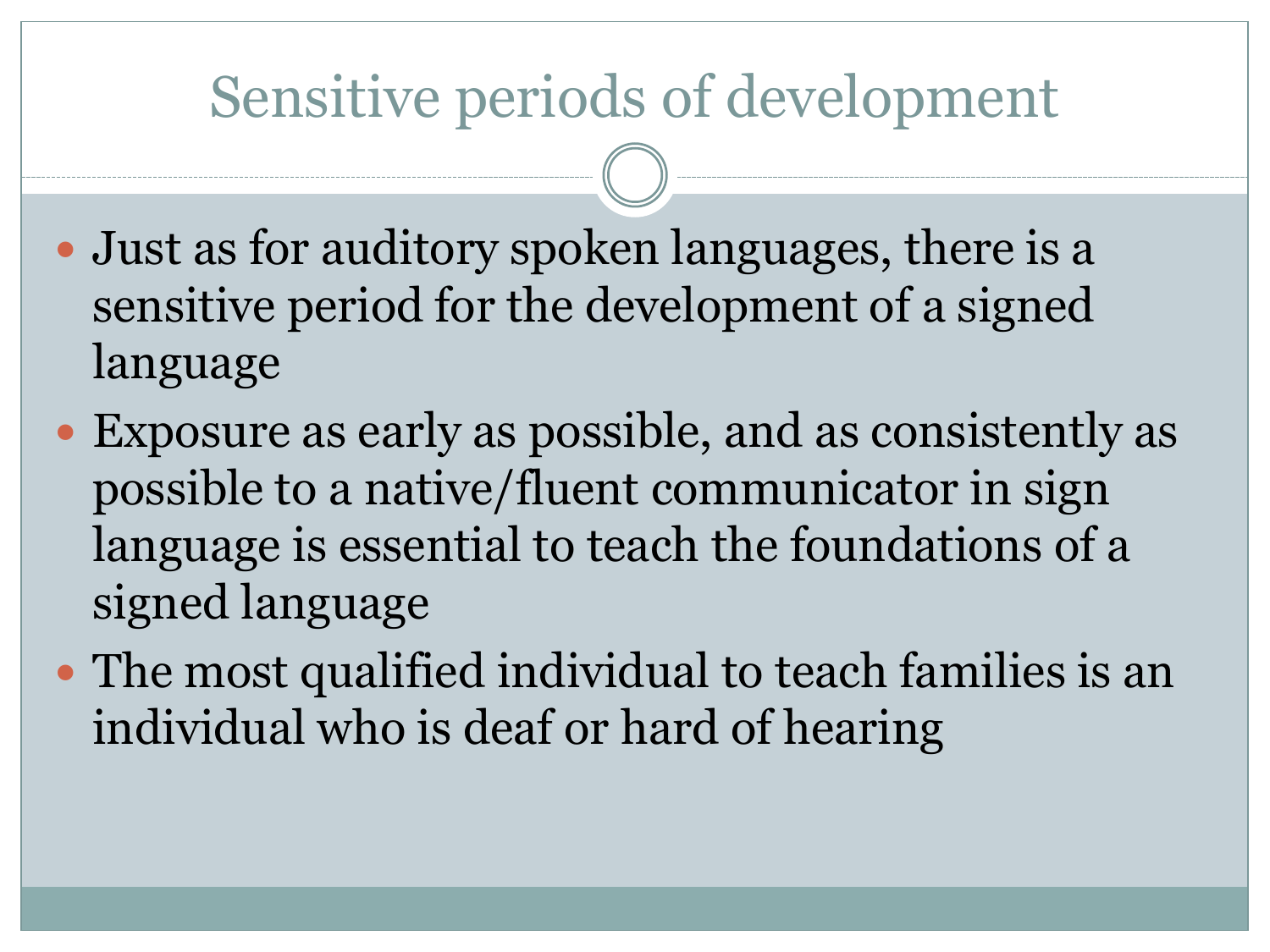- There is no evidence that learning sign language or the use of sign language has any negative impact on the learning of spoken language – as long as the child is fit appropriately with amplification, wears the amplification consistently, and is exposed to a language environment that provides the child with access of at least 12,000 spoken words a day.
- In addition, all of the studies that indicate that children who sign can also learn to speak intelligibly have had high quality intervention from a specialist in auditory skills and spoken language development.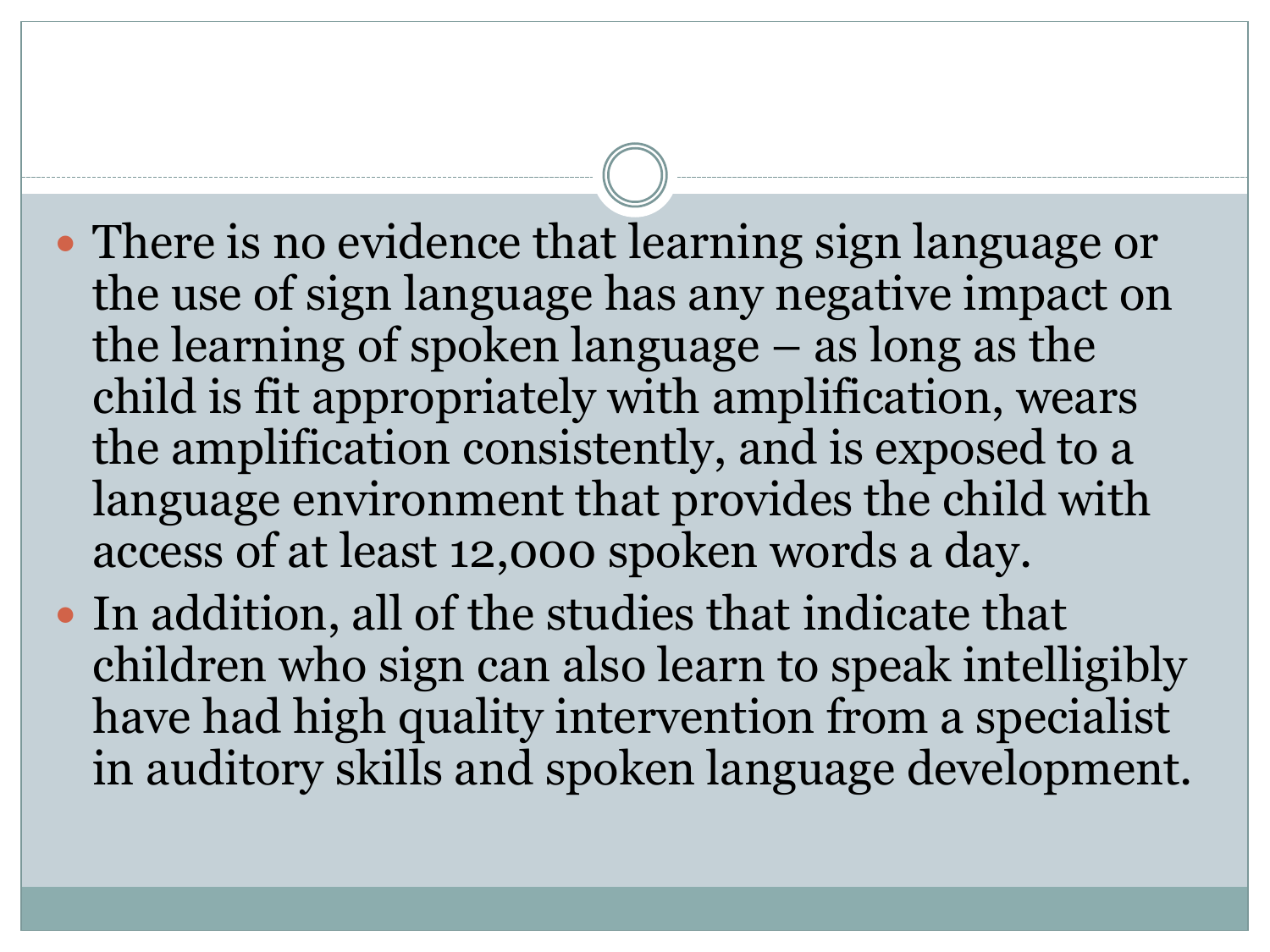- Because language is typically first learned in the home, the traditional and historical techniques of educating children who are deaf or hard of hearing – such as the bibi model are not as readily applicable
- Infants and toddlers are not yet reading English
- However, some families are receiving instruction in sign language – with no spoken language some are receiving instruction about auditory skills, listening and spoken language – sometimes without the use of sign language and sometimes with simultaneous use of spoken language and sign language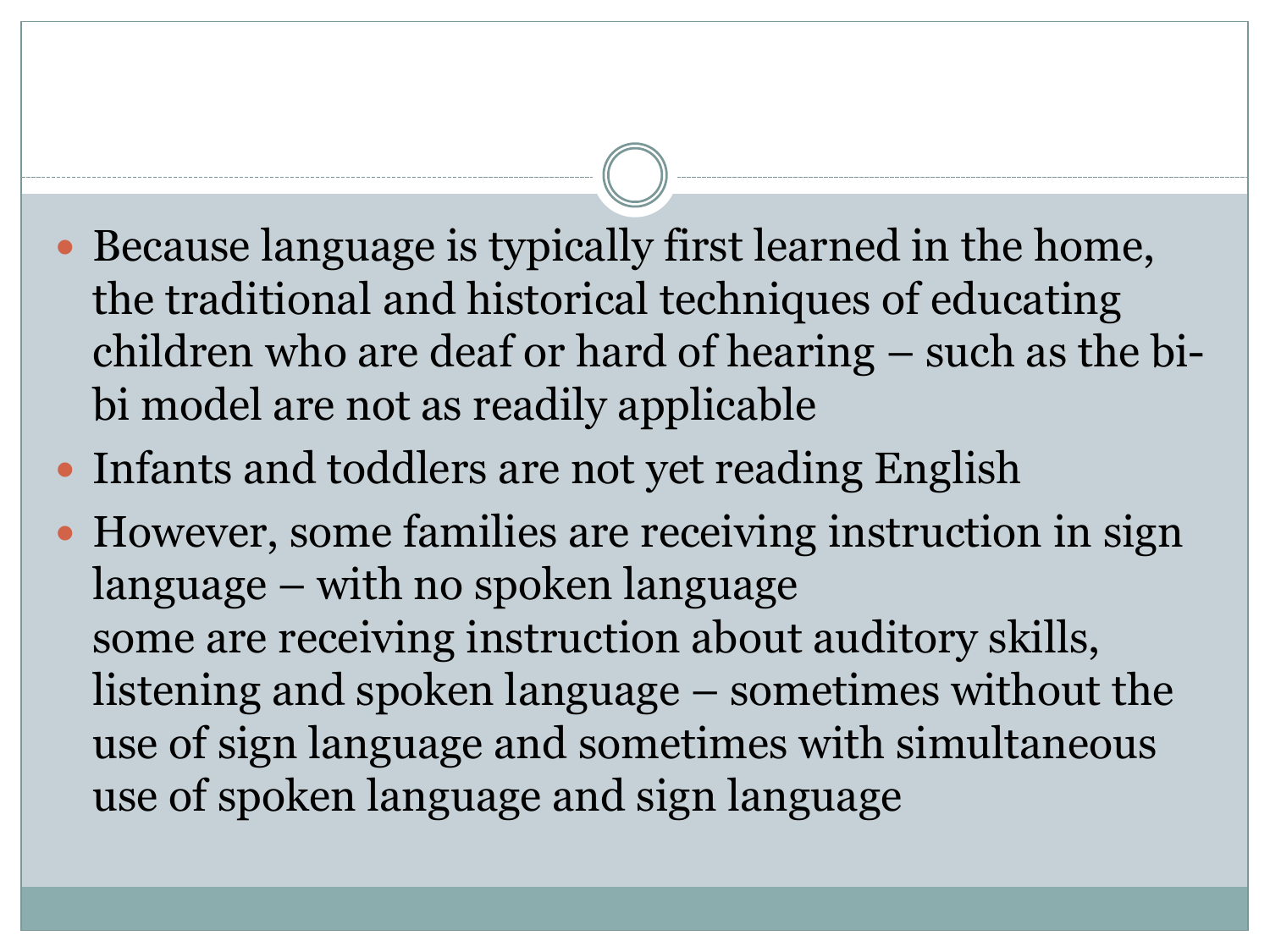Studies of children who sign focus on the transition from sign language to spoken language

- The studies were not designed to assess the sign language development of the children but whether or not the use of sign language interferes with the development of spoken language
- As a result, studies measure only the spoken language component
- Because there are no standardized tests for the development of American Sign Language – it is not easy to assess the child's development and come up with a standardized age score.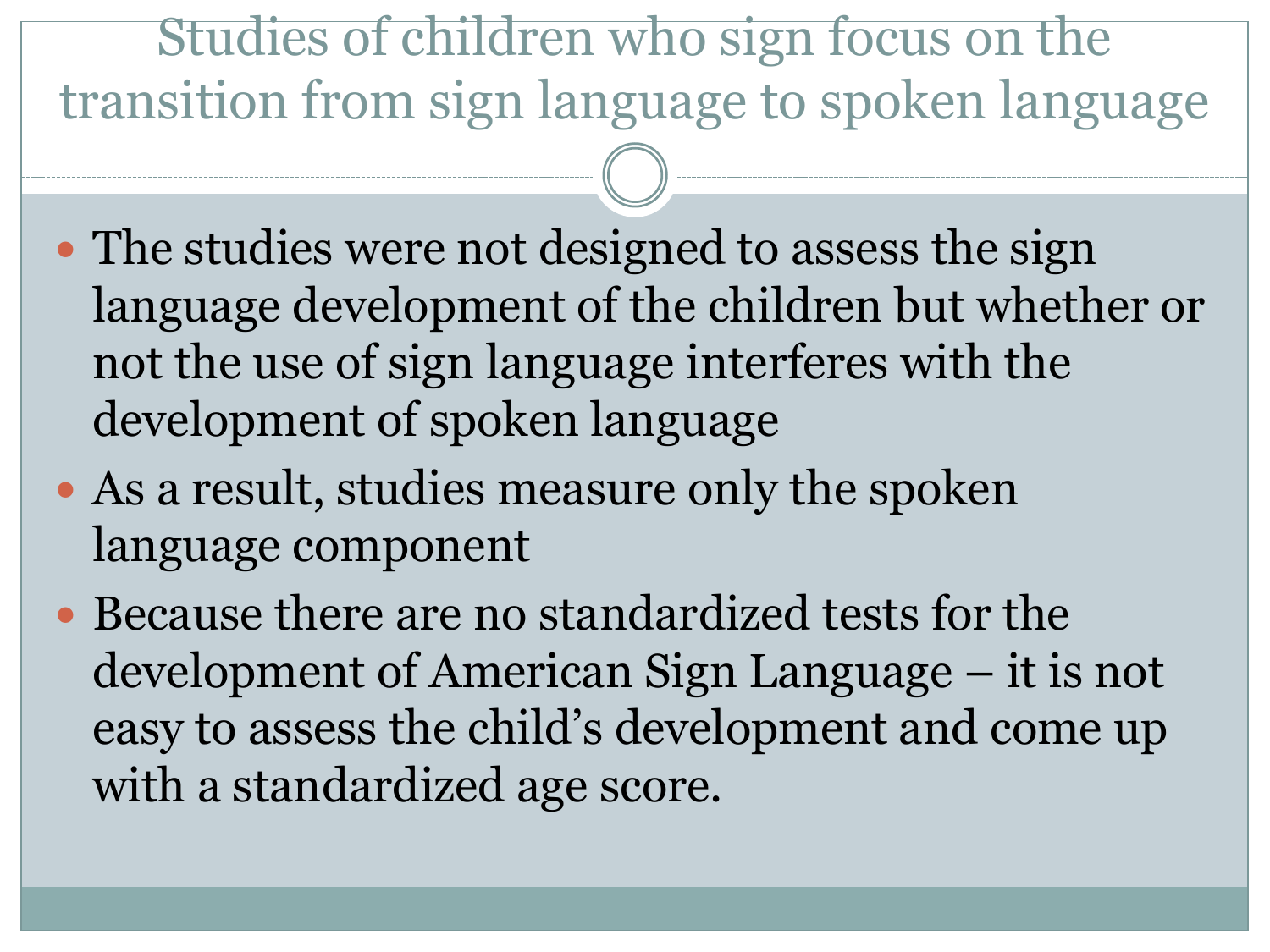Deaf sign language instructors were often invited by the families to their cochlear implant candidacy meetings.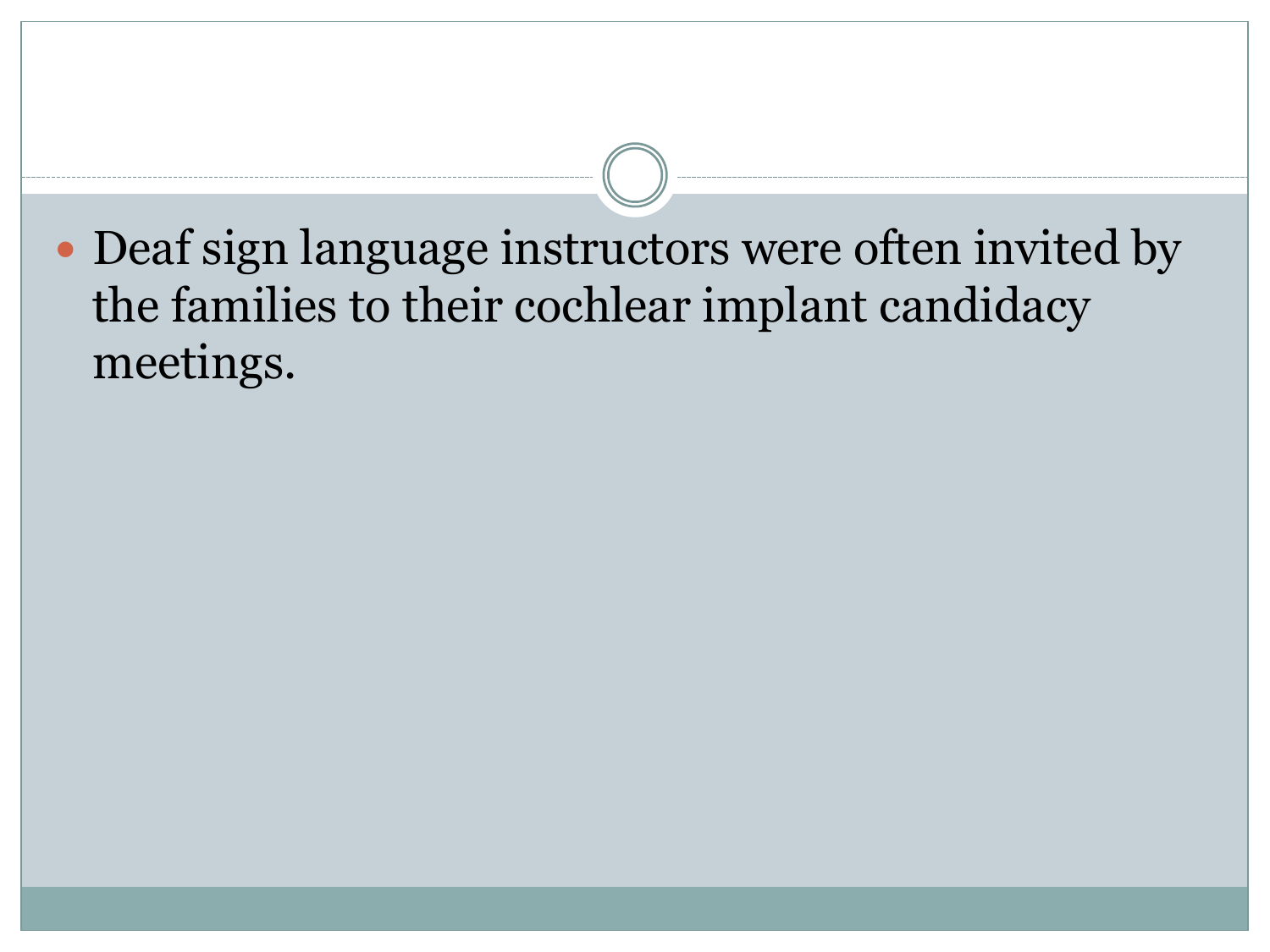## Data Data Data

- Collaboration is essential
- Arguments that often dissolve into claims of differences of opinion can be resolved with data